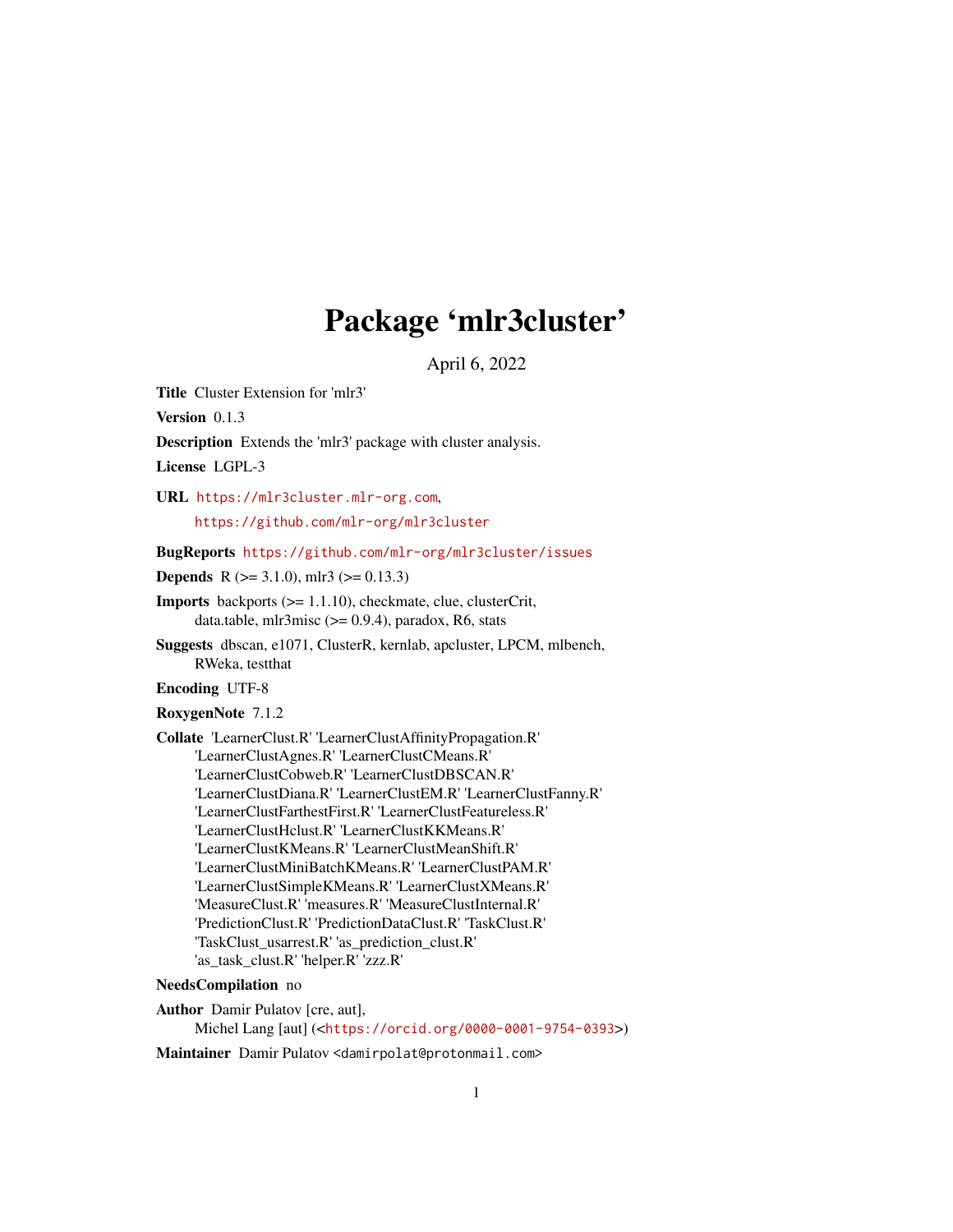<span id="page-1-0"></span>Repository CRAN

Date/Publication 2022-04-06 18:02:30 UTC

# R topics documented:

|       |                                                                                                                                                                                                                                                                                 | 2              |
|-------|---------------------------------------------------------------------------------------------------------------------------------------------------------------------------------------------------------------------------------------------------------------------------------|----------------|
|       |                                                                                                                                                                                                                                                                                 | 3              |
|       |                                                                                                                                                                                                                                                                                 | $\overline{4}$ |
|       |                                                                                                                                                                                                                                                                                 | 5              |
|       |                                                                                                                                                                                                                                                                                 | $\overline{7}$ |
|       |                                                                                                                                                                                                                                                                                 | 9              |
|       |                                                                                                                                                                                                                                                                                 | 10             |
|       |                                                                                                                                                                                                                                                                                 | 13             |
|       |                                                                                                                                                                                                                                                                                 | 14             |
|       |                                                                                                                                                                                                                                                                                 | 16             |
|       |                                                                                                                                                                                                                                                                                 | 18             |
|       |                                                                                                                                                                                                                                                                                 | 19             |
|       |                                                                                                                                                                                                                                                                                 | 21             |
|       |                                                                                                                                                                                                                                                                                 | 22             |
|       |                                                                                                                                                                                                                                                                                 | 24             |
|       |                                                                                                                                                                                                                                                                                 | 25             |
|       |                                                                                                                                                                                                                                                                                 | 27             |
|       | $mlr_l$ learners $_l$ clust. km eans $l_1, l_2, l_3, l_4, l_5, l_6, l_7, l_8, l_9, l_1, l_1, l_2, l_3, l_4, l_5, l_6, l_7, l_8, l_9, l_1, l_1, l_2, l_3, l_4, l_7, l_8, l_9, l_1, l_1, l_2, l_3, l_1, l_2, l_3, l_4, l_5, l_6, l_7, l_8, l_9, l_1, l_2, l_3, l_1, l_2, l_3, l_$ | 28             |
|       |                                                                                                                                                                                                                                                                                 | 30             |
|       |                                                                                                                                                                                                                                                                                 | 31             |
|       |                                                                                                                                                                                                                                                                                 | 33             |
|       |                                                                                                                                                                                                                                                                                 | 34             |
|       |                                                                                                                                                                                                                                                                                 | 36             |
|       |                                                                                                                                                                                                                                                                                 | 37             |
|       |                                                                                                                                                                                                                                                                                 | 39             |
|       |                                                                                                                                                                                                                                                                                 | 39             |
|       |                                                                                                                                                                                                                                                                                 | 40             |
|       |                                                                                                                                                                                                                                                                                 | 41             |
|       |                                                                                                                                                                                                                                                                                 | 42             |
|       |                                                                                                                                                                                                                                                                                 | 42             |
|       |                                                                                                                                                                                                                                                                                 | 43             |
| Index |                                                                                                                                                                                                                                                                                 | 45             |

mlr3cluster-package *mlr3cluster: Cluster Extension for 'mlr3'*

# Description

Extends the 'mlr3' package with cluster analysis.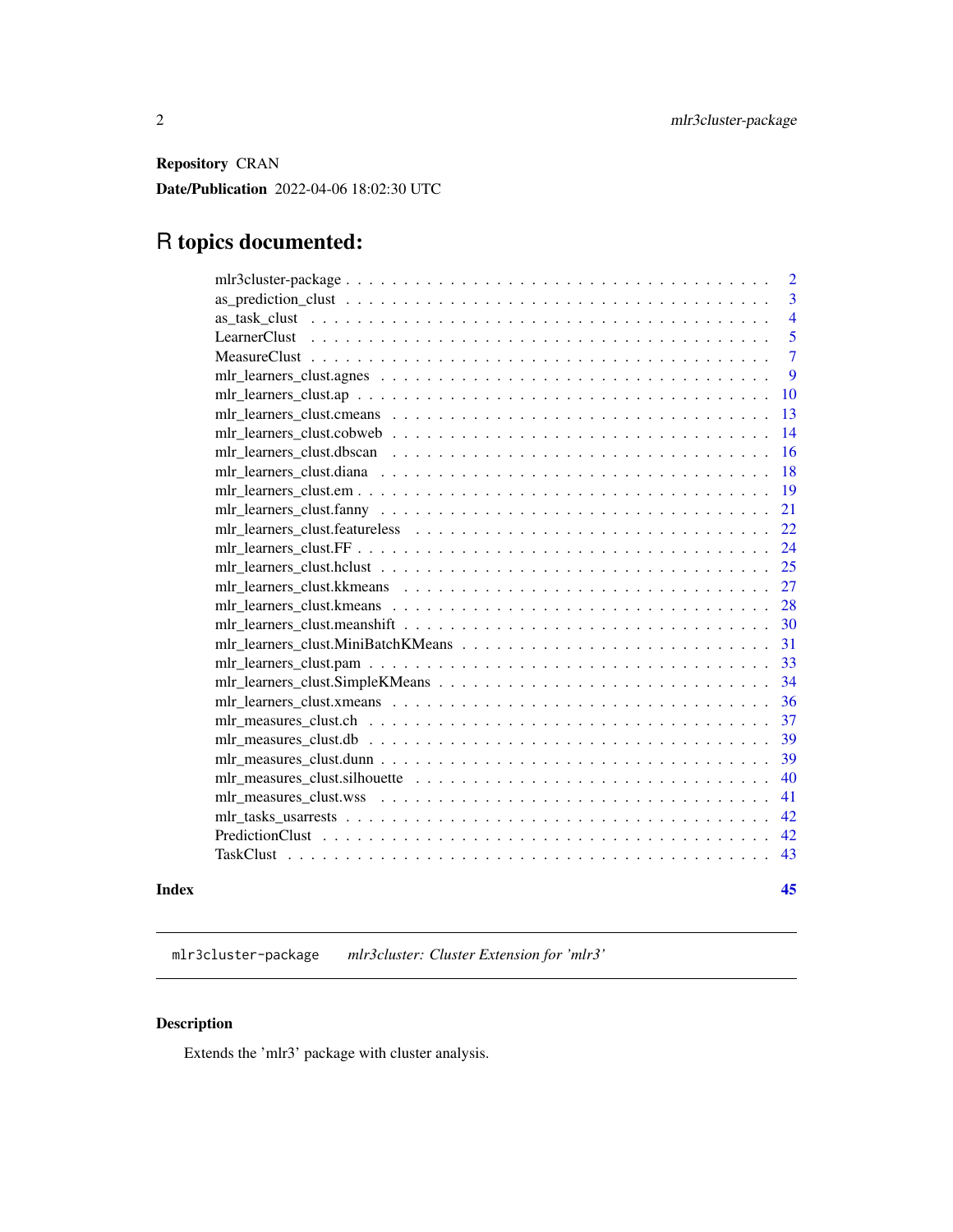# <span id="page-2-0"></span>Author(s)

Maintainer: Damir Pulatov <damirpolat@protonmail.com>

Authors:

• Michel Lang <michellang@gmail.com> [\(ORCID\)](https://orcid.org/0000-0001-9754-0393)

# See Also

Useful links:

- <https://mlr3cluster.mlr-org.com>
- <https://github.com/mlr-org/mlr3cluster>
- Report bugs at <https://github.com/mlr-org/mlr3cluster/issues>

as\_prediction\_clust *Convert to a Cluster Prediction*

# Description

Convert object to a [PredictionClust.](#page-41-1)

# Usage

```
as_prediction_clust(x, ...)
## S3 method for class 'PredictionClust'
as_prediction_clust(x, ...)
```
## S3 method for class 'data.frame' as\_prediction\_clust(x, ...)

# Arguments

| x | $(\text{any})$<br>Object to convert.    |
|---|-----------------------------------------|
| . | $(\text{any})$<br>Additional arguments. |

#### Value

[PredictionClust.](#page-41-1)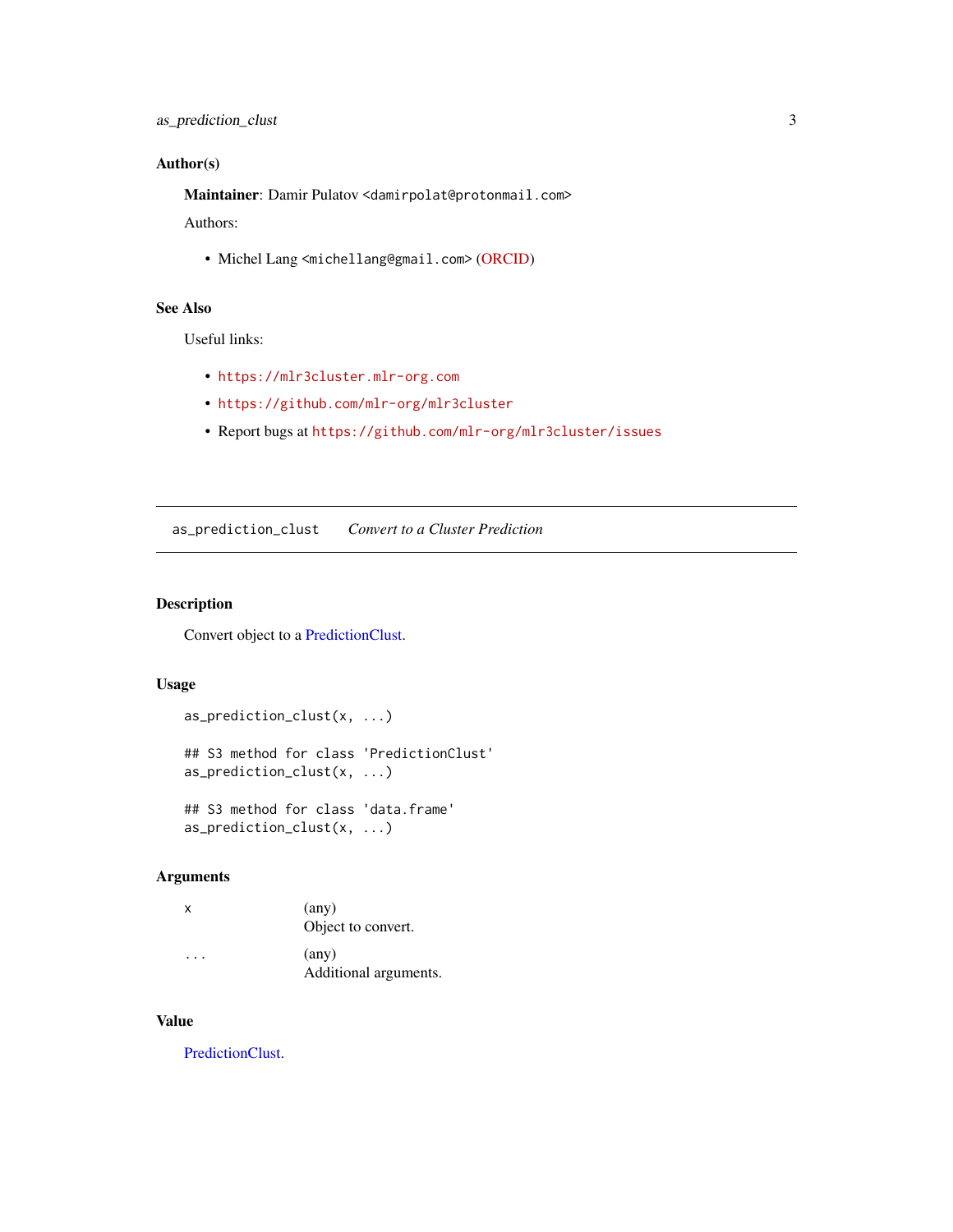#### Examples

```
# create a prediction object
task = tsk("usarrests")
learner = lrn("clust.kmeans")
learner = lrn("clust.cmeans", predict_type = "prob")
learner$train(task)
p = learner$predict(task)
# convert to a data.table
tab = as.data_table(p)# convert back to a Prediction
as_prediction_clust(tab)
# split data.table into a 3 data.tables based on UrbanPop
f = cut(task$data(row = tab$row\_ids)$$UrbanPop, 3)tabs = split(tab, f)# convert back to list of predictions
preds = lapply(tabs, as_prediction_clust)
# calculate performance in each group
sapply(preds, function(p) p$score(task = task))
```
as\_task\_clust *Convert to a Cluster Task*

#### Description

Convert object to a [TaskClust.](#page-42-1) This is a S3 generic, specialized for at least the following objects:

- 1. [TaskClust:](#page-42-1) ensure the identity.
- 2. [data.frame\(\)](#page-0-0) and [DataBackend:](#page-0-0) provides an alternative to calling constructor of [TaskClust.](#page-42-1)

#### Usage

```
as\_task\_clust(x, \ldots)## S3 method for class 'TaskClust'
as\_task\_clust(x, clone = FALSE, ...)## S3 method for class 'data.frame'
as\_task\_clust(x, id = deparse(substitute(x)), ...)## S3 method for class 'DataBackend'
as\_task\_clust(x, id = deparse(substitute(x)), ...)## S3 method for class 'formula'
as\_task\_clust(x, data, id = deparse(substitute(data)), ...)
```
<span id="page-3-0"></span>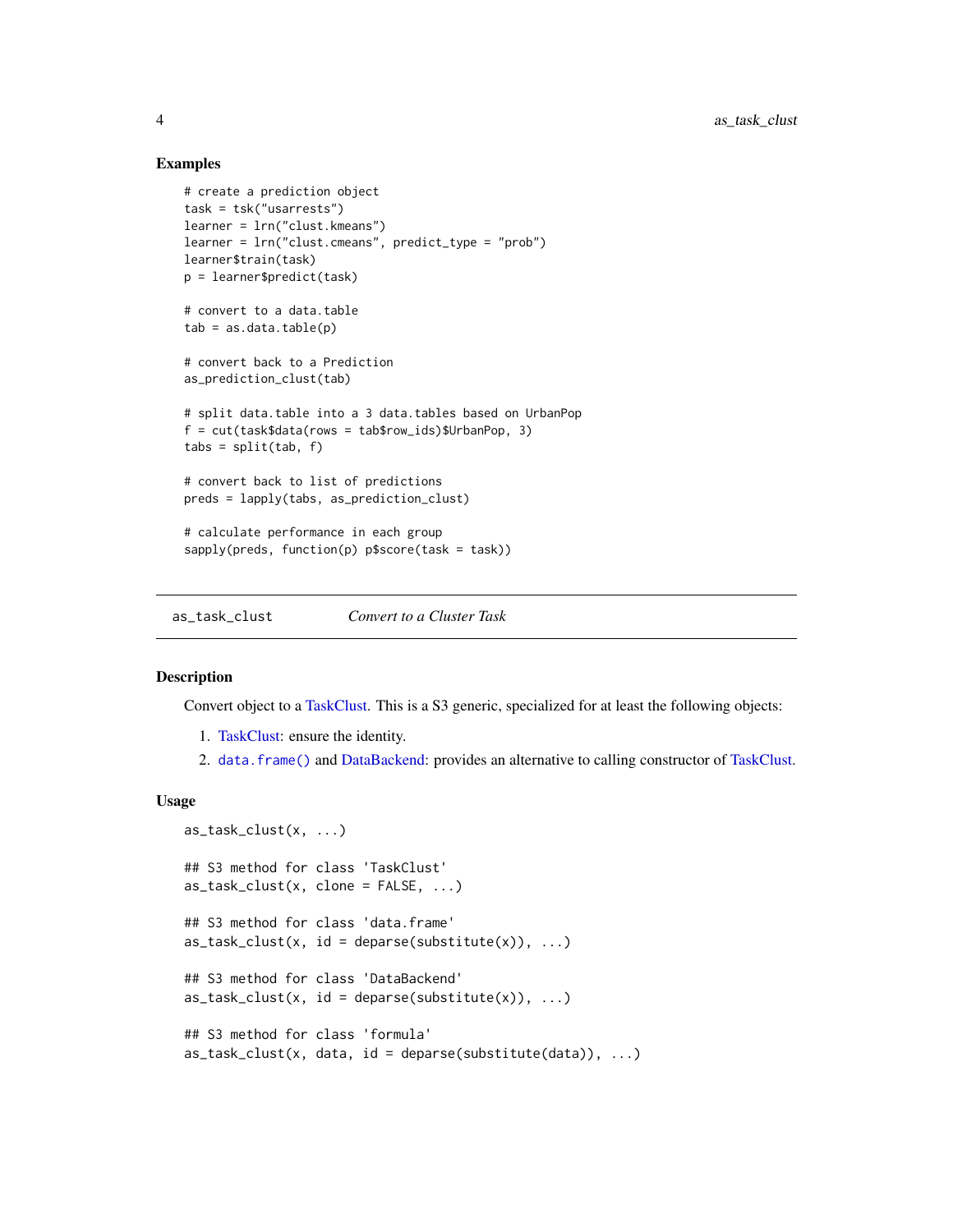#### <span id="page-4-0"></span>LearnerClust 5

#### Arguments

| $\mathsf{x}$ | (any)<br>Object to convert.                                                                                     |
|--------------|-----------------------------------------------------------------------------------------------------------------|
| .            | (any)<br>Additional arguments.                                                                                  |
| clone        | (logical(1))<br>If TRUE, ensures that the returned object is not the same as the input x.                       |
| id           | (character(1))<br>Id for the new task. Defaults to the (deparsed and substituted) name of the data<br>argument. |
| data         | (data frame())<br>Data frame containing all columns specified in formula x.                                     |

# Value

[TaskClust.](#page-42-1)

# Examples

as\_task\_clust(datasets::USArrests)

<span id="page-4-1"></span>LearnerClust *Cluster Learner*

# Description

This Learner specializes [mlr3::Learner](#page-0-0) for cluster problems:

- task\_type is set to "clust".
- Creates [Predictions](#page-0-0) of class [PredictionClust.](#page-41-1)
- Possible values for predict\_types are:
	- "partition": Integer indicating the cluster membership.
	- "prob": Probability for belonging to each cluster.

Predefined learners can be found in the [mlr3misc::Dictionary](#page-0-0) [mlr3::mlr\\_learners.](#page-0-0)

# Super class

[mlr3::Learner](#page-0-0) -> LearnerClust

# Public fields

```
assignments (NULL | vector())
    Cluster assignments from learned model.
save_assignments (logical())
     Should assignments for 'train' data be saved in the learner? Default is TRUE.
```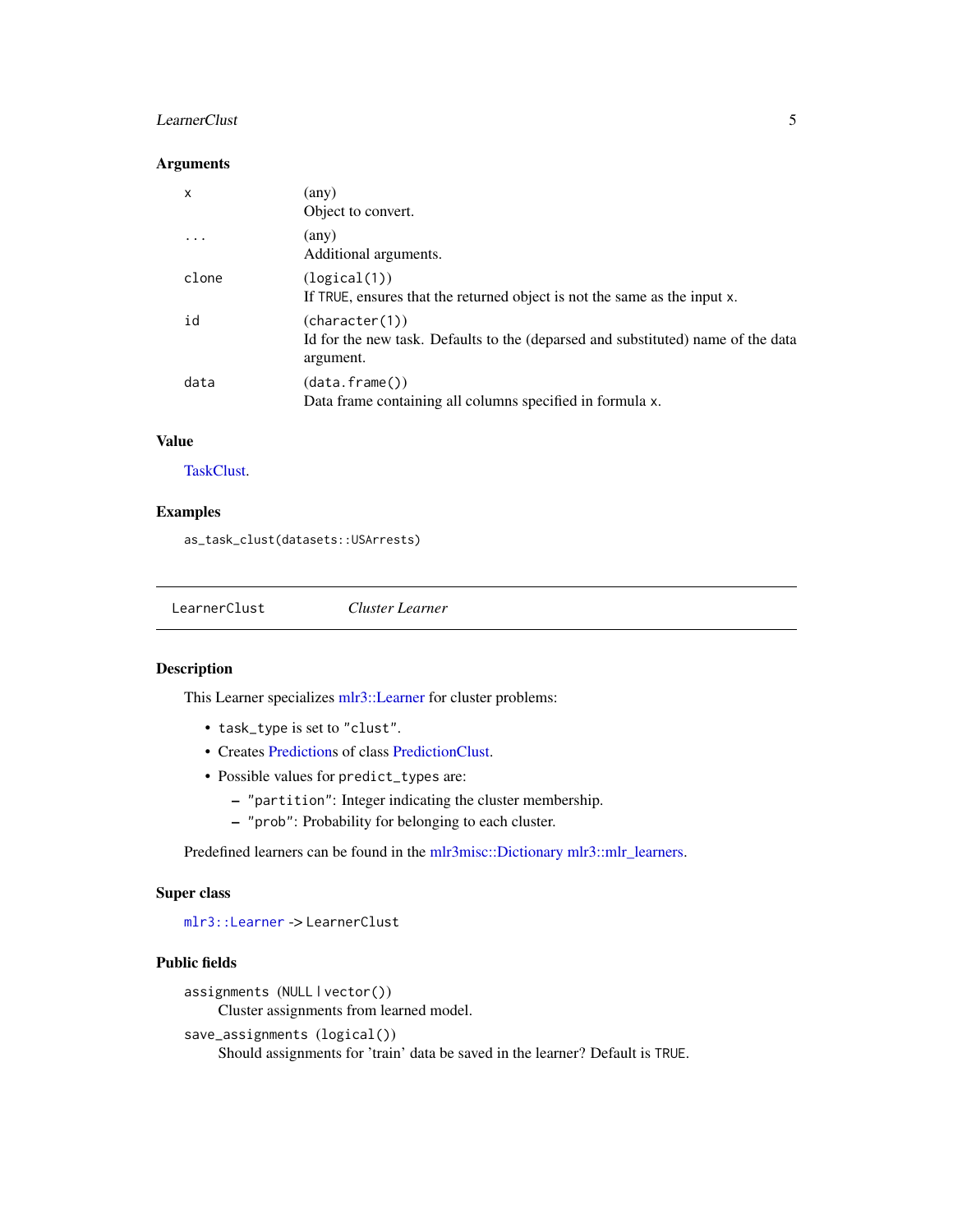# <span id="page-5-2"></span>**Methods**

Public methods:

- [LearnerClust\\$new\(\)](#page-5-0)
- [LearnerClust\\$reset\(\)](#page-5-1)
- [LearnerClust\\$clone\(\)](#page-6-1)

<span id="page-5-0"></span>**Method** new(): Creates a new instance of this  $R6$  class.

```
Usage:
LearnerClust$new(
  id,
  param_set = ps(),predict_types = "partition",
  feature_types = character(),properties = character(),
 packages = character(),
  label = NA_character_
)
```

```
Arguments:
```
id (character(1)) Identifier for the new instance.

```
param_set (paradox::ParamSet)
   Set of hyperparameters.
```
predict\_types (character())

Supported predict types. Must be a subset of [mlr\\_reflections\\$learner\\_predict\\_types](#page-0-0).

```
feature_types (character())
```
Feature types the learner operates on. Must be a subset of  $mlr_reflections$task_feature_typess.$  $mlr_reflections$task_feature_typess.$ properties (character())

Set of properties of the [Learner.](#page-0-0) Must be a subset of  $m1r_reflections$1earner_properties.$ The following properties are currently standardized and understood by learners in [mlr3](https://CRAN.R-project.org/package=mlr3):

- "missings": The learner can handle missing values in the data.
- "weights": The learner supports observation weights.
- "importance": The learner supports extraction of importance scores, i.e. comes with an \$importance() extractor function (see section on optional extractors in [Learner\)](#page-0-0).
- "selected\_features": The learner supports extraction of the set of selected features, i.e. comes with a \$selected\_features() extractor function (see section on optional extractors in [Learner\)](#page-0-0).
- "oob\_error": The learner supports extraction of estimated out of bag error, i.e. comes with a oob\_error() extractor function (see section on optional extractors in [Learner\)](#page-0-0).

```
packages (character())
```
Set of required packages. A warning is signaled by the constructor if at least one of the packages is not installed, but loaded (not attached) later on-demand via [requireNamespace\(\)](#page-0-0).

```
label (character(1))
```
Label for the new instance.

<span id="page-5-1"></span>Method reset(): Reset assignments field before calling parent's reset().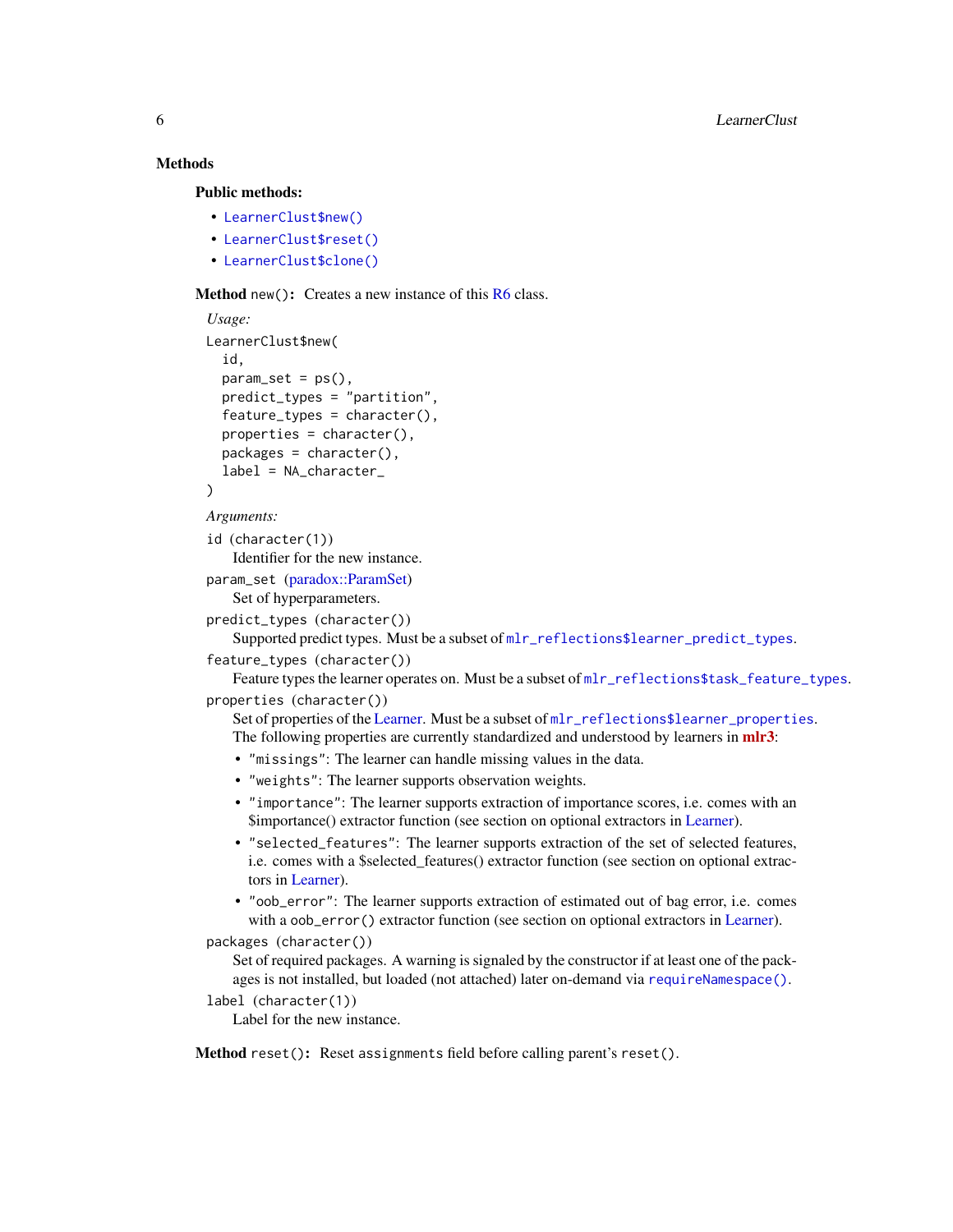# <span id="page-6-0"></span>MeasureClust 7

*Usage:* LearnerClust\$reset()

<span id="page-6-1"></span>Method clone(): The objects of this class are cloneable with this method.

*Usage:* LearnerClust\$clone(deep = FALSE) *Arguments:* deep Whether to make a deep clone.

#### Examples

```
library(mlr3)
library(mlr3cluster)
ids = mlr_learners$keys("^clust")
ids
# get a specific learner from mlr_learners:
lrn = mlr_learners$get("clust.kmeans")
print(lrn)
```
<span id="page-6-2"></span>MeasureClust *Cluster Measure*

# Description

This measure specializes [mlr3::Measure](#page-0-0) for cluster analysis:

- task\_type is set to "clust".
- Possible values for predict\_type are "partition" and "prob".

Predefined measures can be found in the [mlr3misc::Dictionary](#page-0-0) [mlr3::mlr\\_measures.](#page-0-0)

#### Super class

[mlr3::Measure](#page-0-0) -> MeasureClust

#### Methods

Public methods:

• [MeasureClust\\$new\(\)](#page-5-0)

Method new(): Creates a new instance of this [R6](#page-0-0) class.

*Usage:*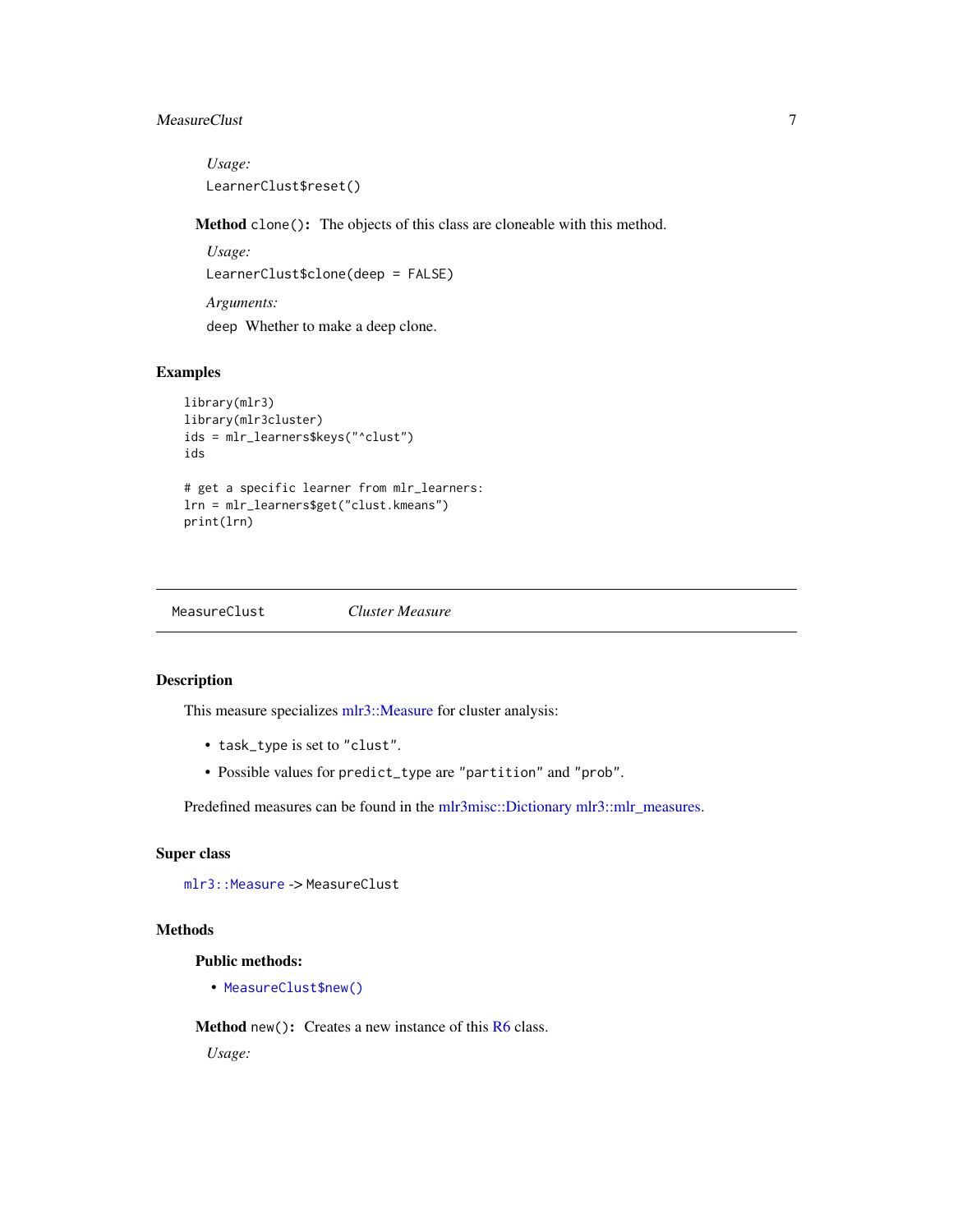```
MeasureClust$new(
  id,
  range,
  minimize = NA,
  aggregator = NULL,
  properties = character(),
  predict_type = "partition",
  task_properties = character(),
  packages = character(),
  label = NA_character_,
  man = NA_character_
)
Arguments:
id (character(1))
   Identifier for the new instance.
range (numeric(2))
   Feasible range for this measure as c(lower_bound,upper_bound). Both bounds may be
   infinite.
minimize (logical(1))
   Set to TRUE if good predictions correspond to small values, and to FALSE if good predictions
   correspond to large values. If set to NA (default), tuning this measure is not possible.
aggregation (function(x))Function to aggregate individual performance scores x where x is a numeric vector. If NULL,
   mean().
properties (character())
   Properties of the measure. Must be a subset of mlr_reflections$measure_properties. Sup-
   ported by mlr3:
    • "requires_task" (requires the complete Task),
    • "requires_learner" (requires the trained Learner),
    • "requires_train_set" (requires the training indices from the Resampling), and
    • "na_score" (the measure is expected to occasionally return NA or NaN).
predict_type (character(1))
   Learner.mlr_reflections$learner_predict_types.
task_properties (character())
   Required task properties, see Task.
packages (character())
   Set of required packages. A warning is signaled by the constructor if at least one of the pack-
   requireNamespace().
label (character(1))
   Label for the new instance.
man (character(1))
   String in the format [pkg]::[topic] pointing to a manual page for this object. The referenced
```
help package can be opened via method \$help().

#### See Also

Example cluster measures: [clust.dunn](#page-38-1)

<span id="page-7-0"></span>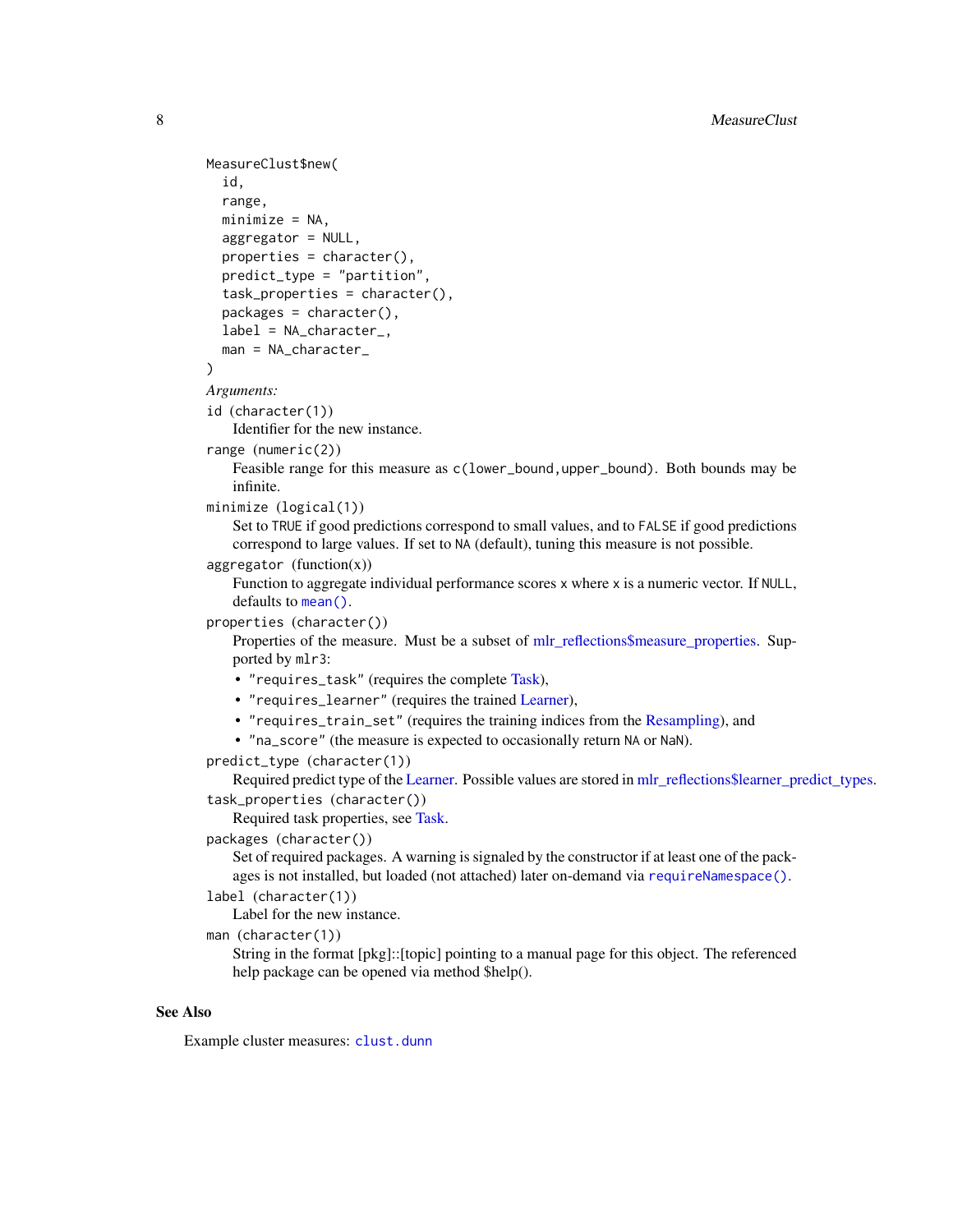<span id="page-8-0"></span>mlr\_learners\_clust.agnes

*Agglomerative Hierarchical Clustering Learner*

#### Description

A [LearnerClust](#page-4-1) for agglomerative hierarchical clustering implemented in [cluster::agnes\(\)](#page-0-0). The predict method uses [stats::cutree\(\)](#page-0-0) which cuts the tree resulting from hierarchical clustering into specified number of groups (see parameter k). The default number for k is 2.

# **Dictionary**

This [Learner](#page-0-0) can be instantiated via the [dictionary](#page-0-0) [mlr\\_learners](#page-0-0) or with the associated sugar function [lrn\(\)](#page-0-0):

mlr\_learners\$get("clust.agnes") lrn("clust.agnes")

# Meta Information

- Task type: "clust"
- Predict Types: "partition"
- Feature Types: "logical", "integer", "numeric"
- Required Packages: [mlr3](https://CRAN.R-project.org/package=mlr3), [mlr3cluster](https://CRAN.R-project.org/package=mlr3cluster), [cluster](https://CRAN.R-project.org/package=cluster)

# Parameters

| Id         | Tvpe      | Default      | Levels                                                        | Range        |
|------------|-----------|--------------|---------------------------------------------------------------|--------------|
| metric     | character | euclidean    | euclidean, manhattan                                          | -            |
| stand      | logical   | <b>FALSE</b> | TRUE, FALSE                                                   |              |
| method     | character | average      | average, single, complete, ward, weighted, flexible, gaverage | $\sim$       |
| trace.lev  | integer   |              |                                                               | $[0,\infty)$ |
|            | integer   |              |                                                               | $[1,\infty)$ |
| par.method | untyped   | $\sim$       |                                                               | -            |

#### Super classes

[mlr3::Learner](#page-0-0) -> [mlr3cluster::LearnerClust](#page-0-0) -> LearnerClustAgnes

#### Methods

Public methods: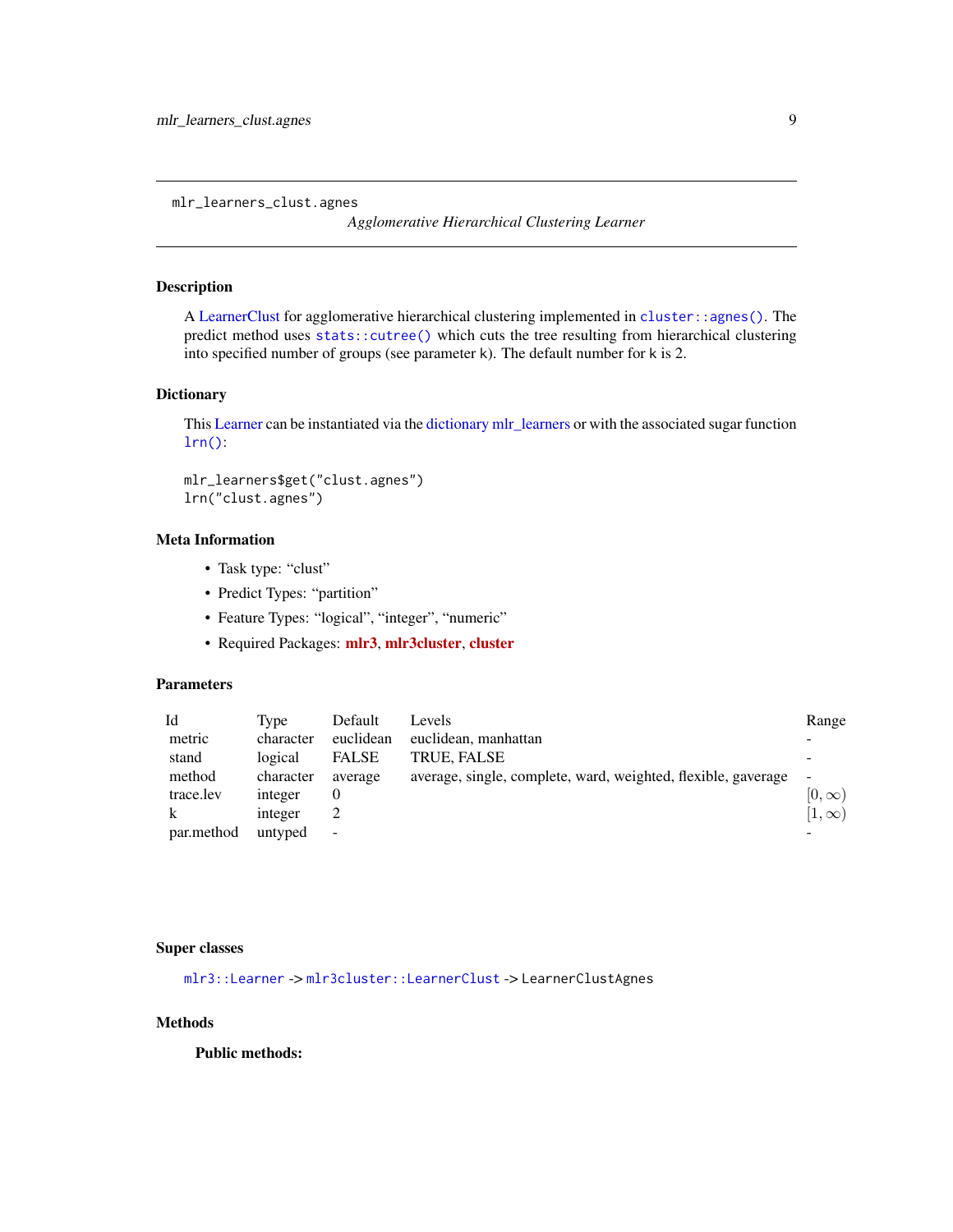- [LearnerClustAgnes\\$new\(\)](#page-5-0)
- [LearnerClustAgnes\\$clone\(\)](#page-6-1)

Method new(): Creates a new instance of this [R6](#page-0-0) class.

*Usage:* LearnerClustAgnes\$new()

Method clone(): The objects of this class are cloneable with this method.

*Usage:* LearnerClustAgnes\$clone(deep = FALSE) *Arguments:* deep Whether to make a deep clone.

#### Examples

```
learner = mlr3::lrn("clust.agnes")
print(learner)
```
# available parameters: learner\$param\_set\$ids()

mlr\_learners\_clust.ap *Affinity Propagation Clustering Learner*

# Description

A [LearnerClust](#page-4-1) for Affinity Propagation clustering implemented in [apcluster::apcluster\(\)](#page-0-0). [apcluster::apcluster\(\)](#page-0-0) doesn't have set a default for similarity function. Therefore, the s parameter here is set to apcluster::negDistMat(r = 2L) by default since this is what is used in the original paper on Affity Propagation clustering. The predict method computes the closest cluster exemplar to find the cluster memberships for new data. The code is taken from [StackOverflow](https://stackoverflow.com/questions/34932692/using-the-apcluster-package-in-r-it-is-possible-to-score-unclustered-data-poi) answer by the apcluster package maintainer.

#### **Dictionary**

This [Learner](#page-0-0) can be instantiated via the [dictionary](#page-0-0) [mlr\\_learners](#page-0-0) or with the associated sugar function  $lrn()$ :

```
mlr_learners$get("clust.ap")
lrn("clust.ap")
```
#### Meta Information

- Task type: "clust"
- Predict Types: "partition"
- Feature Types: "logical", "integer", "numeric"
- Required Packages: [mlr3](https://CRAN.R-project.org/package=mlr3), [mlr3cluster](https://CRAN.R-project.org/package=mlr3cluster), [apcluster](https://CRAN.R-project.org/package=apcluster)

<span id="page-9-0"></span>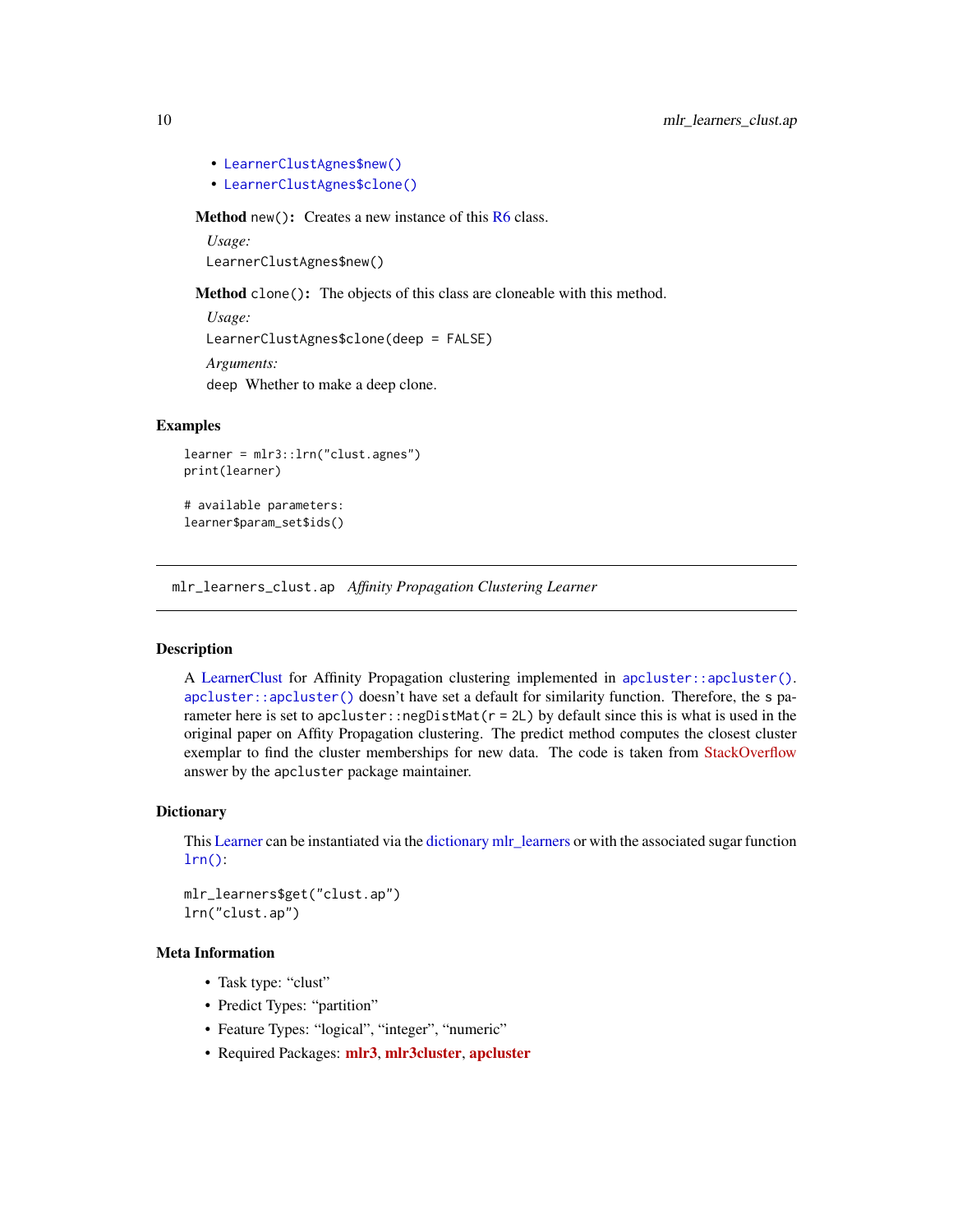mlr\_learners\_clust.ap 11

# Parameters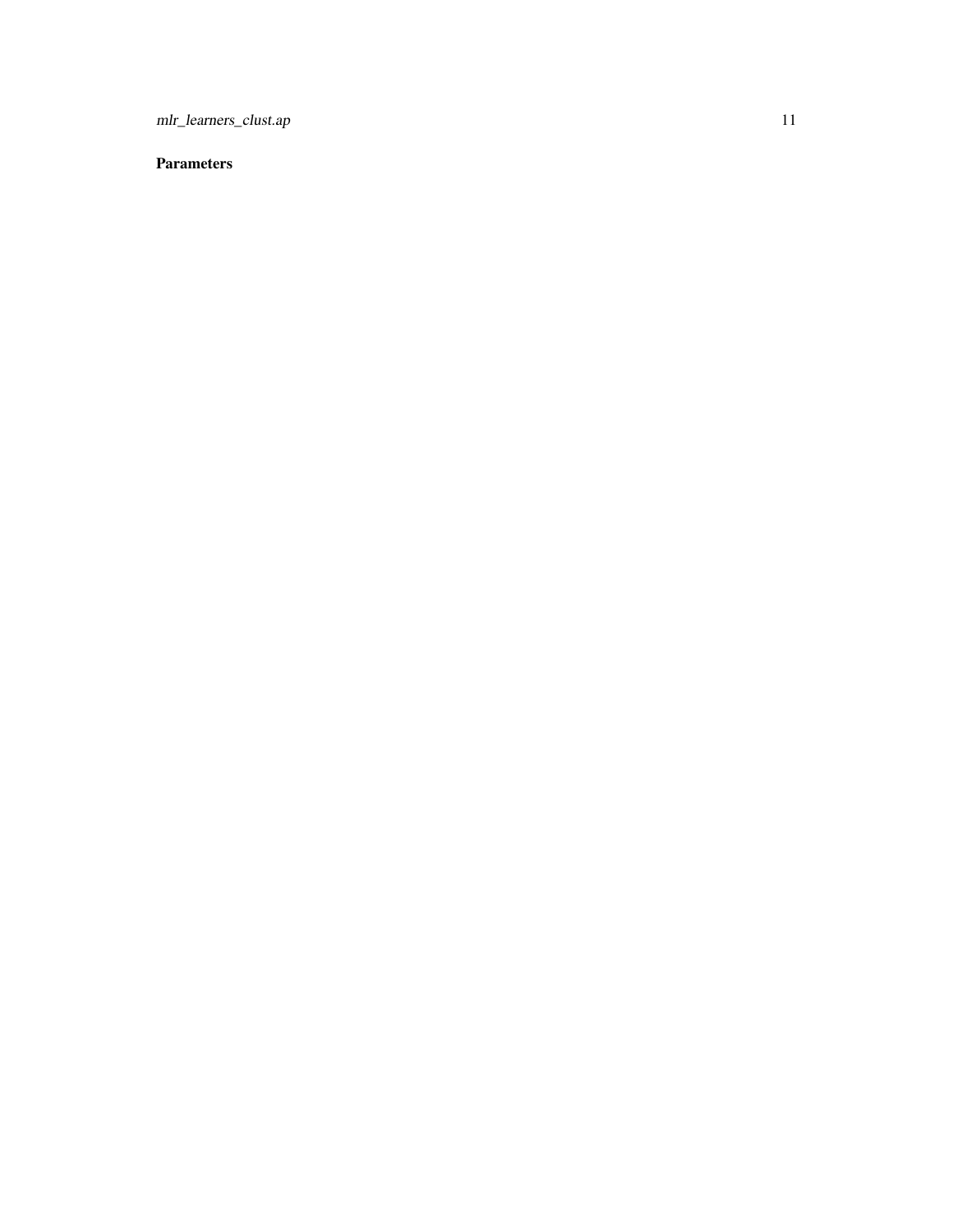<span id="page-11-0"></span>

| Id         | Type    | Default                  | Levels             | Range                    |
|------------|---------|--------------------------|--------------------|--------------------------|
| S          | untyped | apcluster::negDistMat, 2 |                    |                          |
| p          | untyped | NA                       |                    |                          |
| q          | numeric |                          |                    | [0, 1]                   |
| maxits     | integer | 1000                     |                    | $[1,\infty]$             |
| convits    | integer | 100                      |                    | $[1,\infty)$             |
| lam        | numeric | 0.9                      |                    | [0.5, 1]                 |
| includeSim | logical | <b>FALSE</b>             | TRUE, FALSE        |                          |
| details    | logical | <b>FALSE</b>             | <b>TRUE, FALSE</b> |                          |
| nonoise    | logical | <b>FALSE</b>             | TRUE, FALSE        | $\overline{\phantom{0}}$ |
| seed       | integer |                          |                    |                          |

# Super classes

[mlr3::Learner](#page-0-0) -> [mlr3cluster::LearnerClust](#page-0-0) -> LearnerClustAP

# Methods

# Public methods:

- [LearnerClustAP\\$new\(\)](#page-5-0)
- [LearnerClustAP\\$clone\(\)](#page-6-1)

Method new(): Creates a new instance of this [R6](#page-0-0) class.

*Usage:*

LearnerClustAP\$new()

Method clone(): The objects of this class are cloneable with this method.

*Usage:*

LearnerClustAP\$clone(deep = FALSE)

*Arguments:*

deep Whether to make a deep clone.

# Examples

```
learner = mlr3::lrn("clust.ap")
print(learner)
# available parameters:
learner$param_set$ids()
```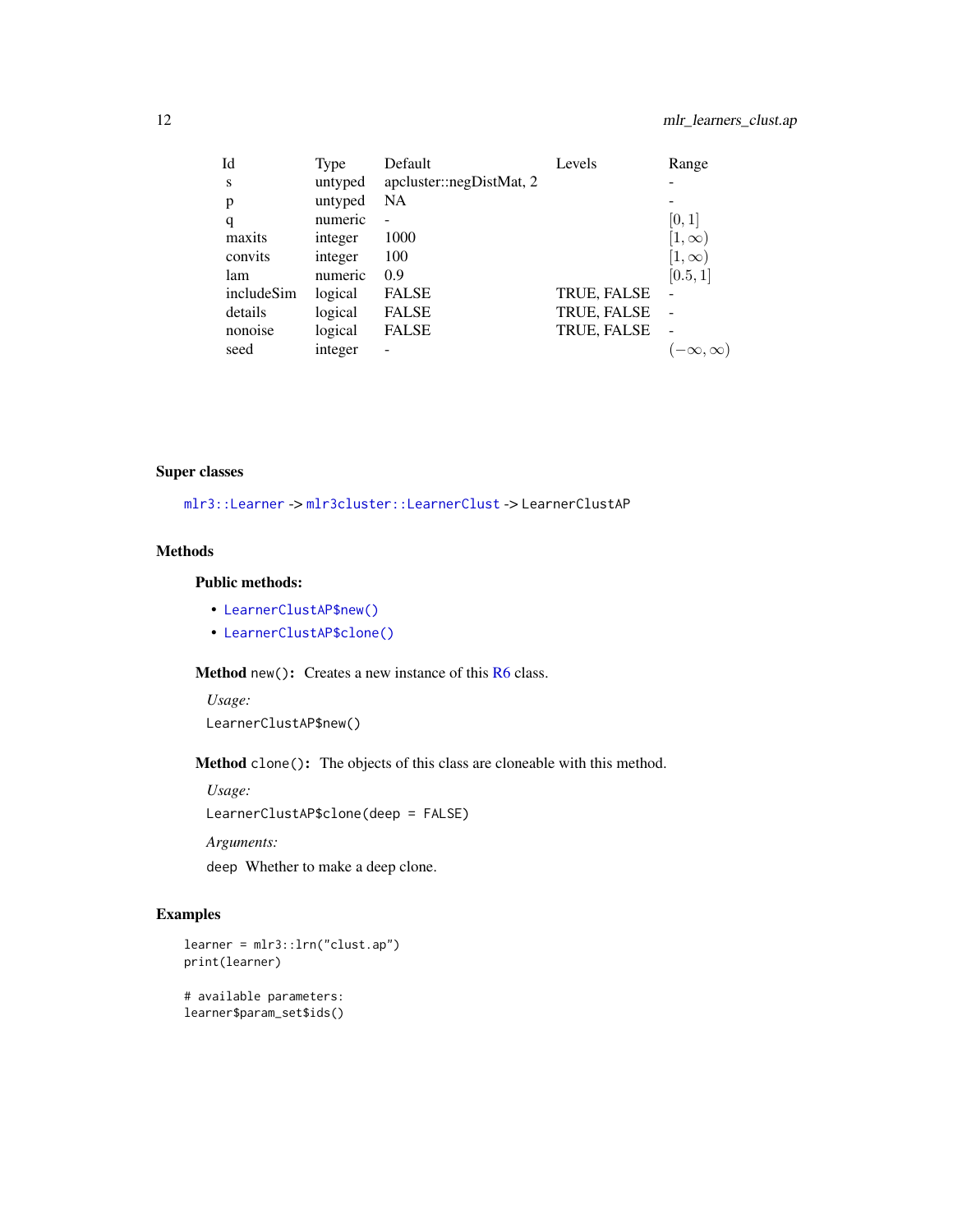<span id="page-12-0"></span>mlr\_learners\_clust.cmeans

*Fuzzy C-Means Clustering Learner*

# Description

A [LearnerClust](#page-4-1) for fuzzy clustering implemented in [e1071::cmeans\(\)](#page-0-0). [e1071::cmeans\(\)](#page-0-0) doesn't have a default value for the number of clusters. Therefore, the centers parameter here is set to 2 by default. The predict method uses [clue::cl\\_predict\(\)](#page-0-0) to compute the cluster memberships for new data.

#### **Dictionary**

This [Learner](#page-0-0) can be instantiated via the [dictionary](#page-0-0) [mlr\\_learners](#page-0-0) or with the associated sugar function [lrn\(\)](#page-0-0):

```
mlr_learners$get("clust.cmeans")
lrn("clust.cmeans")
```
# Meta Information

- Task type: "clust"
- Predict Types: "partition", "prob"
- Feature Types: "logical", "integer", "numeric"
- Required Packages: [mlr3](https://CRAN.R-project.org/package=mlr3), [mlr3cluster](https://CRAN.R-project.org/package=mlr3cluster), [e1071](https://CRAN.R-project.org/package=e1071)

# Parameters

| Id              | Type      | Default                     | Levels               | Range        |
|-----------------|-----------|-----------------------------|----------------------|--------------|
| centers         | untyped   | $\mathcal{D}$               |                      |              |
| <i>iter.max</i> | integer   | 100                         |                      | $[1,\infty)$ |
| verbose         | logical   | <b>FALSE</b>                | TRUE, FALSE          |              |
| dist            | character | euclidean                   | euclidean, manhattan |              |
| method          | character | cmeans                      | cmeans, ufcl.        |              |
| m               | numeric   | $\mathcal{D}_{\mathcal{L}}$ |                      | $[1,\infty)$ |
| rate.par        | numeric   |                             |                      | [0, 1]       |
| weights         | untyped   |                             |                      |              |
| control         | untyped   |                             |                      |              |
|                 |           |                             |                      |              |

#### Super classes

[mlr3::Learner](#page-0-0) -> [mlr3cluster::LearnerClust](#page-0-0) -> LearnerClustCMeans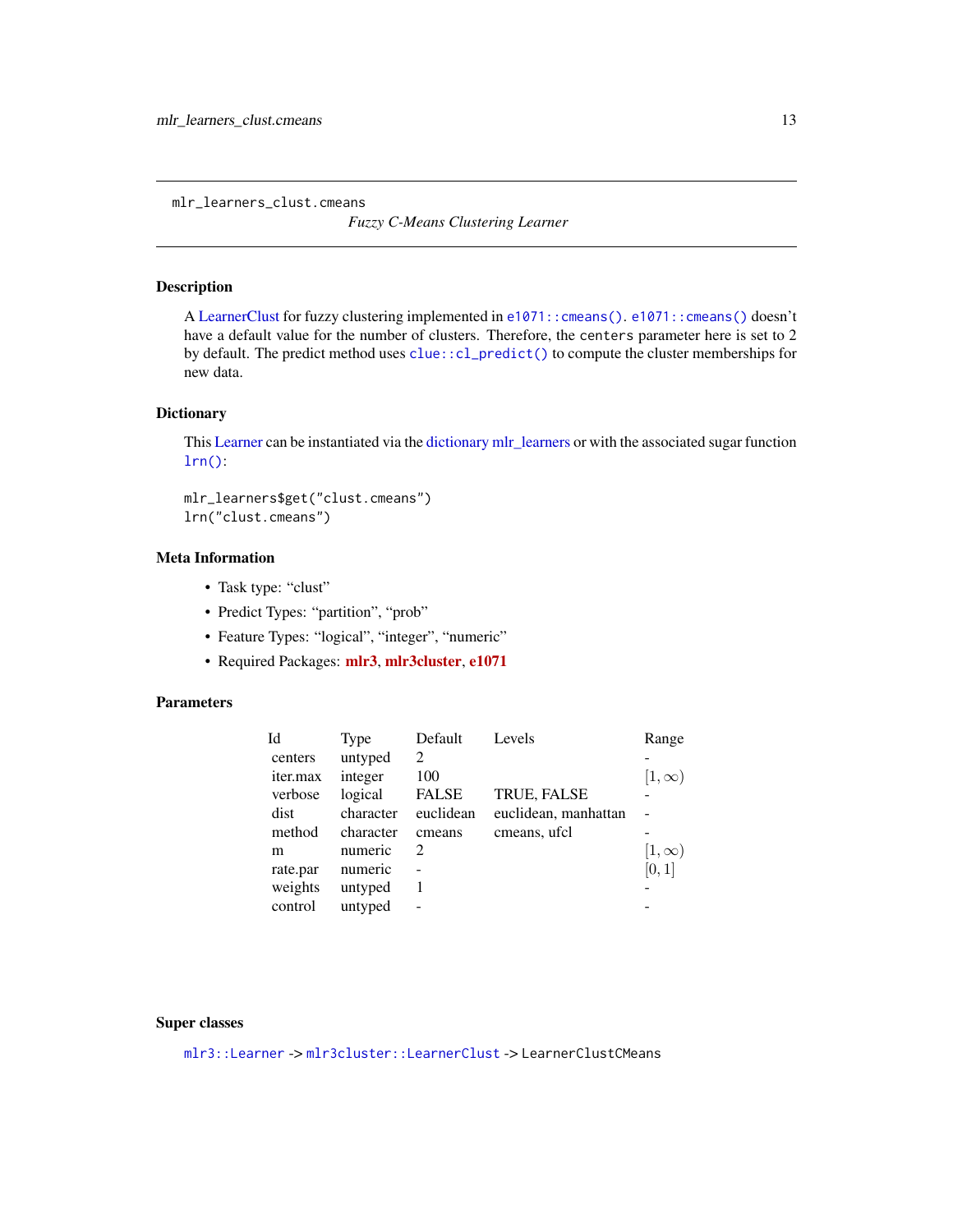# Methods

#### Public methods:

- [LearnerClustCMeans\\$new\(\)](#page-5-0)
- [LearnerClustCMeans\\$clone\(\)](#page-6-1)

**Method** new( $)$ : Creates a new instance of this  $R6$  class.

*Usage:*

LearnerClustCMeans\$new()

Method clone(): The objects of this class are cloneable with this method.

*Usage:* LearnerClustCMeans\$clone(deep = FALSE) *Arguments:* deep Whether to make a deep clone.

# Examples

```
learner = mlr3::lrn("clust.cmeans")
print(learner)
```
# available parameters: learner\$param\_set\$ids()

mlr\_learners\_clust.cobweb

*Cobweb Clustering Learner*

#### Description

A [LearnerClust](#page-4-1) for Cobweb clustering implemented in RWeka:: Cobweb(). The predict method uses [RWeka::predict.Weka\\_clusterer\(\)](#page-0-0) to compute the cluster memberships for new data.

#### **Dictionary**

This [Learner](#page-0-0) can be instantiated via the [dictionary](#page-0-0) [mlr\\_learners](#page-0-0) or with the associated sugar function [lrn\(\)](#page-0-0):

mlr\_learners\$get("clust.cobweb") lrn("clust.cobweb")

# Meta Information

- Task type: "clust"
- Predict Types: "partition"
- Feature Types: "logical", "integer", "numeric"
- Required Packages: [mlr3](https://CRAN.R-project.org/package=mlr3), [mlr3cluster](https://CRAN.R-project.org/package=mlr3cluster), [RWeka](https://CRAN.R-project.org/package=RWeka)

<span id="page-13-0"></span>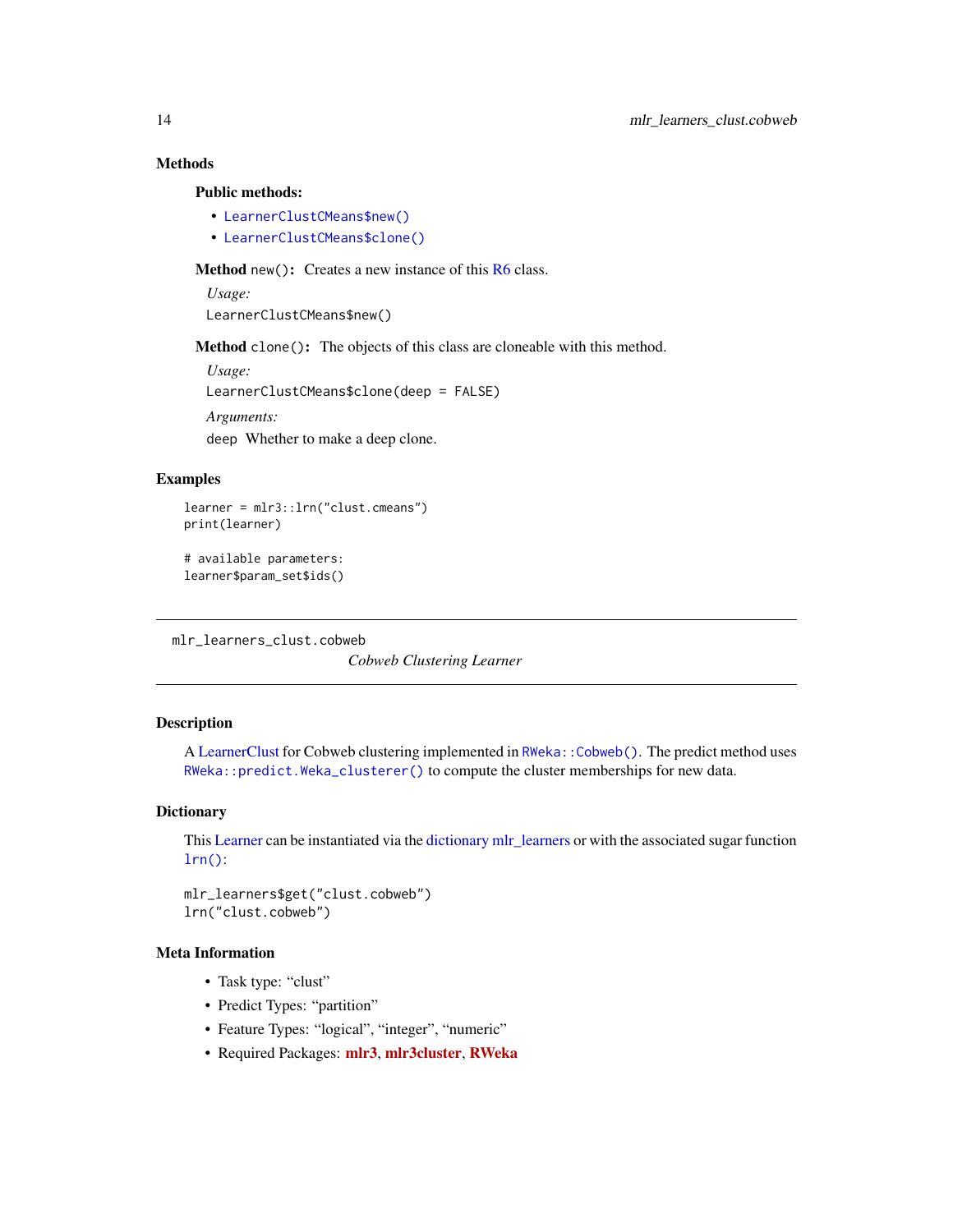mlr\_learners\_clust.cobweb 15

# **Parameters**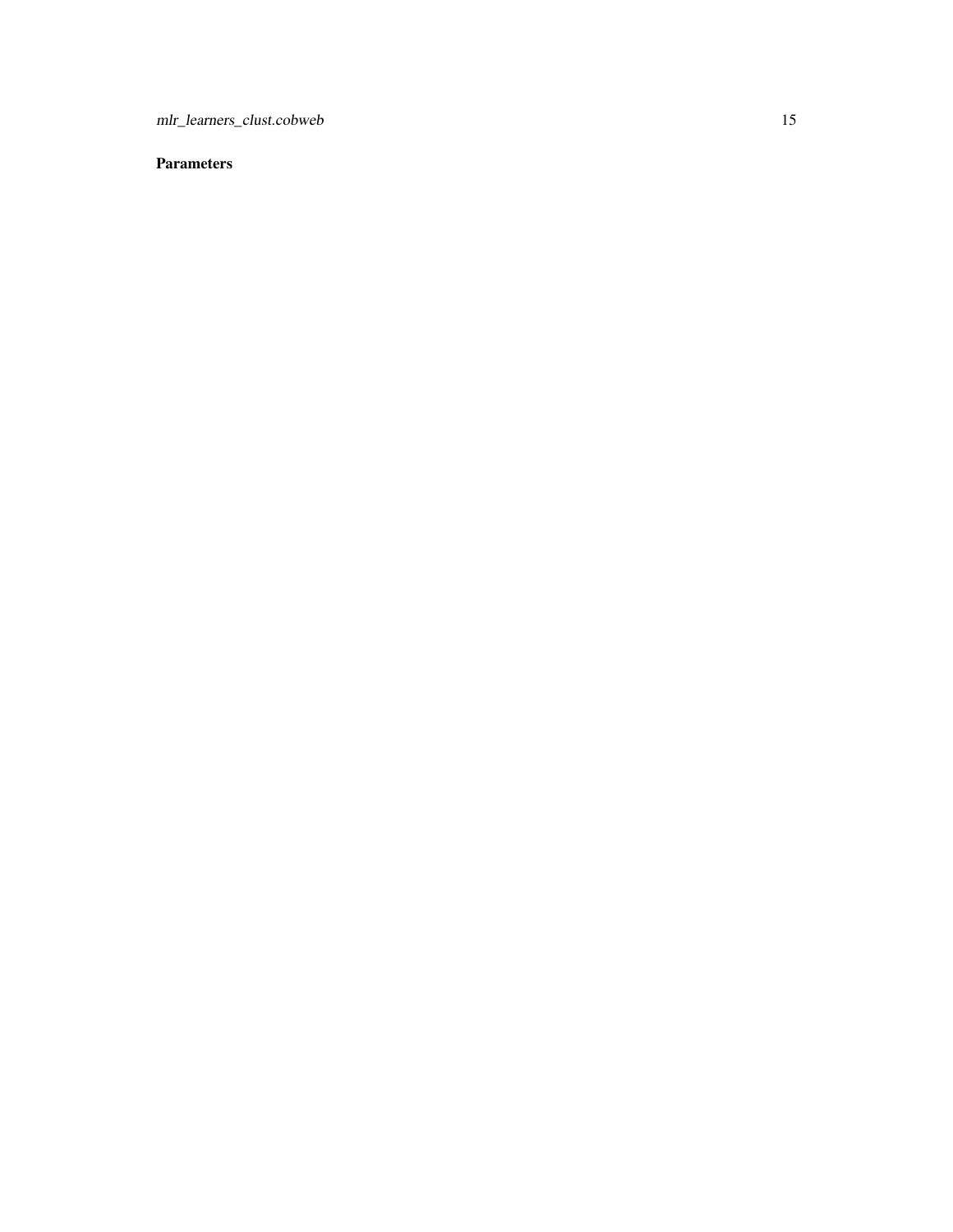| Id            | Type    | Default | Range        |
|---------------|---------|---------|--------------|
| A             | numeric |         | $[0,\infty)$ |
| $\mathcal{C}$ | numeric | 0.002   | $[0,\infty)$ |
| S.            | integer | 42.     | $[1,\infty)$ |

#### <span id="page-15-0"></span>Super classes

```
mlr3::Learner -> mlr3cluster::LearnerClust -> LearnerClustCobweb
```
# Methods

#### Public methods:

- [LearnerClustCobweb\\$new\(\)](#page-5-0)
- [LearnerClustCobweb\\$clone\(\)](#page-6-1)

Method new(): Creates a new instance of this [R6](#page-0-0) class.

*Usage:* LearnerClustCobweb\$new()

Method clone(): The objects of this class are cloneable with this method.

*Usage:*

LearnerClustCobweb\$clone(deep = FALSE)

*Arguments:*

deep Whether to make a deep clone.

# Examples

```
learner = mlr3::lrn("clust.cobweb")
print(learner)
```
# available parameters: learner\$param\_set\$ids()

mlr\_learners\_clust.dbscan

*Density-Based Clustering Learner*

#### Description

A [LearnerClust](#page-4-1) for density-based clustering implemented in [dbscan::dbscan\(\)](#page-0-0). The predict method uses [dbscan::predict.dbscan\\_fast\(\)](#page-0-0) to compute the cluster memberships for new data.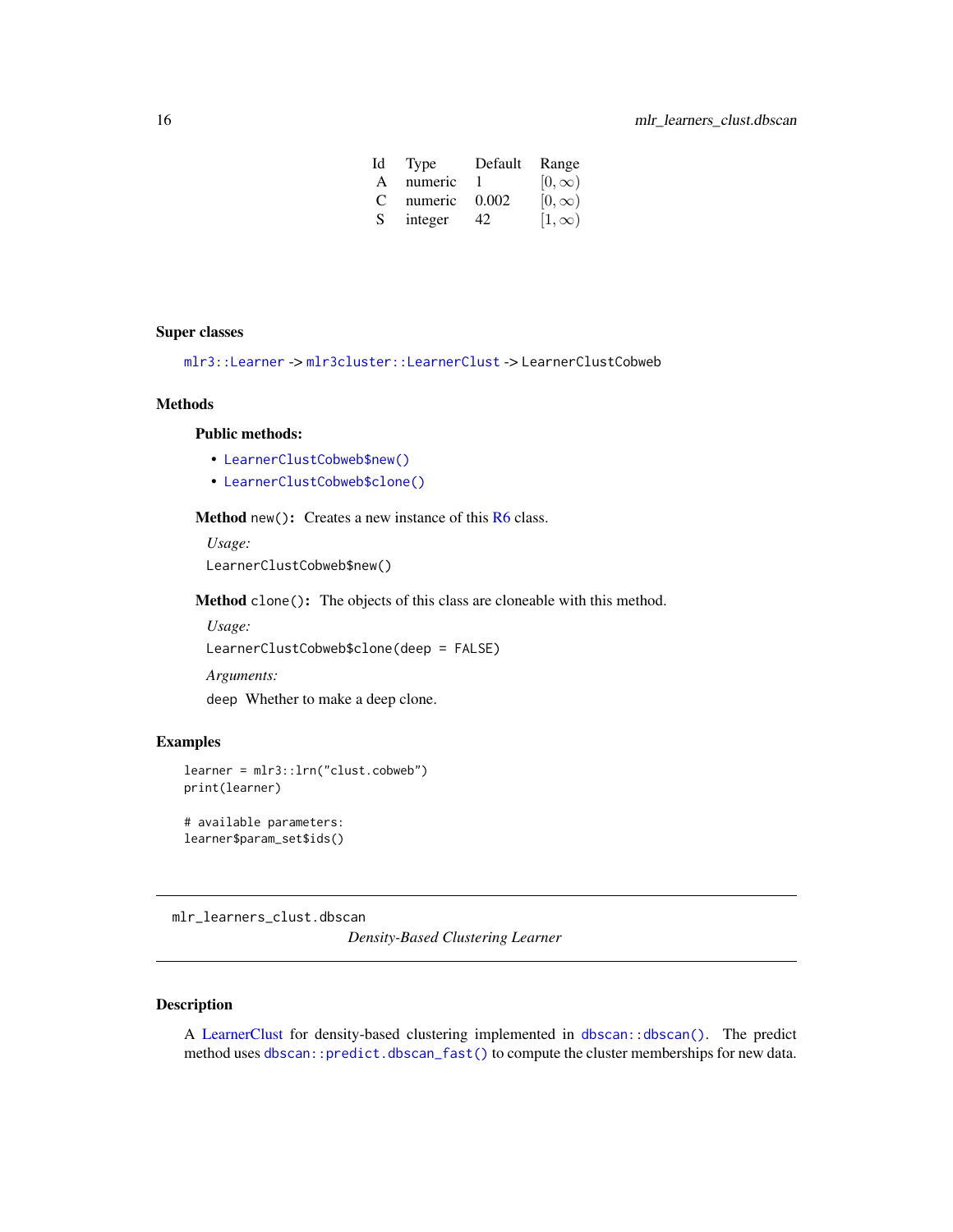#### <span id="page-16-0"></span>**Dictionary**

This [Learner](#page-0-0) can be instantiated via the [dictionary](#page-0-0) [mlr\\_learners](#page-0-0) or with the associated sugar function  $lrn()$ :

mlr\_learners\$get("clust.dbscan") lrn("clust.dbscan")

# Meta Information

- Task type: "clust"
- Predict Types: "partition"
- Feature Types: "logical", "integer", "numeric"
- Required Packages: [mlr3](https://CRAN.R-project.org/package=mlr3), [mlr3cluster](https://CRAN.R-project.org/package=mlr3cluster), [dbscan](https://CRAN.R-project.org/package=dbscan)

# Parameters

| Id           | Type      | Default        | Levels                                       | Range                    |
|--------------|-----------|----------------|----------------------------------------------|--------------------------|
| eps          | numeric   |                |                                              | $[0,\infty)$             |
| minPts       | integer   |                |                                              | $[0,\infty)$             |
| borderPoints | logical   | <b>TRUE</b>    | TRUE, FALSE                                  | $\overline{\phantom{0}}$ |
| weights      | untyped   |                |                                              | $\overline{\phantom{0}}$ |
| search       | character | kdtree         | kdtree, linear, dist                         | $\overline{\phantom{0}}$ |
| bucketSize   | integer   | 10             |                                              | $[1,\infty]$             |
| splitRule    | character | <b>SUGGEST</b> | STD, MIDPT, FAIR, SL_MIDPT, SL_FAIR, SUGGEST |                          |
| approx       | numeric   | $\Omega$       |                                              | $-\infty, \infty)$       |

# Super classes

[mlr3::Learner](#page-0-0) -> [mlr3cluster::LearnerClust](#page-0-0) -> LearnerClustDBSCAN

# Methods

# Public methods:

- [LearnerClustDBSCAN\\$new\(\)](#page-5-0)
- [LearnerClustDBSCAN\\$clone\(\)](#page-6-1)

Method new(): Creates a new instance of this [R6](#page-0-0) class.

*Usage:* LearnerClustDBSCAN\$new()

Method clone(): The objects of this class are cloneable with this method.

*Usage:*

LearnerClustDBSCAN\$clone(deep = FALSE)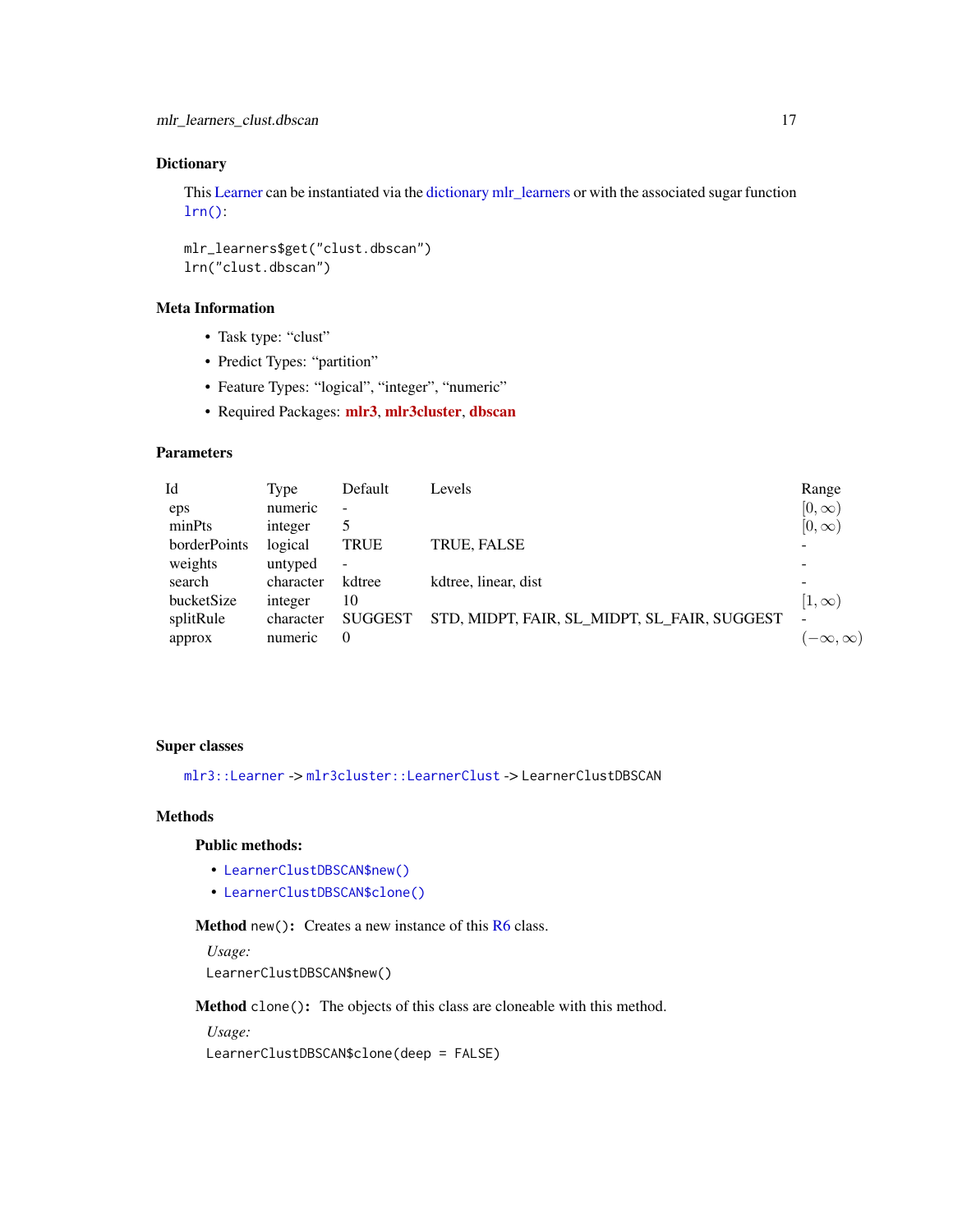<span id="page-17-0"></span>*Arguments:* deep Whether to make a deep clone.

#### Examples

```
learner = mlr3::lrn("clust.dbscan")
print(learner)
```
# available parameters: learner\$param\_set\$ids()

mlr\_learners\_clust.diana

*Divisive Hierarchical Clustering Learner*

#### Description

A [LearnerClust](#page-4-1) for divisive hierarchical clustering implemented in [cluster::diana\(\)](#page-0-0). The predict method uses [stats::cutree\(\)](#page-0-0) which cuts the tree resulting from hierarchical clustering into specified number of groups (see parameter k). The default value for k is 2.

# **Dictionary**

This [Learner](#page-0-0) can be instantiated via the [dictionary](#page-0-0) [mlr\\_learners](#page-0-0) or with the associated sugar function  $lrn()$ :

mlr\_learners\$get("clust.diana") lrn("clust.diana")

# Meta Information

- Task type: "clust"
- Predict Types: "partition"
- Feature Types: "logical", "integer", "numeric"
- Required Packages: [mlr3](https://CRAN.R-project.org/package=mlr3), [mlr3cluster](https://CRAN.R-project.org/package=mlr3cluster), [cluster](https://CRAN.R-project.org/package=cluster)

#### Parameters

| Id        | Type      | Default | Levels                         | Range                    |
|-----------|-----------|---------|--------------------------------|--------------------------|
| metric    | character |         | euclidean euclidean, manhattan | $\overline{\phantom{a}}$ |
| stand     | logical   | FALSE   | TRUE, FALSE                    | $\overline{\phantom{a}}$ |
| trace.lev | integer   |         |                                | $[0,\infty)$             |
| k         | integer   |         |                                | $[1,\infty)$             |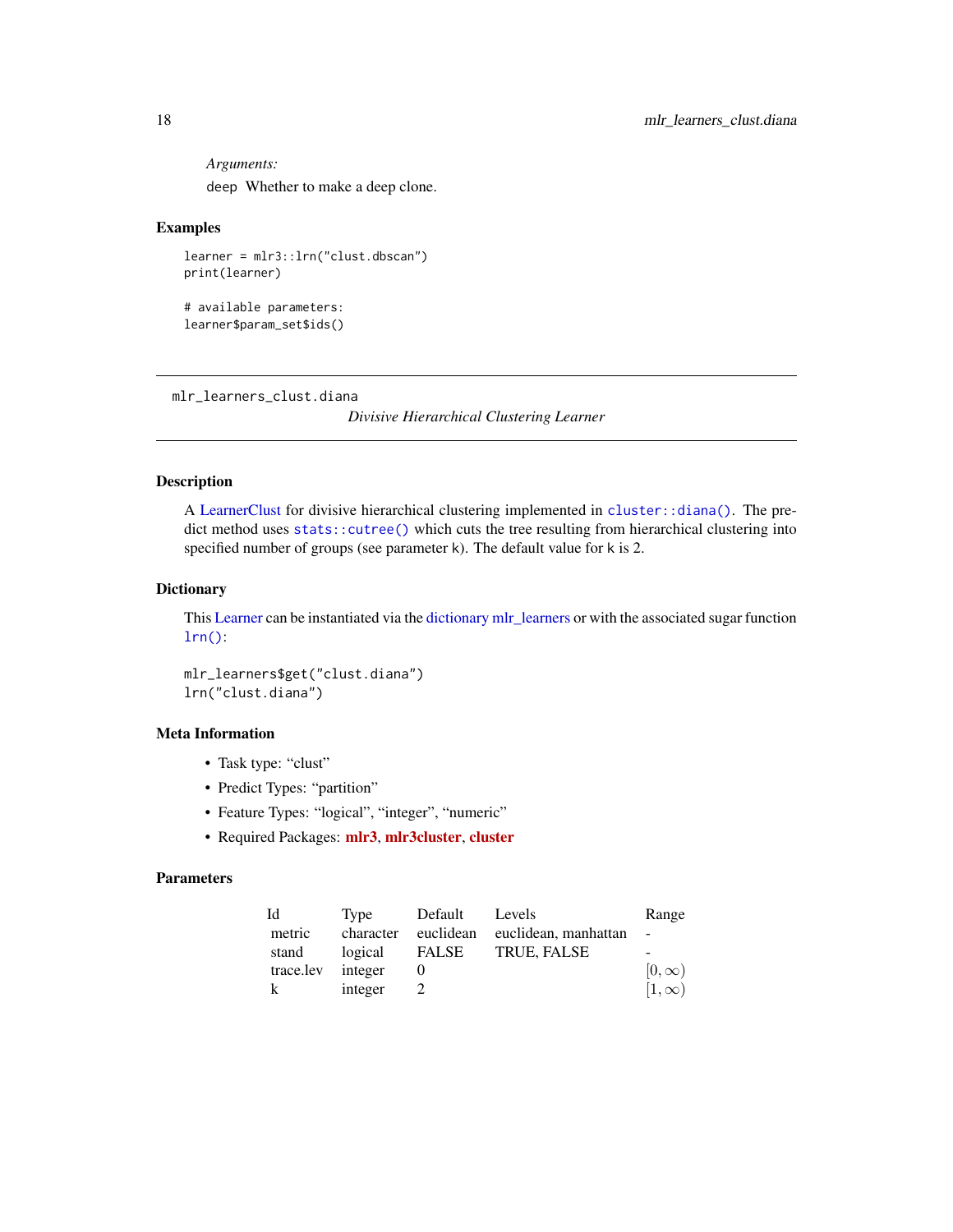#### <span id="page-18-0"></span>Super classes

[mlr3::Learner](#page-0-0) -> [mlr3cluster::LearnerClust](#page-0-0) -> LearnerClustDiana

#### Methods

#### Public methods:

- [LearnerClustDiana\\$new\(\)](#page-5-0)
- [LearnerClustDiana\\$clone\(\)](#page-6-1)

#### **Method** new( $)$ : Creates a new instance of this  $R6$  class.

```
Usage:
LearnerClustDiana$new()
```
Method clone(): The objects of this class are cloneable with this method.

```
Usage:
```
LearnerClustDiana\$clone(deep = FALSE)

*Arguments:* deep Whether to make a deep clone.

### Examples

```
learner = mlr3::lrn("clust.diana")
print(learner)
```

```
# available parameters:
learner$param_set$ids()
```
mlr\_learners\_clust.em *Expectation-Maximization Clustering Learner*

#### Description

A [LearnerClust](#page-4-1) for Expectation-Maximization clustering implemented in [RWeka::list\\_Weka\\_interfaces\(\)](#page-0-0). The predict method uses [RWeka::predict.Weka\\_clusterer\(\)](#page-0-0) to compute the cluster memberships for new data.

#### **Dictionary**

This [Learner](#page-0-0) can be instantiated via the [dictionary](#page-0-0) [mlr\\_learners](#page-0-0) or with the associated sugar function  $lrn()$ :

```
mlr_learners$get("clust.em")
lrn("clust.em")
```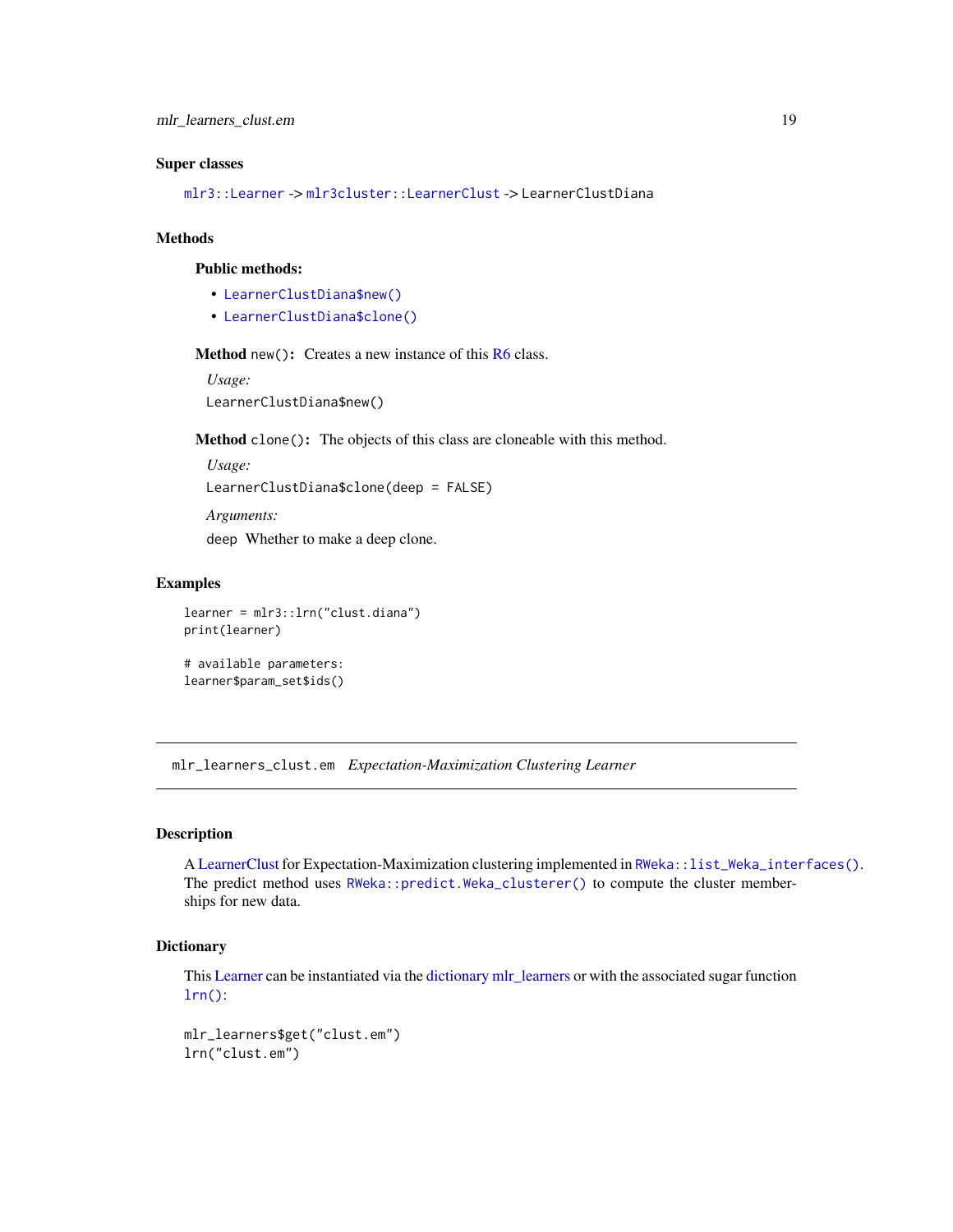# <span id="page-19-0"></span>Meta Information

- Task type: "clust"
- Predict Types: "partition"
- Feature Types: "logical", "integer", "numeric"
- Required Packages: [mlr3](https://CRAN.R-project.org/package=mlr3), [mlr3cluster](https://CRAN.R-project.org/package=mlr3cluster), [RWeka](https://CRAN.R-project.org/package=RWeka)

# Parameters

| Type    | Default      | Levels      | Range            |
|---------|--------------|-------------|------------------|
| integer | 100          |             | $[1,\infty)$     |
| numeric | $1e-06$      |             | $[1e-06,\infty)$ |
| numeric | $1e-06$      |             | $[1e-06,\infty)$ |
| numeric | $1e-06$      |             | $[1e-06,\infty)$ |
| integer | -1           |             | $[-1,\infty)$    |
| integer | $-1$         |             | $[-1,\infty)$    |
| integer |              |             | $[1,\infty)$     |
| integer | 100          |             | $[0,\infty)$     |
| integer | 10           |             | $ 1,\infty)$     |
| integer | 10           |             | $[1,\infty)$     |
| logical | <b>FALSE</b> | TRUE, FALSE |                  |
| logical | <b>FALSE</b> | TRUE, FALSE |                  |
|         |              |             |                  |

#### Super classes

[mlr3::Learner](#page-0-0) -> [mlr3cluster::LearnerClust](#page-0-0) -> LearnerClustEM

# Methods

#### Public methods:

- [LearnerClustEM\\$new\(\)](#page-5-0)
- [LearnerClustEM\\$clone\(\)](#page-6-1)

#### Method new(): Creates a new instance of this [R6](#page-0-0) class.

*Usage:* LearnerClustEM\$new()

Method clone(): The objects of this class are cloneable with this method.

*Usage:* LearnerClustEM\$clone(deep = FALSE) *Arguments:* deep Whether to make a deep clone.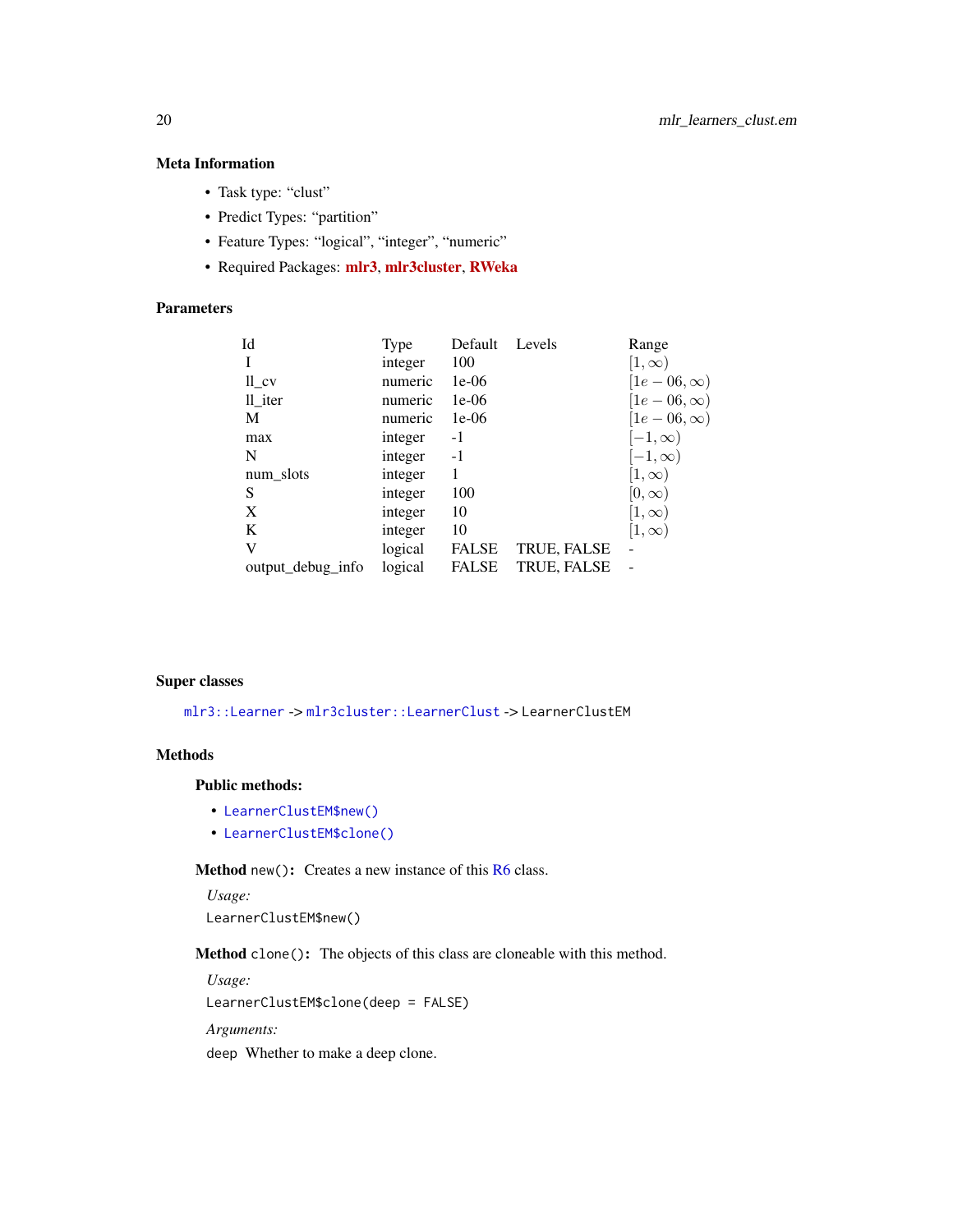<span id="page-20-0"></span>mlr\_learners\_clust.fanny 21

# Examples

learner = mlr3::lrn("clust.em") print(learner)

```
# available parameters:
learner$param_set$ids()
```
mlr\_learners\_clust.fanny *Fuzzy Analysis Clustering Learner*

# Description

A [LearnerClust](#page-4-1) for fuzzy clustering implemented in [cluster::fanny\(\)](#page-0-0). [cluster::fanny\(\)](#page-0-0) doesn't have a default value for the number of clusters. Therefore, the k parameter which corresponds to the number of clusters here is set to 2 by default. The predict method copies cluster assignments and memberships generated for train data. The predict does not work for new data.

# **Dictionary**

This [Learner](#page-0-0) can be instantiated via the [dictionary](#page-0-0) [mlr\\_learners](#page-0-0) or with the associated sugar function [lrn\(\)](#page-0-0):

mlr\_learners\$get("clust.fanny") lrn("clust.fanny")

# Meta Information

- Task type: "clust"
- Predict Types: "partition", "prob"
- Feature Types: "logical", "integer", "numeric"
- Required Packages: [mlr3](https://CRAN.R-project.org/package=mlr3), [mlr3cluster](https://CRAN.R-project.org/package=mlr3cluster), [cluster](https://CRAN.R-project.org/package=cluster)

# Parameters

| Id          | Type      | Default                     | Levels                            | Range          |
|-------------|-----------|-----------------------------|-----------------------------------|----------------|
| $\mathbf k$ | integer   |                             |                                   | $[1,\infty)$   |
| memb.exp    | numeric   | $\mathcal{D}_{\mathcal{L}}$ |                                   | $[1,\infty)$   |
| metric      | character | euclidean                   | euclidean, manhattan, SqEuclidean | $\overline{a}$ |
| stand       | logical   | <b>FALSE</b>                | TRUE, FALSE                       |                |
| maxit       | integer   | 500                         |                                   | $[0,\infty]$   |
| tol         | numeric   | $1e-15$                     |                                   | $[0,\infty)$   |
| trace.lev   | integer   | 0                           |                                   | $[0,\infty]$   |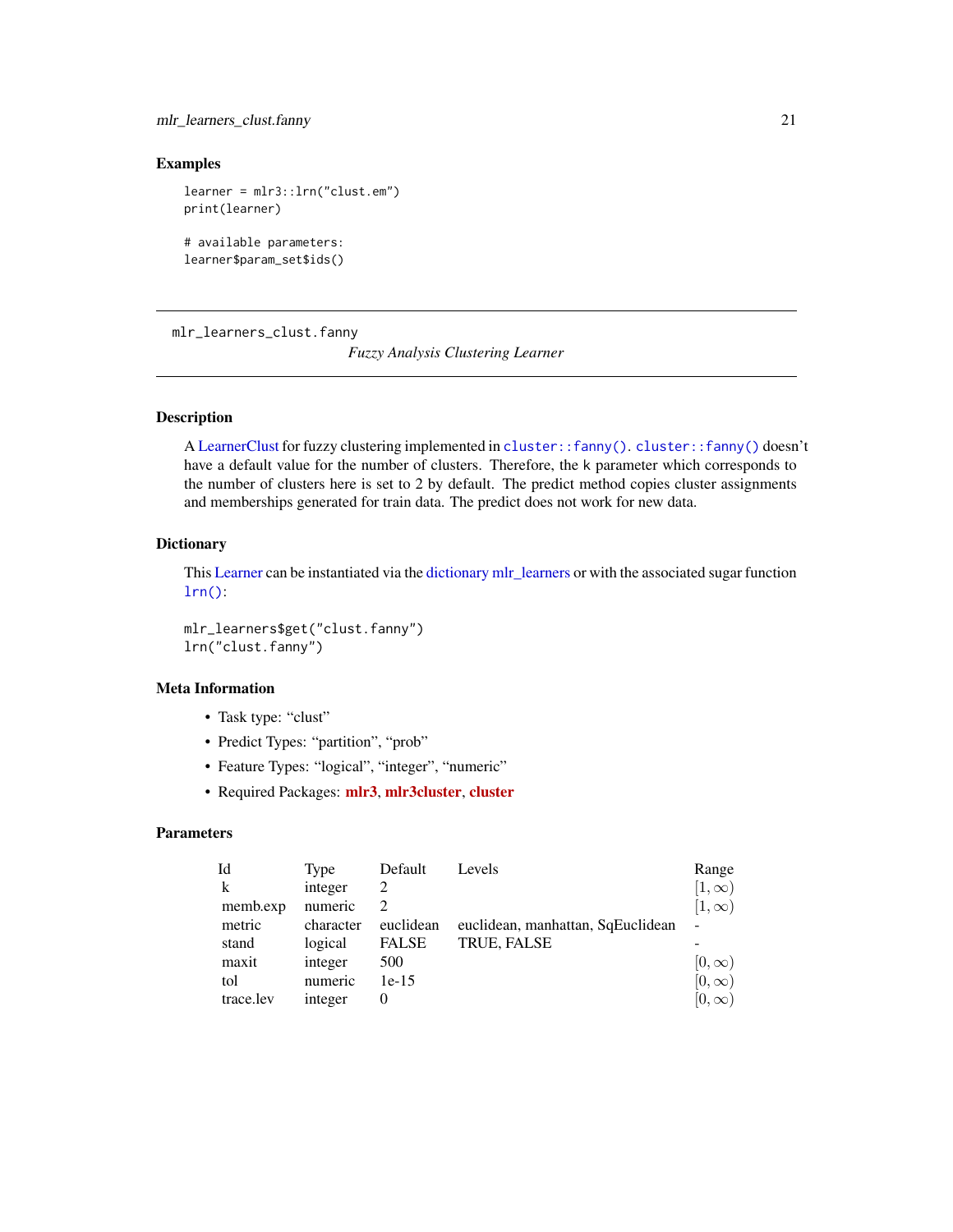#### <span id="page-21-0"></span>Super classes

[mlr3::Learner](#page-0-0) -> [mlr3cluster::LearnerClust](#page-0-0) -> LearnerClustFanny

#### Methods

# Public methods:

- [LearnerClustFanny\\$new\(\)](#page-5-0)
- [LearnerClustFanny\\$clone\(\)](#page-6-1)

Method new(): Creates a new instance of this [R6](#page-0-0) class.

*Usage:* LearnerClustFanny\$new()

Method clone(): The objects of this class are cloneable with this method.

*Usage:* LearnerClustFanny\$clone(deep = FALSE) *Arguments:* deep Whether to make a deep clone.

#### Examples

```
learner = mlr3::lrn("clust.fanny")
print(learner)
```

```
# available parameters:
learner$param_set$ids()
```
mlr\_learners\_clust.featureless

*Featureless Clustering Learner*

# Description

A simple [LearnerClust](#page-4-1) which randomly (but evenly) assigns observations to num\_clusters partitions (default: 1 partition).

# **Dictionary**

This [Learner](#page-0-0) can be instantiated via the [dictionary](#page-0-0) [mlr\\_learners](#page-0-0) or with the associated sugar function  $lrn()$ :

mlr\_learners\$get("clust.featureless") lrn("clust.featureless")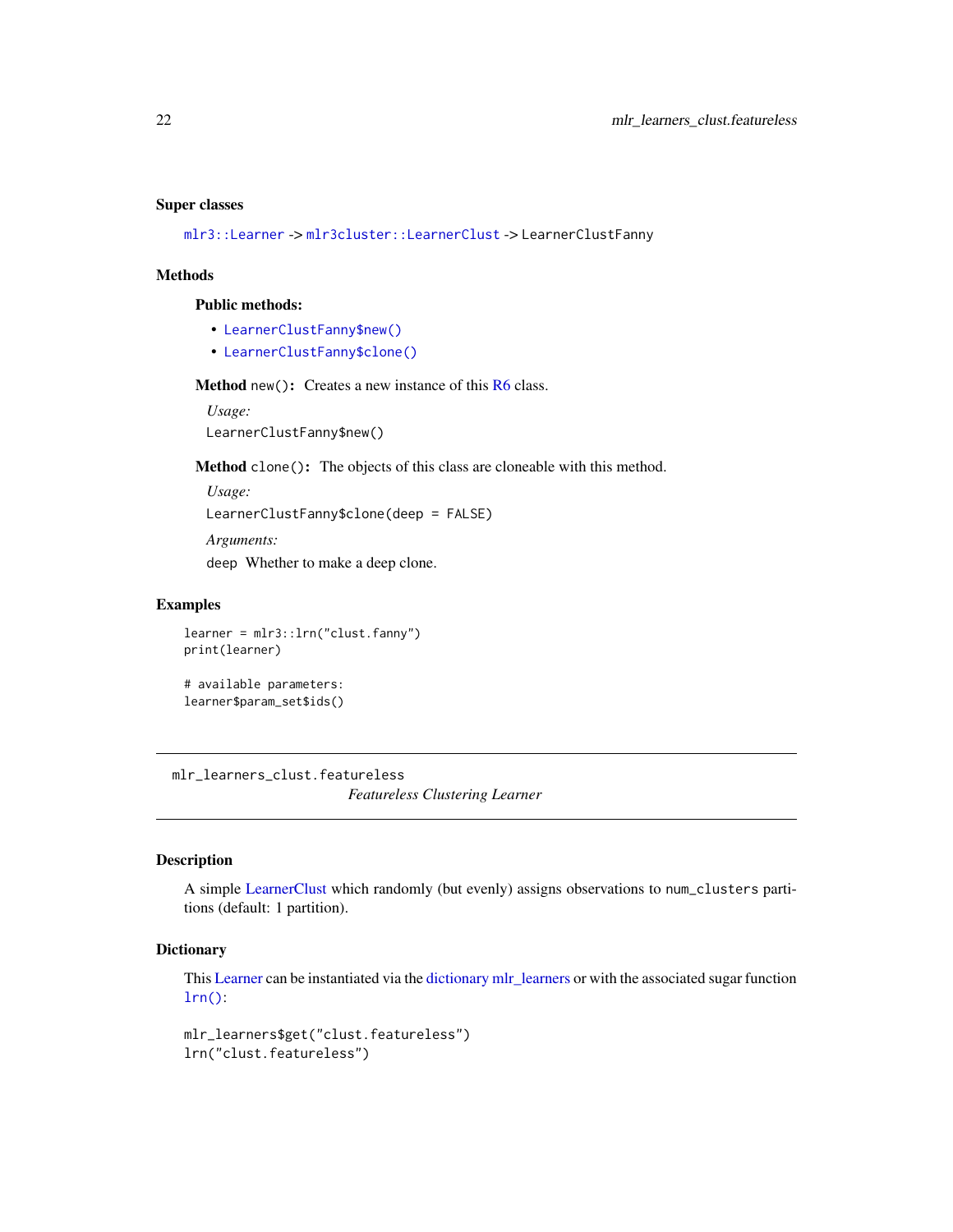# Meta Information

- Task type: "clust"
- Predict Types: "partition", "prob"
- Feature Types: "logical", "integer", "numeric"
- Required Packages: [mlr3](https://CRAN.R-project.org/package=mlr3), [mlr3cluster](https://CRAN.R-project.org/package=mlr3cluster)

# Parameters

| Id                   | Type | Default Range |              |
|----------------------|------|---------------|--------------|
| num_clusters integer |      |               | $[1,\infty)$ |

#### Super classes

[mlr3::Learner](#page-0-0) -> [mlr3cluster::LearnerClust](#page-0-0) -> LearnerClustFeatureless

# Methods

Public methods:

- [LearnerClustFeatureless\\$new\(\)](#page-5-0)
- [LearnerClustFeatureless\\$clone\(\)](#page-6-1)

Method new(): Creates a new instance of this [R6](#page-0-0) class.

*Usage:*

```
LearnerClustFeatureless$new()
```
Method clone(): The objects of this class are cloneable with this method.

*Usage:*

LearnerClustFeatureless\$clone(deep = FALSE)

*Arguments:*

deep Whether to make a deep clone.

# Examples

```
learner = mlr3::lrn("clust.featureless")
print(learner)
# available parameters:
learner$param_set$ids()
```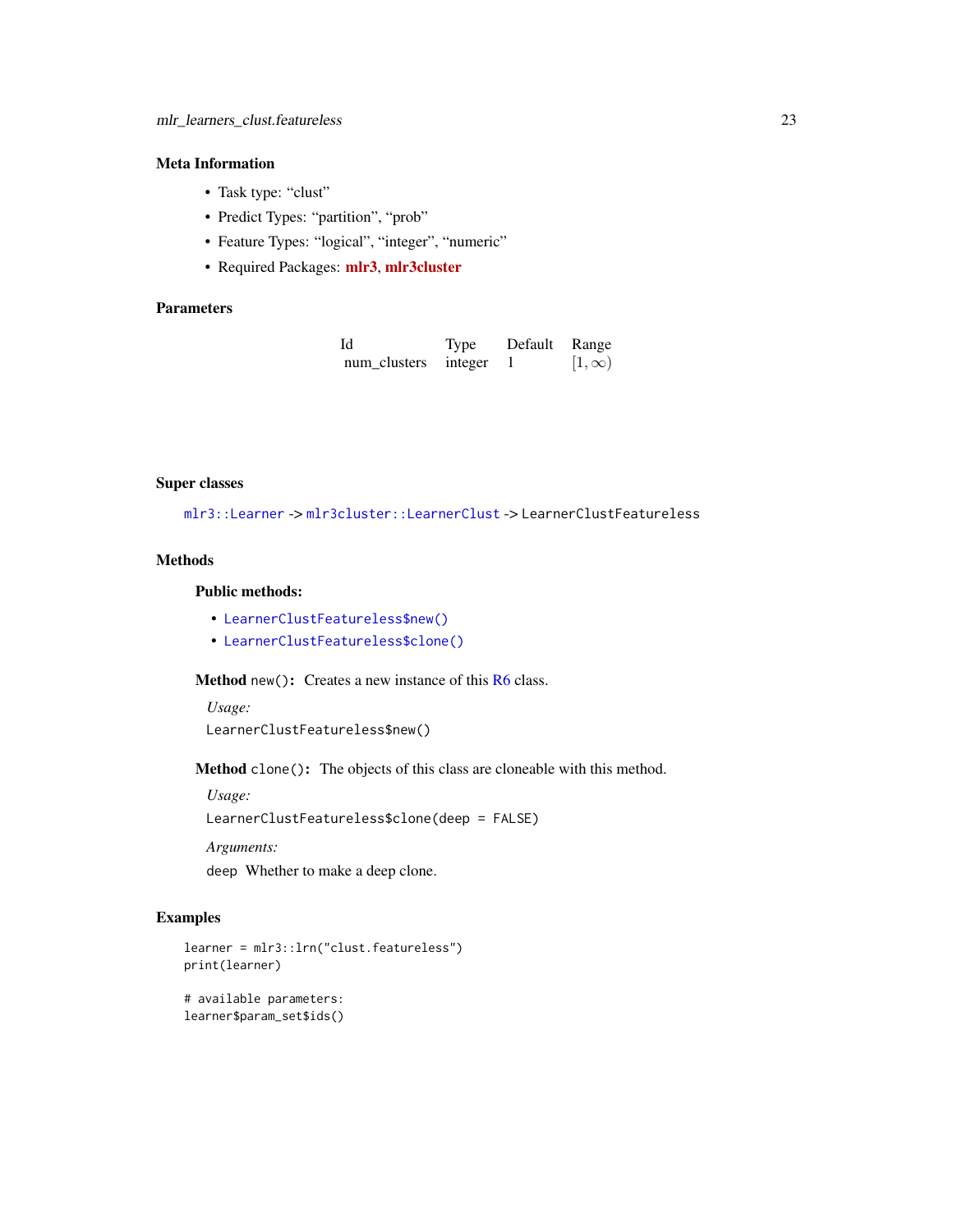<span id="page-23-0"></span>mlr\_learners\_clust.FF *Farthest First Clustering Learner*

# Description

A [LearnerClust](#page-4-1) for Farthest First clustering implemented in [RWeka::FarthestFirst\(\)](#page-0-0). The predict method uses [RWeka::predict.Weka\\_clusterer\(\)](#page-0-0) to compute the cluster memberships for new data.

# **Dictionary**

This [Learner](#page-0-0) can be instantiated via the [dictionary](#page-0-0) [mlr\\_learners](#page-0-0) or with the associated sugar function [lrn\(\)](#page-0-0):

```
mlr_learners$get("clust.ff")
lrn("clust.ff")
```
#### Meta Information

- Task type: "clust"
- Predict Types: "partition"
- Feature Types: "logical", "integer", "numeric"
- Required Packages: [mlr3](https://CRAN.R-project.org/package=mlr3), [mlr3cluster](https://CRAN.R-project.org/package=mlr3cluster), [RWeka](https://CRAN.R-project.org/package=RWeka)

#### Parameters

| Id                                            |             | Type Default Levels | Range        |
|-----------------------------------------------|-------------|---------------------|--------------|
| N                                             | integer $2$ |                     | $[1,\infty)$ |
| <sub>S</sub>                                  | integer $1$ |                     | $[1,\infty)$ |
| output_debug_info logical FALSE TRUE, FALSE - |             |                     |              |

#### Super classes

[mlr3::Learner](#page-0-0) -> [mlr3cluster::LearnerClust](#page-0-0) -> LearnerClustFF

#### Methods

#### Public methods:

- [LearnerClustFarthestFirst\\$new\(\)](#page-5-0)
- [LearnerClustFarthestFirst\\$clone\(\)](#page-6-1)

Method new(): Creates a new instance of this [R6](#page-0-0) class.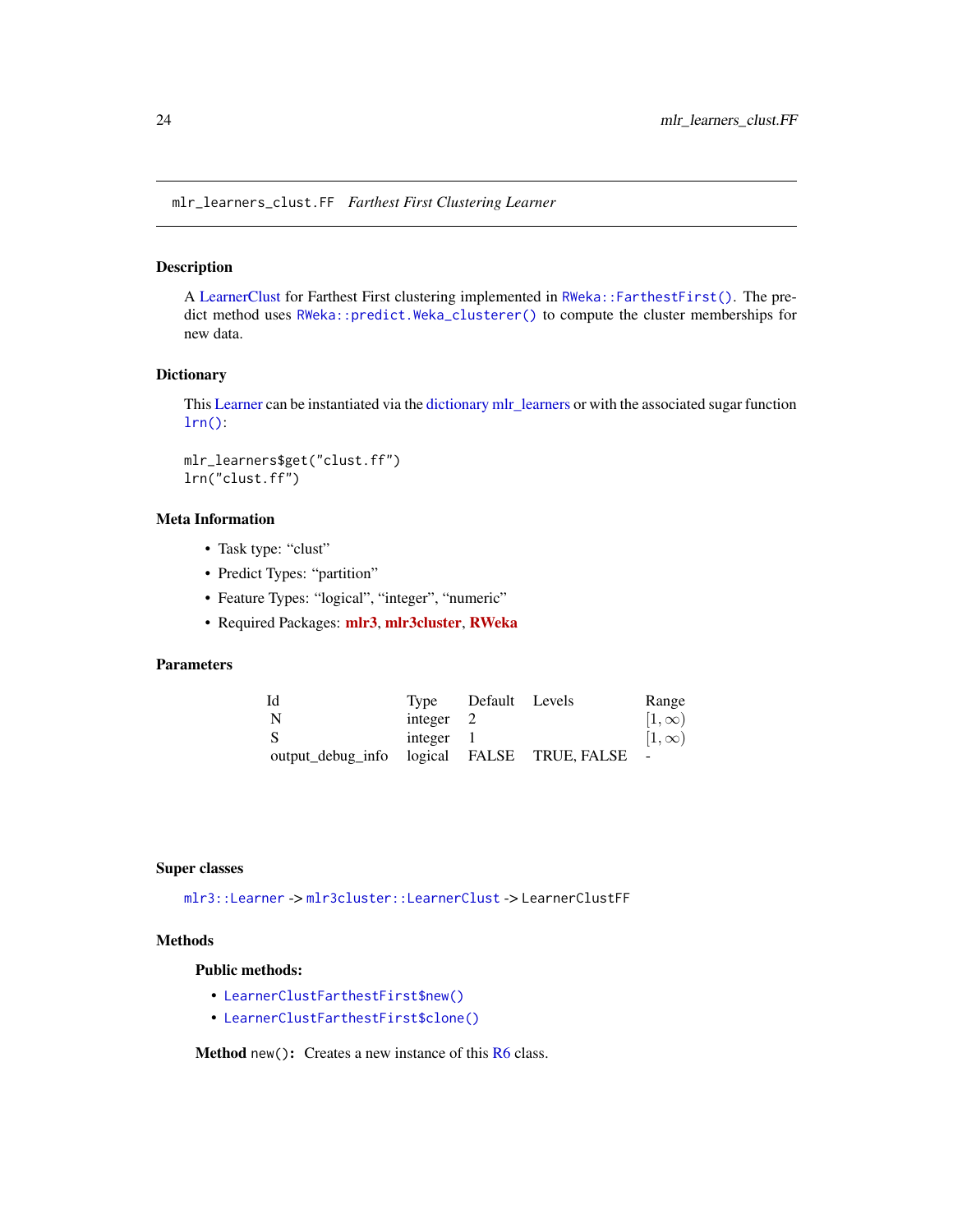# <span id="page-24-0"></span>mlr\_learners\_clust.hclust 25

*Usage:* LearnerClustFarthestFirst\$new()

Method clone(): The objects of this class are cloneable with this method.

*Usage:* LearnerClustFarthestFirst\$clone(deep = FALSE) *Arguments:* deep Whether to make a deep clone.

#### Examples

```
learner = mlr3::lrn("clust.ff")
print(learner)
```

```
# available parameters:
learner$param_set$ids()
```
mlr\_learners\_clust.hclust

```
Agglomerative Hierarchical Clustering Learner
```
#### Description

A [LearnerClust](#page-4-1) for agglomerative hierarchical clustering implemented in [stats::hclust\(\)](#page-0-0). Difference Calculation is done by [stats::dist\(\)](#page-0-0)

### Dictionary

This [Learner](#page-0-0) can be instantiated via the [dictionary](#page-0-0) [mlr\\_learners](#page-0-0) or with the associated sugar function [lrn\(\)](#page-0-0):

```
mlr_learners$get("clust.hclust")
lrn("clust.hclust")
```
# Meta Information

- Task type: "clust"
- Predict Types: "partition"
- Feature Types: "logical", "integer", "numeric"
- Required Packages: [mlr3](https://CRAN.R-project.org/package=mlr3), [mlr3cluster](https://CRAN.R-project.org/package=mlr3cluster), 'stats'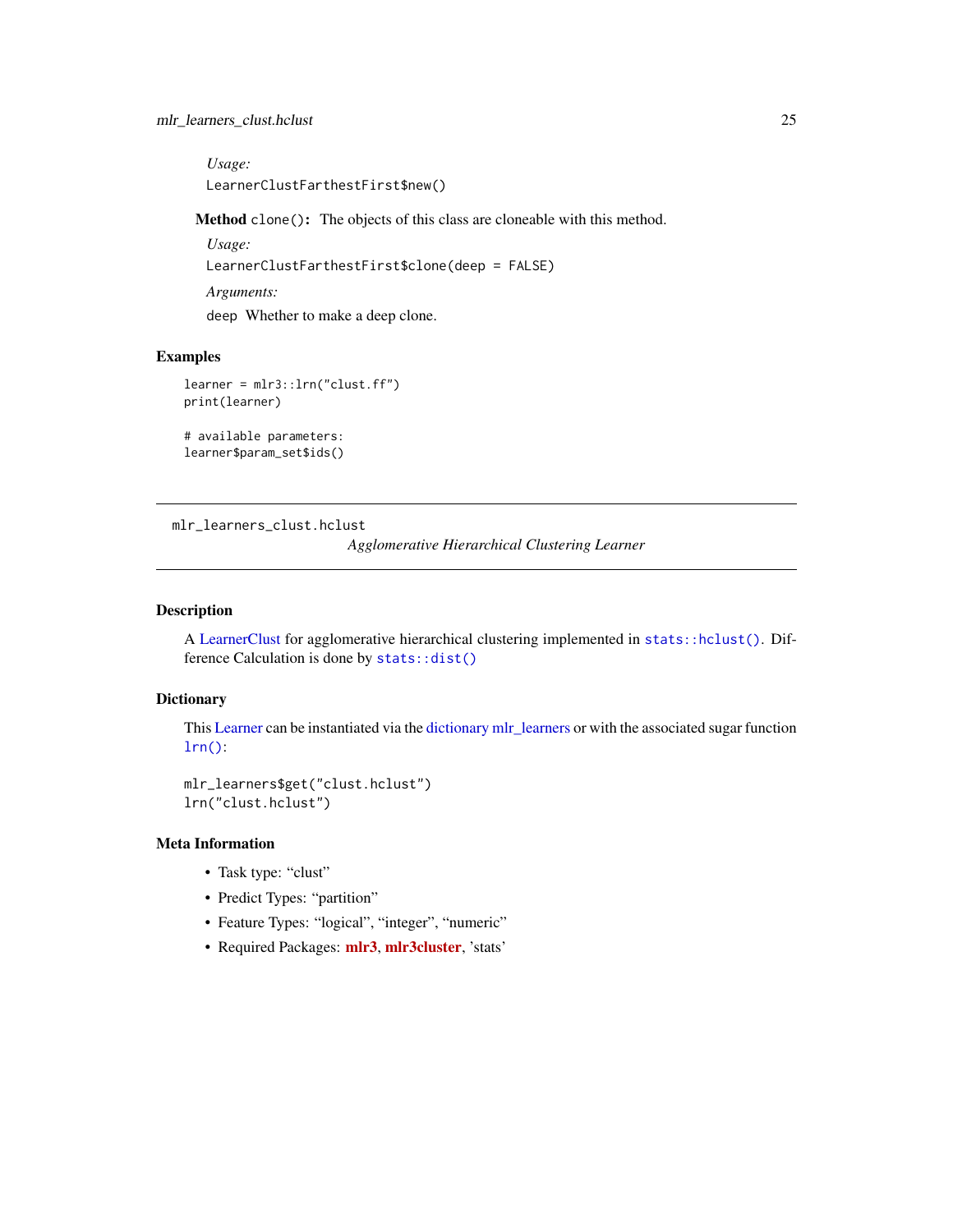# Parameters

| Id           | Type      | Default      | Levels                                                                 | Range              |
|--------------|-----------|--------------|------------------------------------------------------------------------|--------------------|
| method       | character | complete     | ward.D, ward.D2, single, complete, average, mcquitty, median, centroid |                    |
| members      | untyped   |              |                                                                        |                    |
| distmethod   | character | euclidean    | euclidean, maximum, manhattan, canberra, binary, minkowski             |                    |
| diag         | logical   | <b>FALSE</b> | <b>TRUE, FALSE</b>                                                     |                    |
| upper        | logical   | <b>FALSE</b> | TRUE, FALSE                                                            |                    |
| p            | numeric   |              |                                                                        | $(-\infty,\infty)$ |
| $\mathbf{k}$ | integer   |              |                                                                        | $ 1,\infty)$       |

#### Super classes

[mlr3::Learner](#page-0-0) -> [mlr3cluster::LearnerClust](#page-0-0) -> LearnerClustHclust

# Methods

# Public methods:

- [LearnerClustHclust\\$new\(\)](#page-5-0)
- [LearnerClustHclust\\$clone\(\)](#page-6-1)

# Method new(): Creates a new instance of this [R6](#page-0-0) class.

*Usage:* LearnerClustHclust\$new()

Method clone(): The objects of this class are cloneable with this method.

*Usage:*

LearnerClustHclust\$clone(deep = FALSE)

*Arguments:*

deep Whether to make a deep clone.

# Examples

```
learner = mlr3::lrn("clust.hclust")
print(learner)
# available parameters:
learner$param_set$ids()
```
<span id="page-25-0"></span>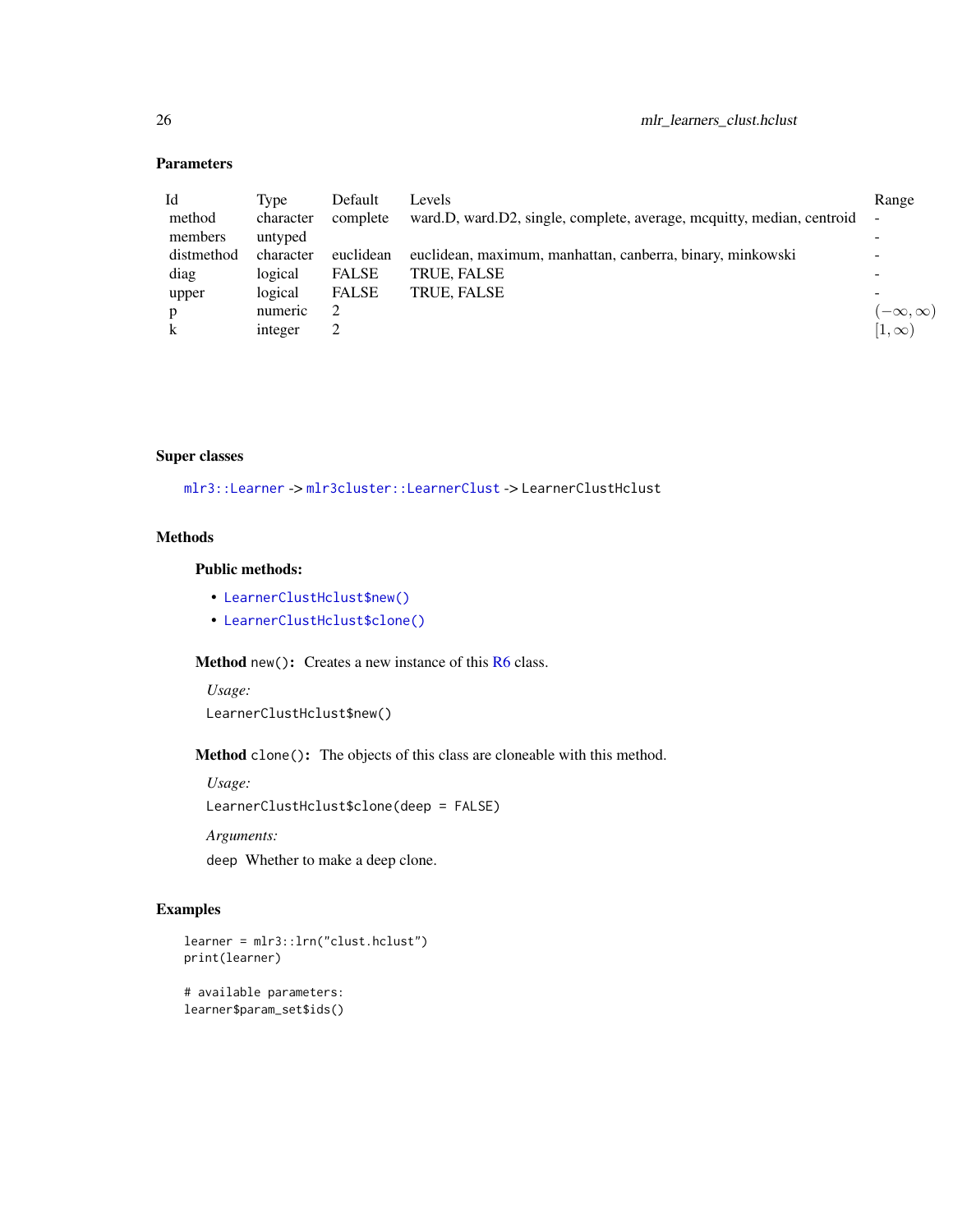<span id="page-26-0"></span>mlr\_learners\_clust.kkmeans

*Kernel K-Means Clustering Learner*

#### Description

A [LearnerClust](#page-4-1) for kernel k-means clustering implemented in [kernlab::kkmeans\(\)](#page-0-0). [kernlab::kkmeans\(\)](#page-0-0) doesn't have a default value for the number of clusters. Therefore, the centers parameter here is set to 2 by default. Kernel parameters have to be passed directly and not by using the kpar list in kkmeans. The predict method finds the nearest center in kernel distance to assign clusters for new data points.

#### Dictionary

This [Learner](#page-0-0) can be instantiated via the [dictionary](#page-0-0) [mlr\\_learners](#page-0-0) or with the associated sugar function [lrn\(\)](#page-0-0):

mlr\_learners\$get("clust.kkmeans") lrn("clust.kkmeans")

# Meta Information

- Task type: "clust"
- Predict Types: "partition"
- Feature Types: "logical", "integer", "numeric"
- Required Packages: [mlr3](https://CRAN.R-project.org/package=mlr3), [mlr3cluster](https://CRAN.R-project.org/package=mlr3cluster), [kernlab](https://CRAN.R-project.org/package=kernlab)

#### Parameters

| Id      | Type      | Default        | Levels                                                                           | Range              |
|---------|-----------|----------------|----------------------------------------------------------------------------------|--------------------|
| centers | untyped   | 2              |                                                                                  |                    |
| kernel  | character | rbfdot         | vanilladot, polydot, rbfdot, tanhdot, laplacedot, besseldot, anovadot, splinedot | ٠                  |
| sigma   | numeric   | $\overline{a}$ |                                                                                  | $[0,\infty)$       |
| degree  | integer   | 3              |                                                                                  | $[1,\infty)$       |
| scale   | numeric   |                |                                                                                  | $[0,\infty)$       |
| offset  | numeric   |                |                                                                                  | $(-\infty,\infty)$ |
| order   | integer   |                |                                                                                  | $(-\infty,\infty)$ |
| alg     | character | kkmeans        | kkmeans, kerninghan                                                              |                    |
| p       | numeric   |                |                                                                                  | $(-\infty,\infty)$ |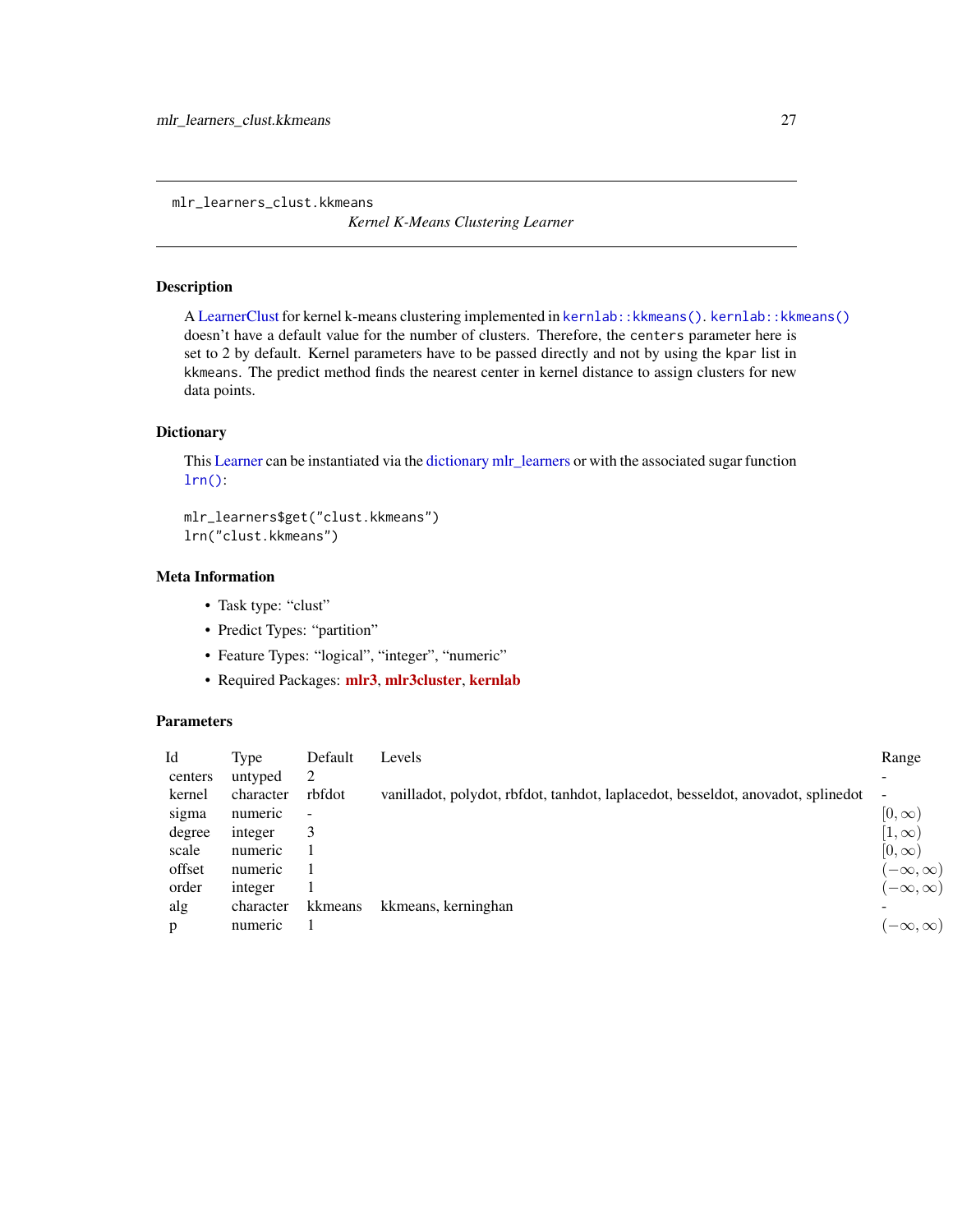#### <span id="page-27-0"></span>Super classes

[mlr3::Learner](#page-0-0) -> [mlr3cluster::LearnerClust](#page-0-0) -> LearnerClustKKMeans

#### **Methods**

#### Public methods:

- [LearnerClustKKMeans\\$new\(\)](#page-5-0)
- [LearnerClustKKMeans\\$clone\(\)](#page-6-1)

#### Method new(): Creates a new instance of this [R6](#page-0-0) class.

*Usage:*

LearnerClustKKMeans\$new()

Method clone(): The objects of this class are cloneable with this method.

*Usage:*

LearnerClustKKMeans\$clone(deep = FALSE)

*Arguments:*

deep Whether to make a deep clone.

#### Examples

```
learner = mlr3::lrn("clust.kkmeans")
print(learner)
```

```
# available parameters:
learner$param_set$ids()
```
mlr\_learners\_clust.kmeans

*K-Means Clustering Learner*

#### Description

A [LearnerClust](#page-4-1) for k-means clustering implemented in [stats::kmeans\(\)](#page-0-0). [stats::kmeans\(\)](#page-0-0) doesn't have a default value for the number of clusters. Therefore, the centers parameter here is set to 2 by default. The predict method uses [clue::cl\\_predict\(\)](#page-0-0) to compute the cluster memberships for new data.

#### **Dictionary**

This [Learner](#page-0-0) can be instantiated via the [dictionary](#page-0-0) [mlr\\_learners](#page-0-0) or with the associated sugar function [lrn\(\)](#page-0-0):

mlr\_learners\$get("clust.kmeans") lrn("clust.kmeans")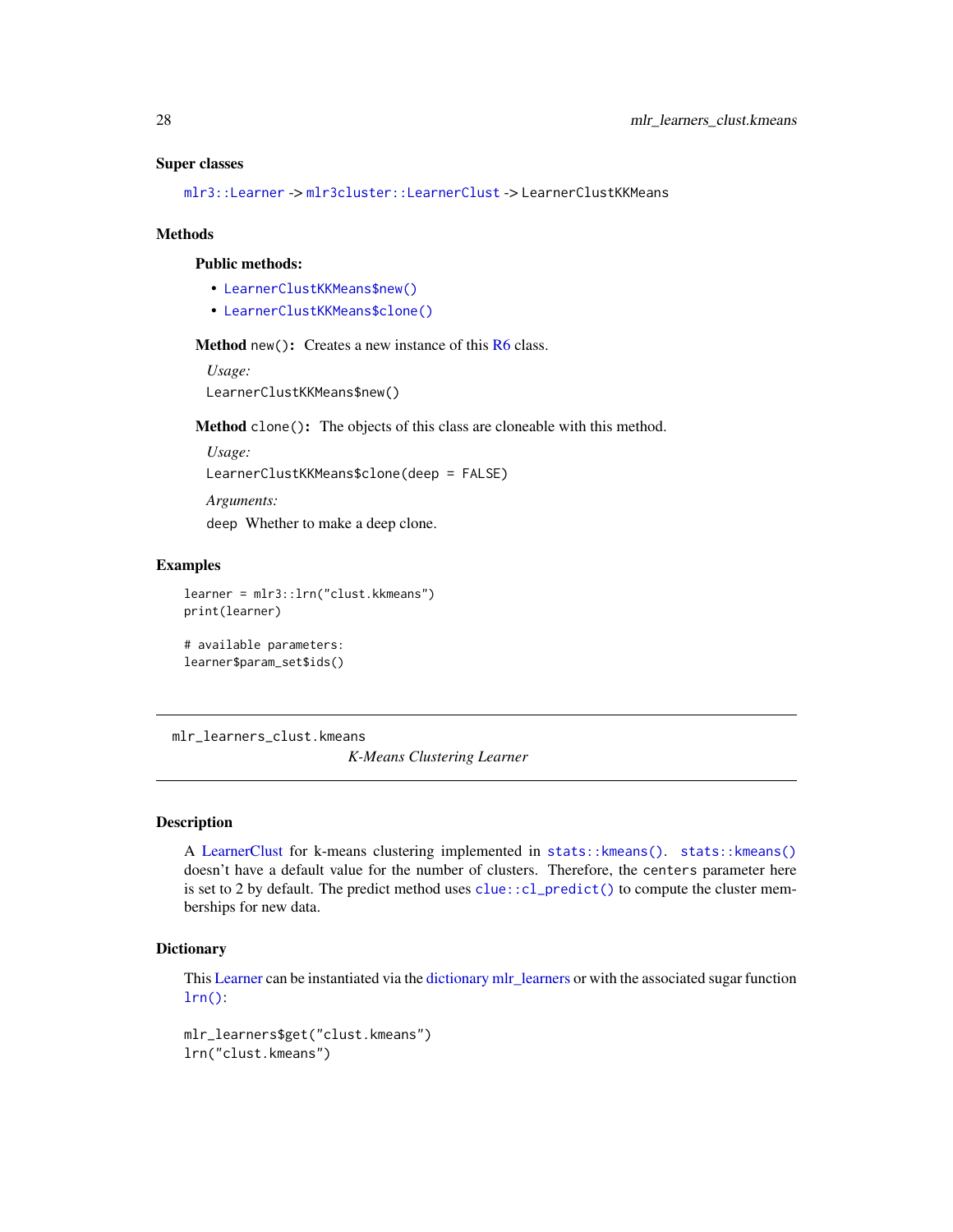# <span id="page-28-0"></span>Meta Information

- Task type: "clust"
- Predict Types: "partition"
- Feature Types: "logical", "integer", "numeric"
- Required Packages: [mlr3](https://CRAN.R-project.org/package=mlr3), [mlr3cluster](https://CRAN.R-project.org/package=mlr3cluster), 'stats', [clue](https://CRAN.R-project.org/package=clue)

# Parameters

| Id              | Tvpe      | Default       | Levels                                | Range                    |
|-----------------|-----------|---------------|---------------------------------------|--------------------------|
| centers         | untyped   |               |                                       |                          |
| <i>iter.max</i> | integer   |               |                                       | $ 1,\infty)$             |
| algorithm       | character | Hartigan-Wong | Hartigan-Wong, Lloyd, Forgy, MacQueen | $\overline{\phantom{a}}$ |
| nstart          | integer   |               |                                       | $[1,\infty)$             |
| trace           | integer   |               |                                       | $[0,\infty)$             |

#### Super classes

[mlr3::Learner](#page-0-0) -> [mlr3cluster::LearnerClust](#page-0-0) -> LearnerClustKMeans

# Methods

#### Public methods:

- [LearnerClustKMeans\\$new\(\)](#page-5-0)
- [LearnerClustKMeans\\$clone\(\)](#page-6-1)

Method new(): Creates a new instance of this [R6](#page-0-0) class.

*Usage:*

LearnerClustKMeans\$new()

Method clone(): The objects of this class are cloneable with this method.

*Usage:*

LearnerClustKMeans\$clone(deep = FALSE)

*Arguments:*

deep Whether to make a deep clone.

#### Examples

```
learner = mlr3::lrn("clust.kmeans")
print(learner)
```

```
# available parameters:
learner$param_set$ids()
```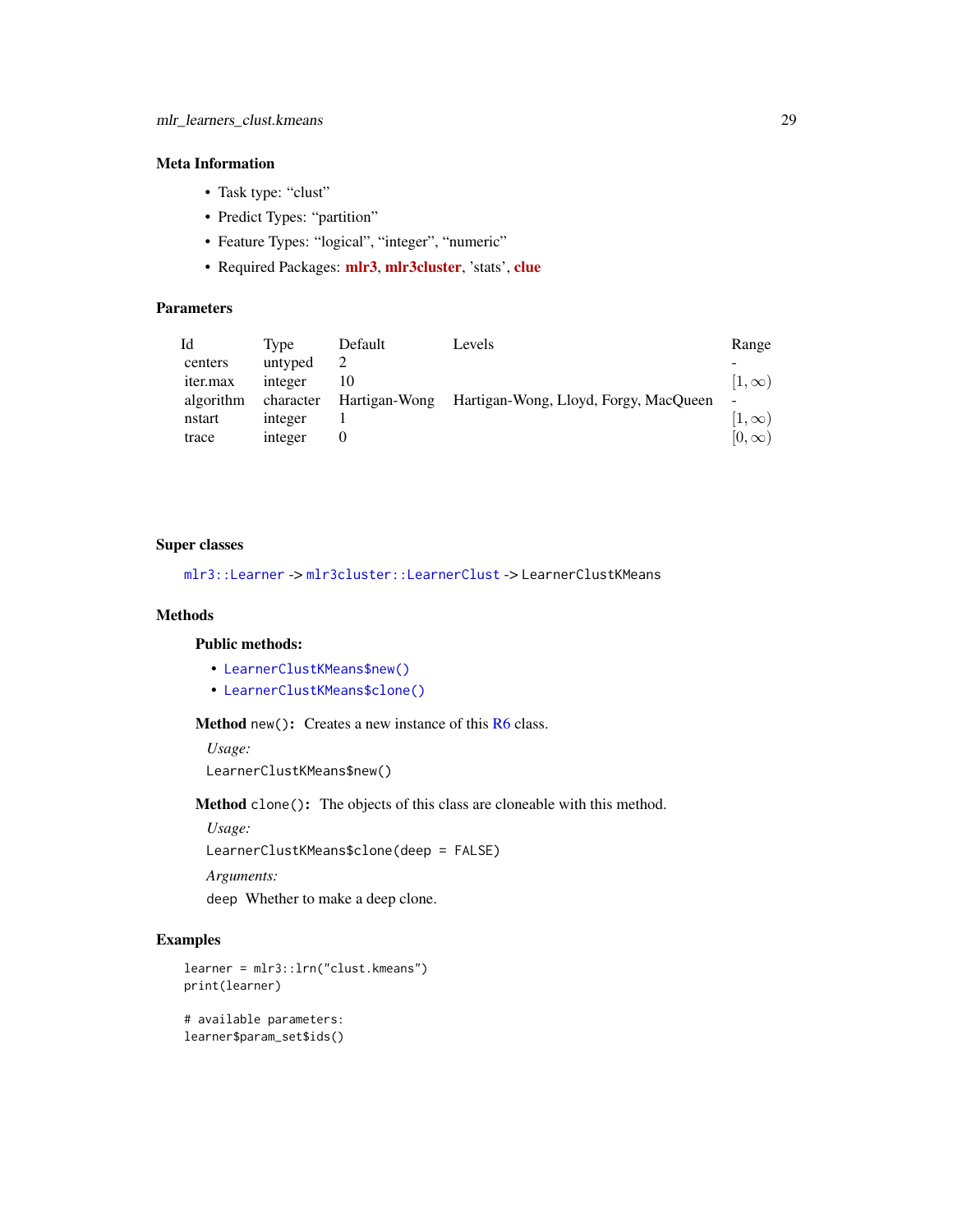<span id="page-29-0"></span>mlr\_learners\_clust.meanshift

*Mean Shift Clustering Learner*

#### Description

A [LearnerClust](#page-4-1) for Mean Shift clustering implemented in LPCM: : ms(). There is no predict method for [LPCM::ms\(\)](#page-0-0), so the method returns cluster labels for the 'training' data.

# **Dictionary**

This [Learner](#page-0-0) can be instantiated via the [dictionary](#page-0-0) [mlr\\_learners](#page-0-0) or with the associated sugar function [lrn\(\)](#page-0-0):

mlr\_learners\$get("clust.meanshift") lrn("clust.meanshift")

#### Meta Information

- Task type: "clust"
- Predict Types: "partition"
- Feature Types: "logical", "integer", "numeric"
- Required Packages: [mlr3](https://CRAN.R-project.org/package=mlr3), [mlr3cluster](https://CRAN.R-project.org/package=mlr3cluster), [LPCM](https://CRAN.R-project.org/package=LPCM)

# Parameters

| Id     | <b>Type</b> | Default | Range              |
|--------|-------------|---------|--------------------|
| h      | untyped     |         |                    |
| subset | untyped     |         |                    |
| scaled | integer     |         | $[0,\infty)$       |
| iter   | integer     | 200     | $[1,\infty)$       |
| thr    | numeric     | 0.01    | $(-\infty,\infty)$ |

#### Super classes

[mlr3::Learner](#page-0-0) -> [mlr3cluster::LearnerClust](#page-0-0) -> LearnerClustMeanShift

# Methods

Public methods:

- [LearnerClustMeanShift\\$new\(\)](#page-5-0)
- [LearnerClustMeanShift\\$clone\(\)](#page-6-1)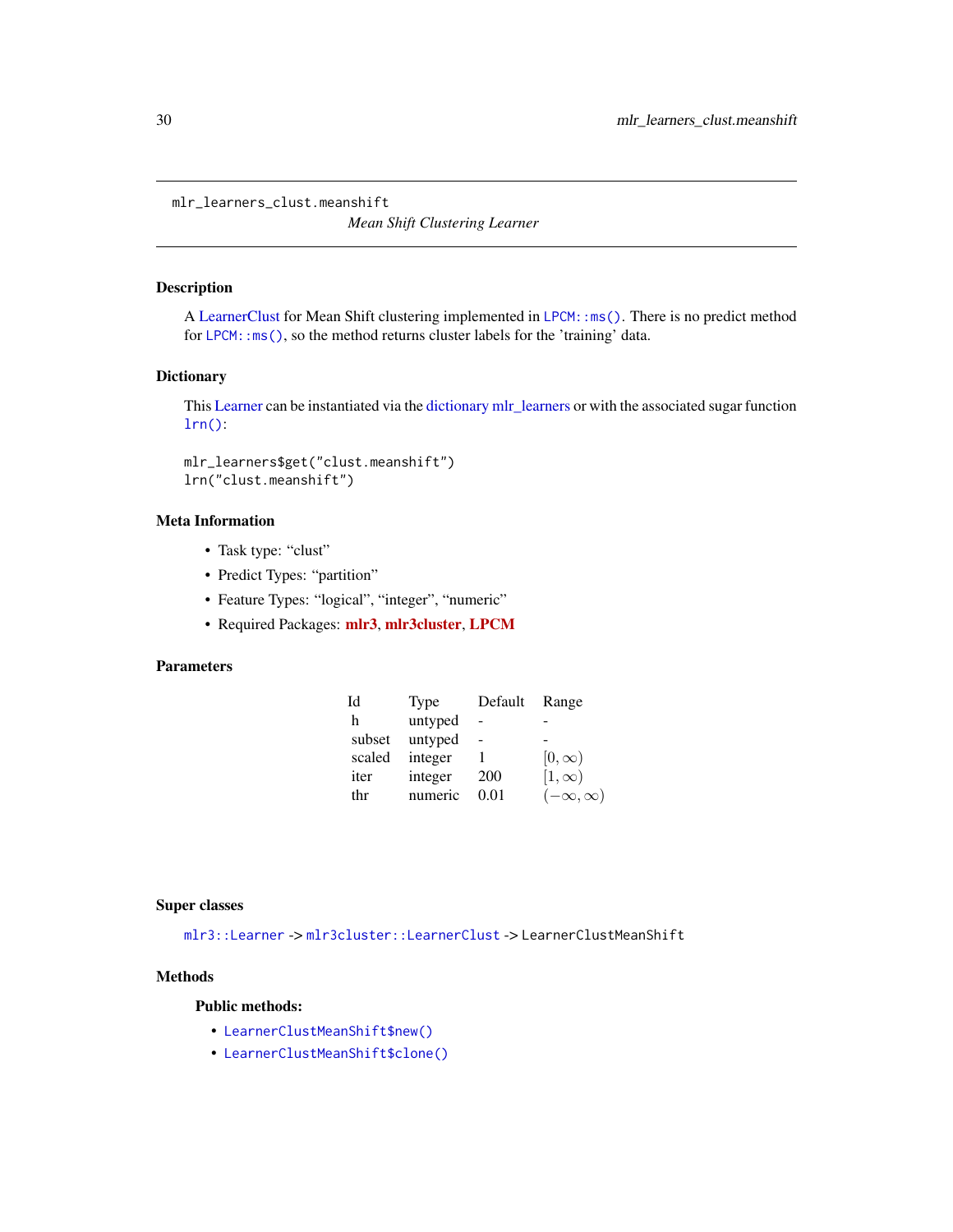<span id="page-30-0"></span>Method new(): Creates a new instance of this [R6](#page-0-0) class.

*Usage:* LearnerClustMeanShift\$new()

Method clone(): The objects of this class are cloneable with this method.

*Usage:* LearnerClustMeanShift\$clone(deep = FALSE) *Arguments:* deep Whether to make a deep clone.

#### Examples

```
learner = mlr3::lrn("clust.meanshift")
print(learner)
```

```
# available parameters:
learner$param_set$ids()
```
mlr\_learners\_clust.MiniBatchKMeans *Mini Batch K-Means Clustering Learner*

# Description

A [LearnerClust](#page-4-1) for mini batch k-means clustering implemented in [ClusterR::MiniBatchKmeans\(\)](#page-0-0). [ClusterR::MiniBatchKmeans\(\)](#page-0-0) doesn't have a default value for the number of clusters. Therefore, the clusters parameter here is set to 2 by default. The predict method uses [ClusterR::predict\\_MBatchKMeans\(\)](#page-0-0) to compute the cluster memberships for new data. The learner supports both partitional and fuzzy clustering.

#### Dictionary

This [Learner](#page-0-0) can be instantiated via the [dictionary](#page-0-0) [mlr\\_learners](#page-0-0) or with the associated sugar function  $lrn()$ :

mlr\_learners\$get("clust.MBatchKMeans") lrn("clust.MBatchKMeans")

### Meta Information

- Task type: "clust"
- Predict Types: "partition", "prob"
- Feature Types: "logical", "integer", "numeric"
- Required Packages: [mlr3](https://CRAN.R-project.org/package=mlr3), [mlr3cluster](https://CRAN.R-project.org/package=mlr3cluster), [ClusterR](https://CRAN.R-project.org/package=ClusterR)

#### **Parameters**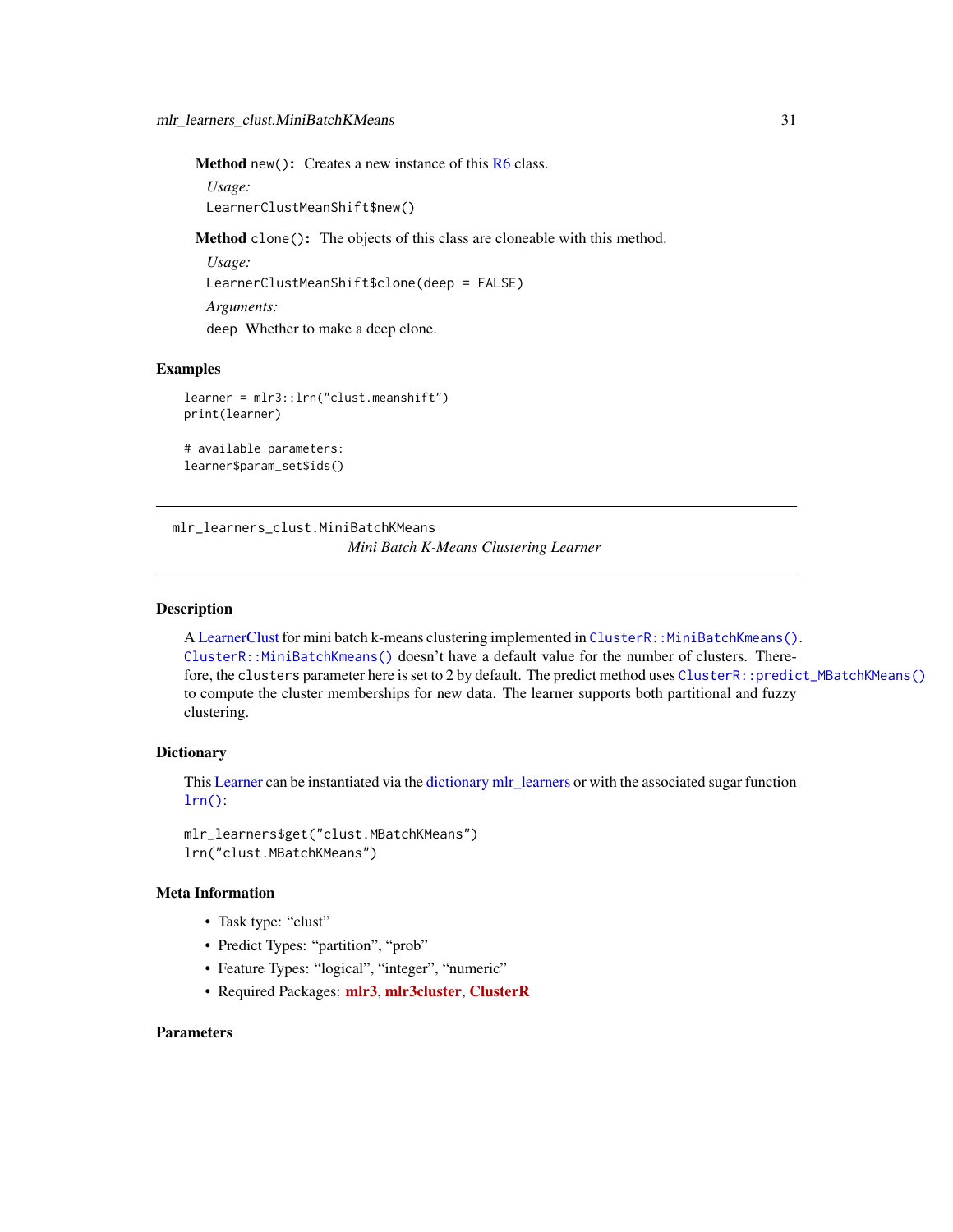<span id="page-31-0"></span>

| Id               | Type      | Default        | Levels                                        | Range              |
|------------------|-----------|----------------|-----------------------------------------------|--------------------|
| clusters         | integer   | 2              |                                               | $[1,\infty)$       |
| batch_size       | integer   | 10             |                                               | $[1,\infty)$       |
| num init         | integer   |                |                                               | $ 1,\infty\rangle$ |
| max iters        | integer   | 100            |                                               | $[1,\infty)$       |
| init_fraction    | numeric   |                |                                               | [0, 1]             |
| initializer      | character | $k$ means $++$ | optimal_init, quantile_init, kmeans++, random |                    |
| early_stop_iter  | integer   | 10             |                                               | $[1,\infty)$       |
| verbose          | logical   | <b>FALSE</b>   | TRUE, FALSE                                   |                    |
| <b>CENTROIDS</b> | untyped   |                |                                               |                    |
| tol              | numeric   | $1e-04$        |                                               | $[0,\infty]$       |
| tol_optimal_init | numeric   | 0.3            |                                               | $[0,\infty)$       |
| seed             | integer   |                |                                               | $-\infty, \infty)$ |

# Super classes

[mlr3::Learner](#page-0-0) -> [mlr3cluster::LearnerClust](#page-0-0) -> LearnerClustMiniBatchKMeans

# Methods

# Public methods:

- [LearnerClustMiniBatchKMeans\\$new\(\)](#page-5-0)
- [LearnerClustMiniBatchKMeans\\$clone\(\)](#page-6-1)

Method new(): Creates a new instance of this [R6](#page-0-0) class.

*Usage:*

LearnerClustMiniBatchKMeans\$new()

Method clone(): The objects of this class are cloneable with this method.

*Usage:*

LearnerClustMiniBatchKMeans\$clone(deep = FALSE)

*Arguments:*

deep Whether to make a deep clone.

# Examples

```
learner = mlr3::lrn("clust.MBatchKMeans")
print(learner)
# available parameters:
```

```
learner$param_set$ids()
```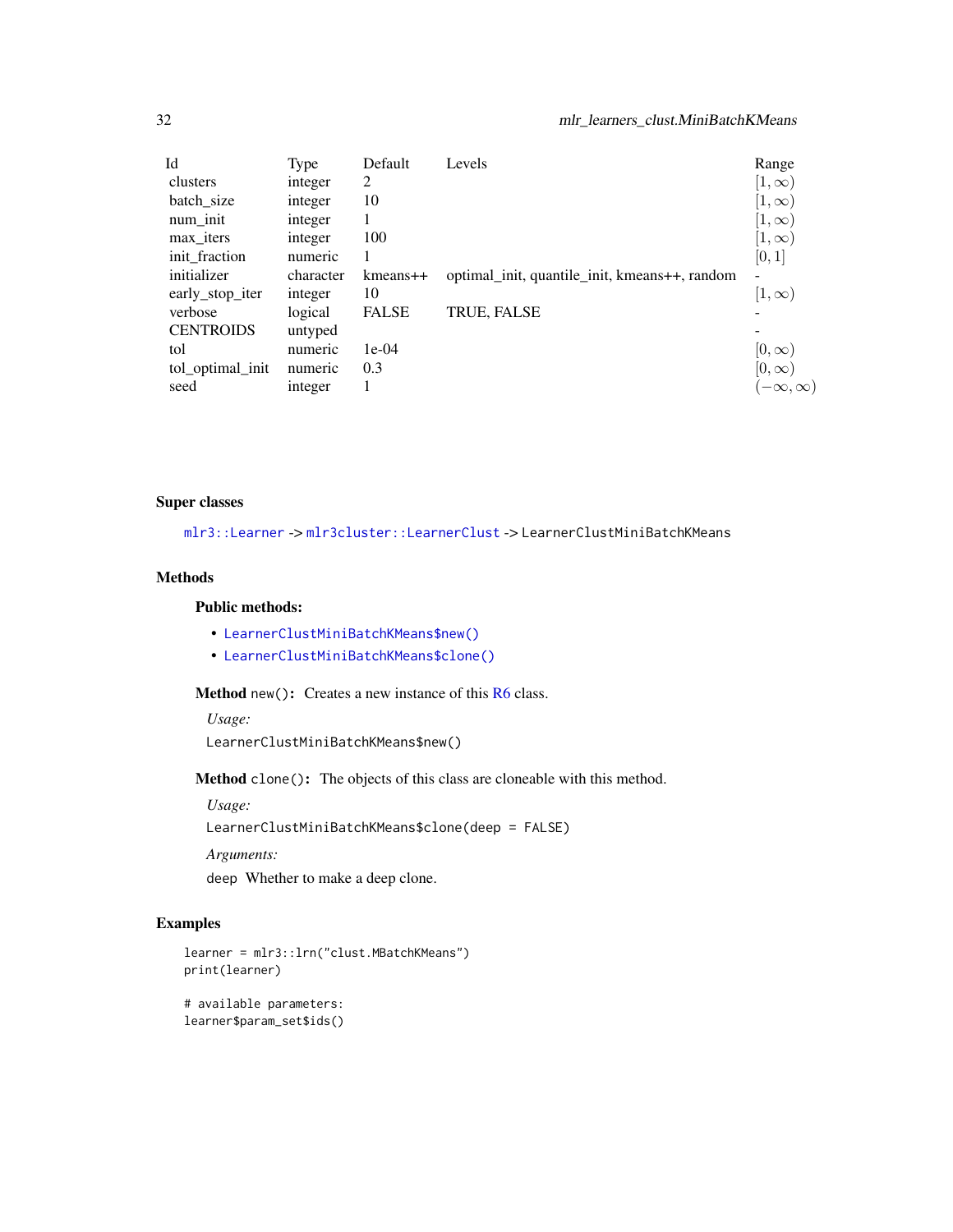<span id="page-32-0"></span>mlr\_learners\_clust.pam

*Partitioning Around Medoids Clustering Learner*

# Description

A [LearnerClust](#page-4-1) for PAM clustering implemented in [cluster::pam\(\)](#page-0-0). [cluster::pam\(\)](#page-0-0) doesn't have a default value for the number of clusters. Therefore, the k parameter which corresponds to the number of clusters here is set to 2 by default. The predict method uses [clue::cl\\_predict\(\)](#page-0-0) to compute the cluster memberships for new data.

#### Dictionary

This [Learner](#page-0-0) can be instantiated via the [dictionary](#page-0-0) [mlr\\_learners](#page-0-0) or with the associated sugar function [lrn\(\)](#page-0-0):

mlr\_learners\$get("clust.pam") lrn("clust.pam")

# Meta Information

- Task type: "clust"
- Predict Types: "partition"
- Feature Types: "logical", "integer", "numeric"
- Required Packages: [mlr3](https://CRAN.R-project.org/package=mlr3), [mlr3cluster](https://CRAN.R-project.org/package=mlr3cluster), [cluster](https://CRAN.R-project.org/package=cluster)

# Parameters

| Type      | Default      | Levels               | Range         |
|-----------|--------------|----------------------|---------------|
| integer   | 2            |                      | $[1,\infty)$  |
| character |              | euclidian, manhattan |               |
| untyped   |              |                      |               |
| logical   | <b>FALSE</b> | <b>TRUE, FALSE</b>   |               |
| logical   | <b>TRUE</b>  | TRUE, FALSE          |               |
| integer   | $\Omega$     |                      | [0, 5]        |
| integer   |              |                      | $[0, \infty)$ |
|           |              |                      |               |

# Super classes

[mlr3::Learner](#page-0-0) -> [mlr3cluster::LearnerClust](#page-0-0) -> LearnerClustPAM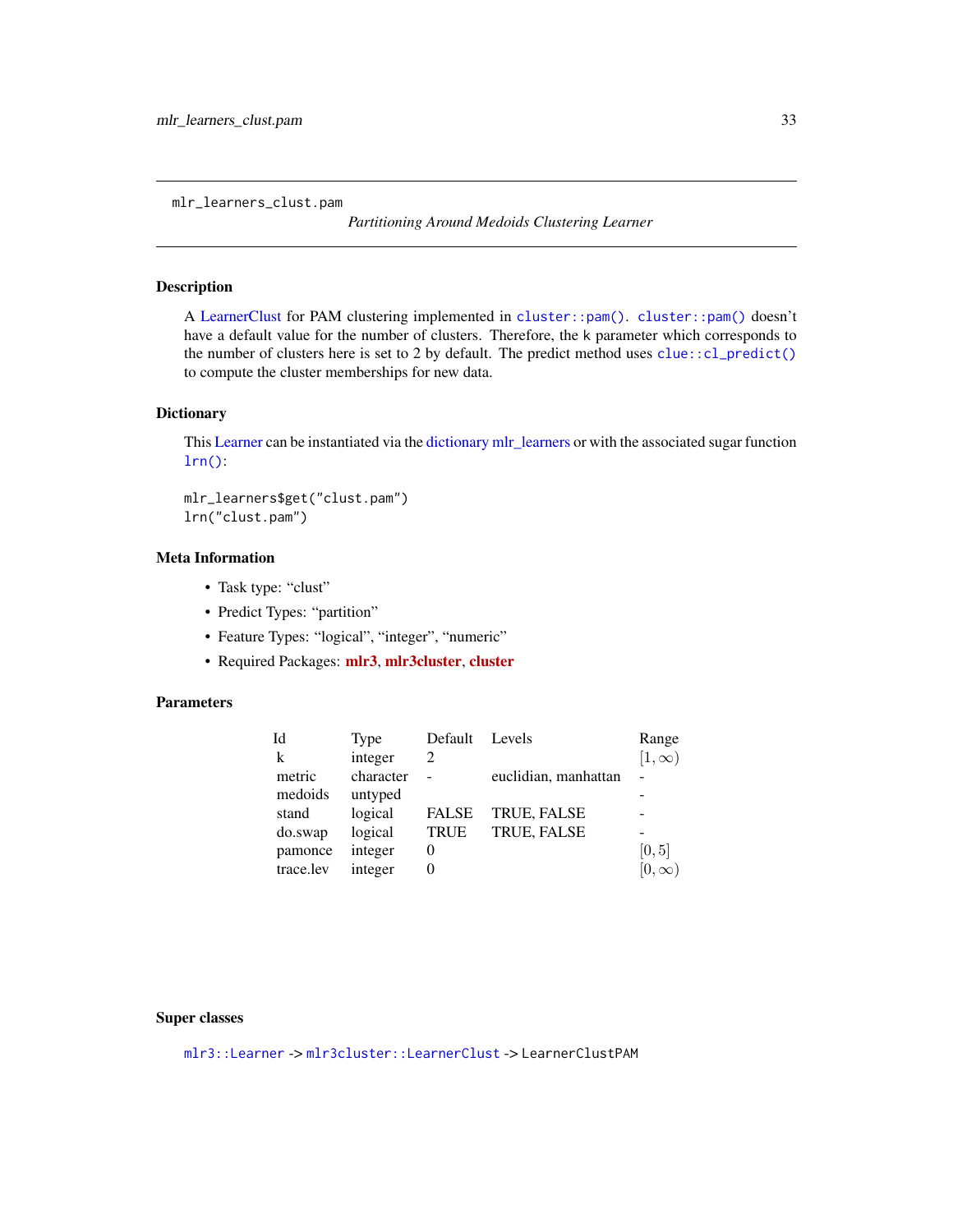# <span id="page-33-0"></span>Methods

#### Public methods:

- [LearnerClustPAM\\$new\(\)](#page-5-0)
- [LearnerClustPAM\\$clone\(\)](#page-6-1)

Method new(): Creates a new instance of this [R6](#page-0-0) class.

*Usage:*

LearnerClustPAM\$new()

Method clone(): The objects of this class are cloneable with this method.

```
Usage:
LearnerClustPAM$clone(deep = FALSE)
Arguments:
deep Whether to make a deep clone.
```
# Examples

```
learner = mlr3::lrn("clust.pam")
print(learner)
```

```
# available parameters:
learner$param_set$ids()
```
mlr\_learners\_clust.SimpleKMeans

*K-Means Clustering Learner from Weka*

#### Description

A [LearnerClust](#page-4-1) for Simple K Means clustering implemented in [RWeka::SimpleKMeans\(\)](#page-0-0). The predict method uses [RWeka::predict.Weka\\_clusterer\(\)](#page-0-0) to compute the cluster memberships for new data.

### **Dictionary**

This [Learner](#page-0-0) can be instantiated via the [dictionary](#page-0-0) [mlr\\_learners](#page-0-0) or with the associated sugar function  $lrn()$ :

mlr\_learners\$get("clust.SimpleKMeans") lrn("clust.SimpleKMeans")

# Meta Information

- Task type: "clust"
- Predict Types: "partition"
- Feature Types: "logical", "integer", "numeric"
- Required Packages: [mlr3](https://CRAN.R-project.org/package=mlr3), [mlr3cluster](https://CRAN.R-project.org/package=mlr3cluster), [RWeka](https://CRAN.R-project.org/package=RWeka)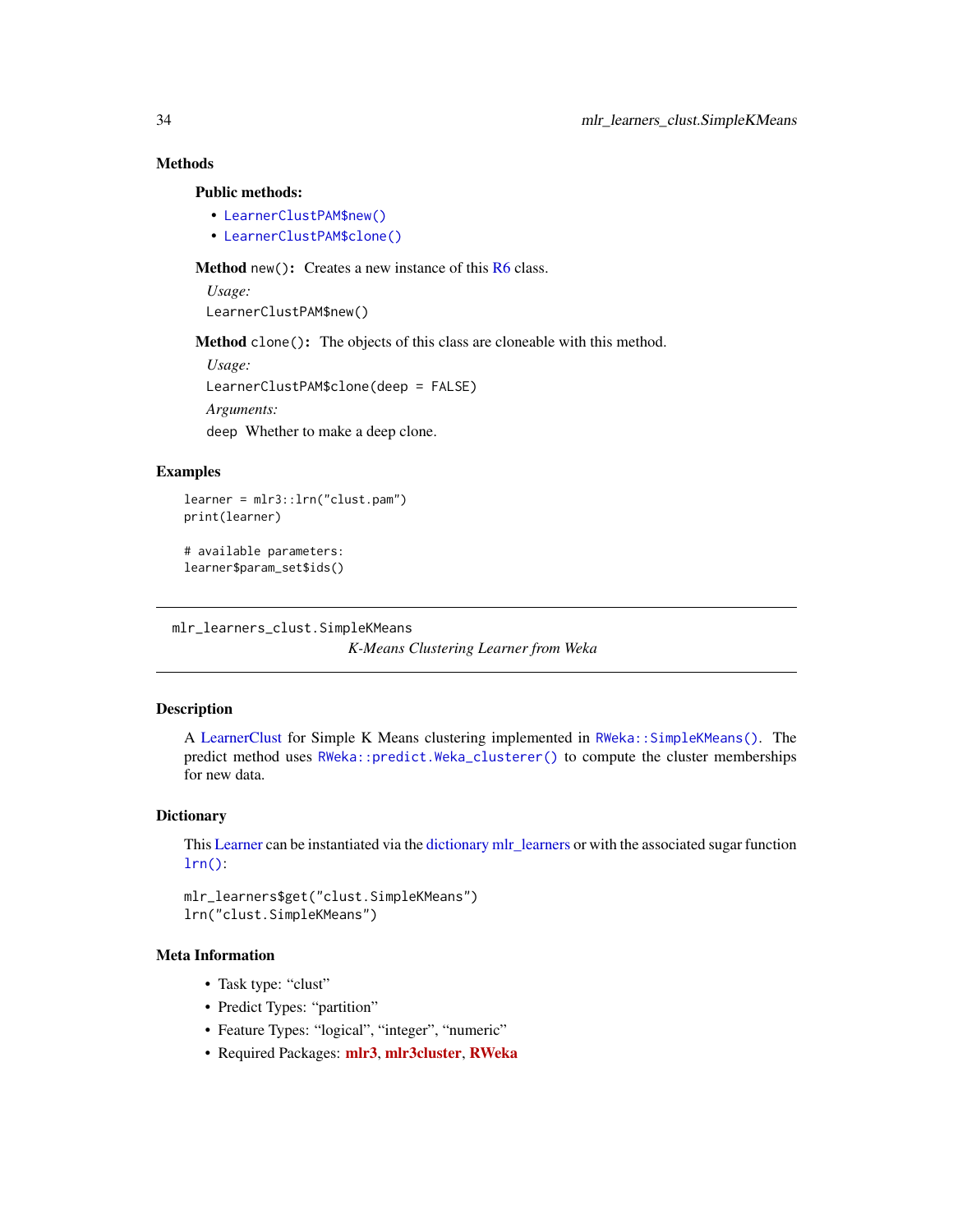# <span id="page-34-0"></span>Parameters

| Id                | Type    | Default                     | Levels             | Range                                      |
|-------------------|---------|-----------------------------|--------------------|--------------------------------------------|
| A                 | untyped | weka.core.EuclideanDistance |                    |                                            |
| $\mathcal{C}$     | logical | <b>FALSE</b>                | TRUE, FALSE        |                                            |
| fast              | logical | <b>FALSE</b>                | TRUE, FALSE        |                                            |
|                   | integer | 100                         |                    | $[1,\infty)$                               |
| init              | integer | $\Omega$                    |                    | [0,3]                                      |
| M                 | logical | <b>FALSE</b>                | <b>TRUE, FALSE</b> |                                            |
| max_candidates    | integer | 100                         |                    | $[1,\infty)$                               |
| min_density       | integer | 2                           |                    | $[1,\infty)$                               |
| N                 | integer | 2                           |                    | $[1,\infty)$                               |
| num_slots         | integer | 1                           |                    | $[1,\infty)$                               |
| O                 | logical | <b>FALSE</b>                | TRUE, FALSE        |                                            |
| periodic_pruning  | integer | 10000                       |                    | $[1,\infty)$                               |
| S                 | integer | 10                          |                    | $[0,\infty)$                               |
| t2                | numeric | $-1$                        |                    |                                            |
| t1                | numeric | $-1.5$                      |                    | $(-\infty, \infty)$<br>$(-\infty, \infty)$ |
| V                 | logical | <b>FALSE</b>                | TRUE, FALSE        |                                            |
| output_debug_info | logical | <b>FALSE</b>                | <b>TRUE, FALSE</b> |                                            |

#### Super classes

[mlr3::Learner](#page-0-0) -> [mlr3cluster::LearnerClust](#page-0-0) -> LearnerClustSimpleKMeans

# Methods

#### Public methods:

- [LearnerClustSimpleKMeans\\$new\(\)](#page-5-0)
- [LearnerClustSimpleKMeans\\$clone\(\)](#page-6-1)

Method new(): Creates a new instance of this [R6](#page-0-0) class.

*Usage:* LearnerClustSimpleKMeans\$new()

Method clone(): The objects of this class are cloneable with this method.

*Usage:*

LearnerClustSimpleKMeans\$clone(deep = FALSE)

*Arguments:*

deep Whether to make a deep clone.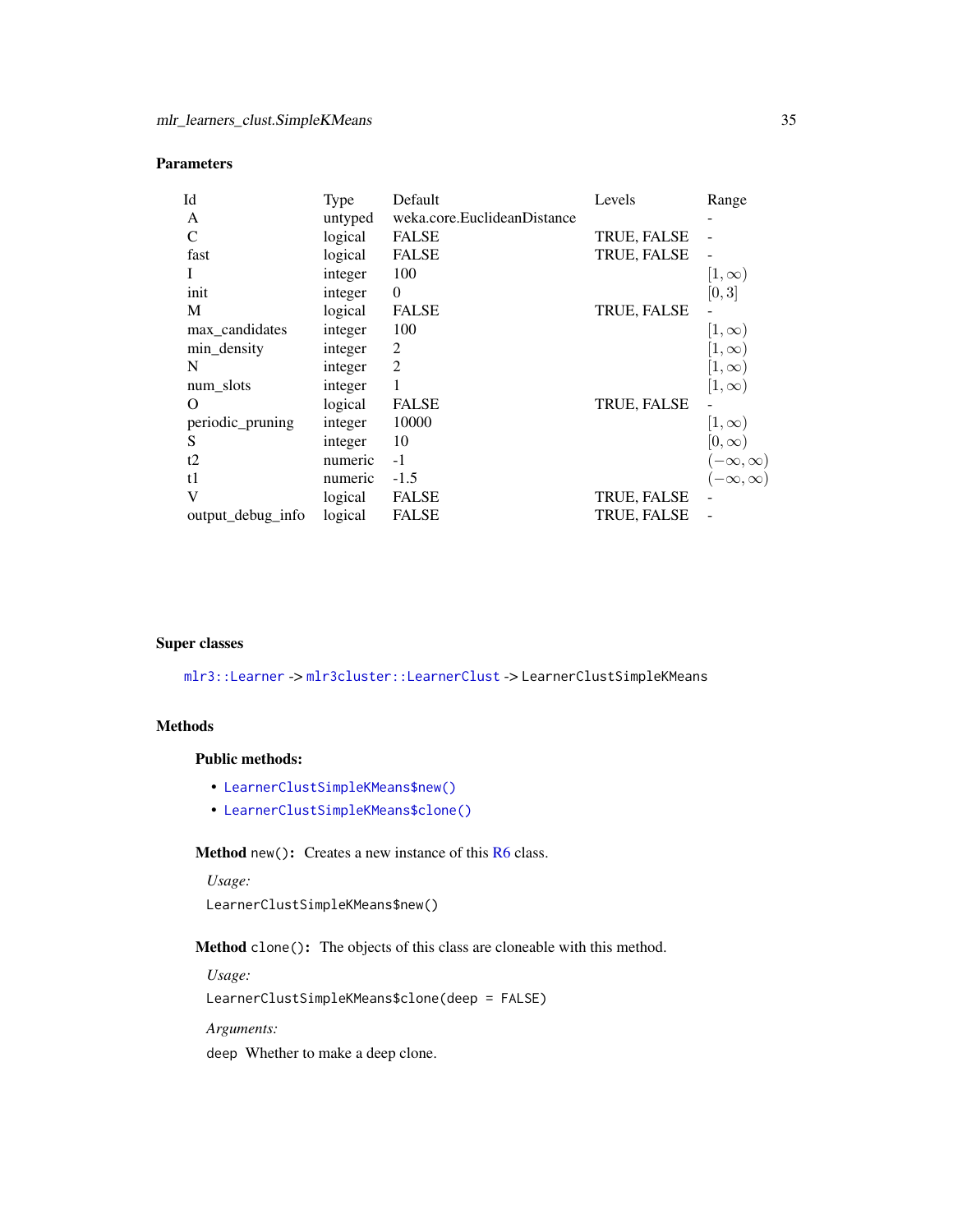# Examples

```
learner = mlr3::lrn("clust.SimpleKMeans")
print(learner)
```

```
# available parameters:
learner$param_set$ids()
```
mlr\_learners\_clust.xmeans

*X-means Clustering Learner*

# Description

A [LearnerClust](#page-4-1) for X-means clustering implemented in [RWeka::XMeans\(\)](#page-0-0). The predict method uses [RWeka::predict.Weka\\_clusterer\(\)](#page-0-0) to compute the cluster memberships for new data.

# **Dictionary**

This [Learner](#page-0-0) can be instantiated via the [dictionary](#page-0-0) [mlr\\_learners](#page-0-0) or with the associated sugar function [lrn\(\)](#page-0-0):

mlr\_learners\$get("clust.xmeans") lrn("clust.xmeans")

# Meta Information

- Task type: "clust"
- Predict Types: "partition"
- Feature Types: "logical", "integer", "numeric"
- Required Packages: [mlr3](https://CRAN.R-project.org/package=mlr3), [mlr3cluster](https://CRAN.R-project.org/package=mlr3cluster), [RWeka](https://CRAN.R-project.org/package=RWeka)

# Parameters

| Id            | <b>Type</b> | Default                     | Levels      | Range        |
|---------------|-------------|-----------------------------|-------------|--------------|
| B             | numeric     |                             |             | $[0,\infty)$ |
| $\mathcal{C}$ | numeric     | $\Omega$                    |             | $[0,\infty)$ |
| D             | untyped     | weka.core.EuclideanDistance |             |              |
| Н             | integer     | 4                           |             | $[1,\infty)$ |
|               | integer     |                             |             | $[1,\infty)$ |
|               | integer     | 1000                        |             | $(1,\infty)$ |
| K             | untyped     |                             |             |              |
| L             | integer     | 2                           |             | $[1,\infty)$ |
| M             | integer     | 1000                        |             | $[1,\infty)$ |
| S             | integer     | 10                          |             | $[1,\infty)$ |
|               | integer     | $\theta$                    |             | $[0,\infty)$ |
| use_kdtree    | logical     | <b>FALSE</b>                | TRUE, FALSE |              |

<span id="page-35-0"></span>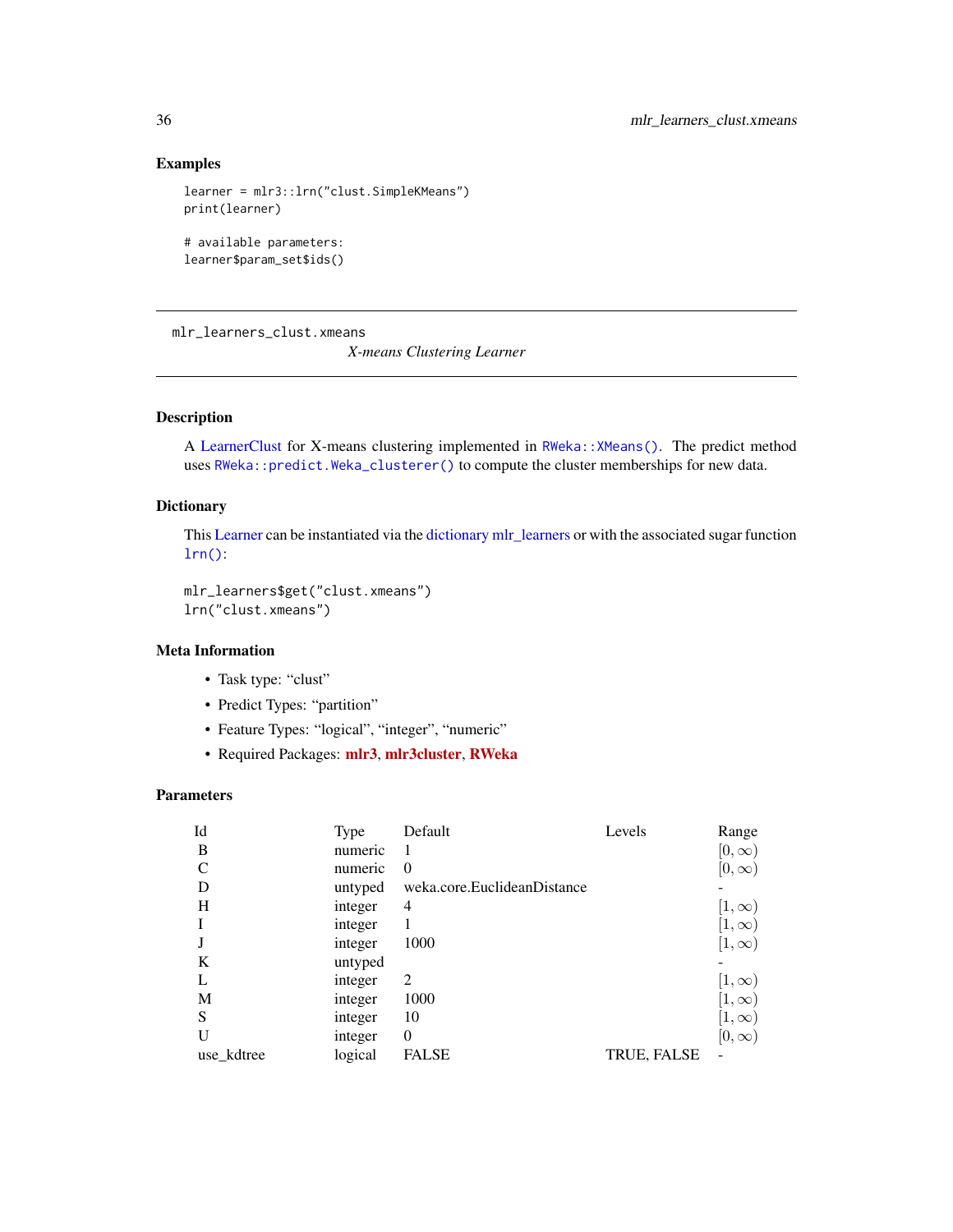<span id="page-36-0"></span>

| -N                        | untyped - |       |             | $\sim$                   |
|---------------------------|-----------|-------|-------------|--------------------------|
| - 0                       | untyped - |       |             | $\overline{\phantom{a}}$ |
|                           | untyped - |       |             | -                        |
| output_debug_info logical |           | FALSE | TRUE, FALSE | $\sim$                   |

#### Super classes

[mlr3::Learner](#page-0-0) -> [mlr3cluster::LearnerClust](#page-0-0) -> LearnerClustXMeans

#### Methods

# Public methods:

- [LearnerClustXMeans\\$new\(\)](#page-5-0)
- [LearnerClustXMeans\\$clone\(\)](#page-6-1)

Method new(): Creates a new instance of this [R6](#page-0-0) class.

*Usage:* LearnerClustXMeans\$new()

Method clone(): The objects of this class are cloneable with this method.

*Usage:* LearnerClustXMeans\$clone(deep = FALSE) *Arguments:*

deep Whether to make a deep clone.

# Examples

```
learner = mlr3::lrn("clust.xmeans")
print(learner)
# available parameters:
```
learner\$param\_set\$ids()

<span id="page-36-1"></span>mlr\_measures\_clust.ch *Calinski Harabasz Pseudo F-Statistic*

# Description

The score function calls [clusterCrit::intCriteria\(\)](#page-0-0) from package [clusterCrit](https://CRAN.R-project.org/package=clusterCrit). Argument crit is set to "Calinski\_Harabasz".

The score function calls [clusterCrit::intCriteria\(\)](#page-0-0) from package [clusterCrit](https://CRAN.R-project.org/package=clusterCrit). Argument crit is set to "Calinski\_Harabasz".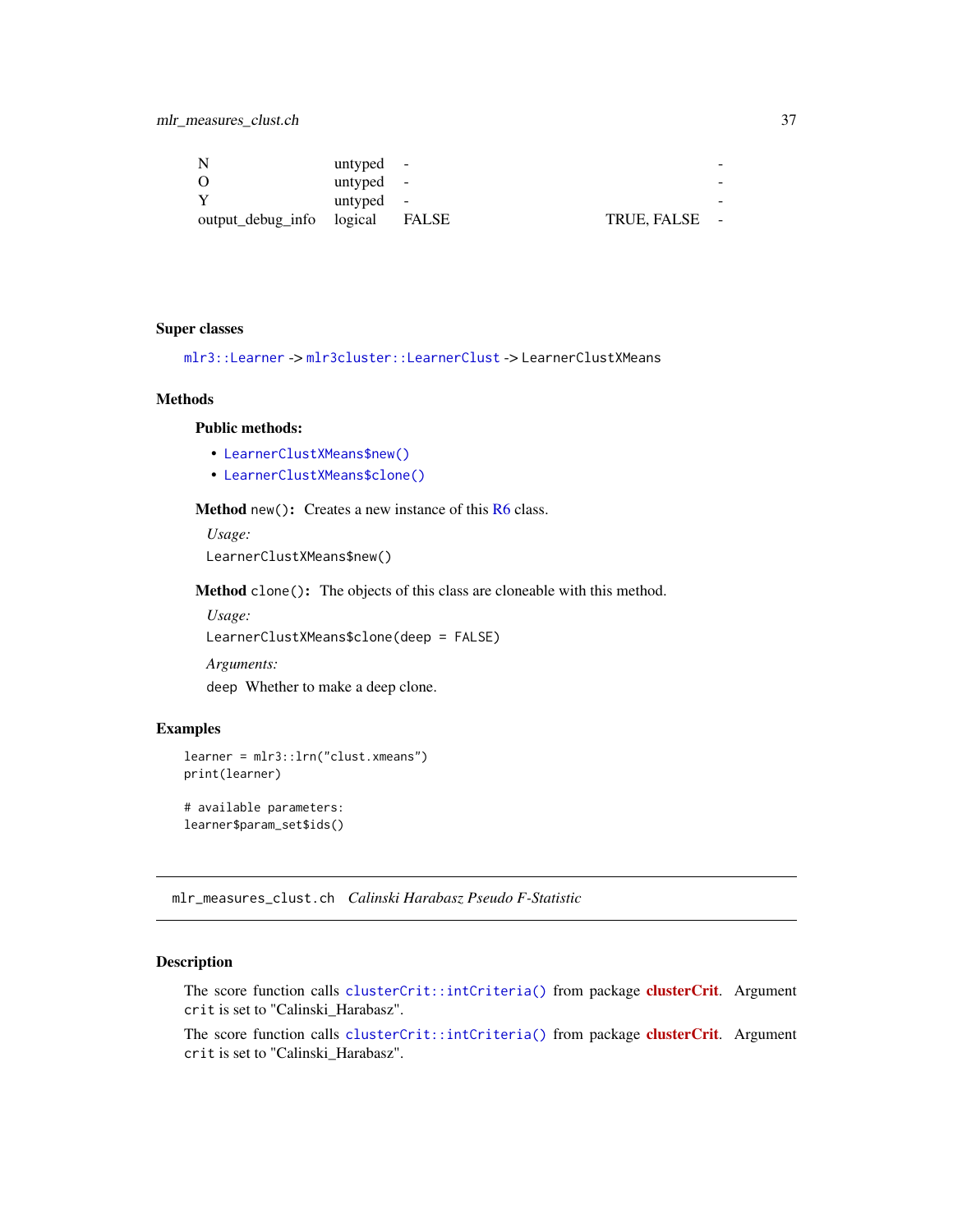# <span id="page-37-0"></span>Format

[R6::R6Class\(\)](#page-0-0) inheriting from [MeasureClust.](#page-6-2)

[R6::R6Class\(\)](#page-0-0) inheriting from [MeasureClust.](#page-6-2)

# Construction

This measures can be retrieved from the dictionary [mlr\\_measures:](#page-0-0)

```
mlr_measures$get("clust.ch")
msr("clust.ch")
```
This measures can be retrieved from the dictionary [mlr\\_measures:](#page-0-0)

```
mlr_measures$get("clust.ch")
msr("clust.ch")
```
# Meta Information

- Range:  $[0, \infty)$
- Minimize: FALSE
- Required predict type: partition
- Range:  $[0, \infty)$
- Minimize: FALSE
- Required predict type: partition

# See Also

#### [Dictionary](#page-0-0) of [Measures:](#page-0-0) [mlr3::mlr\\_measures](#page-0-0)

as.data.table(mlr\_measures) for a complete table of all (also dynamically created) [mlr3::Measure](#page-0-0) implementations.

[Dictionary](#page-0-0) of [Measures:](#page-0-0) [mlr3::mlr\\_measures](#page-0-0)

as.data.table(mlr\_measures) for a complete table of all (also dynamically created) [mlr3::Measure](#page-0-0) implementations.

Other cluster measures: [mlr\\_measures\\_clust.db](#page-38-2), [mlr\\_measures\\_clust.dunn](#page-38-1), [mlr\\_measures\\_clust.silhouette](#page-39-1), [mlr\\_measures\\_clust.wss](#page-40-1)

Other cluster measures: [mlr\\_measures\\_clust.db](#page-38-2), [mlr\\_measures\\_clust.dunn](#page-38-1), [mlr\\_measures\\_clust.silhouette](#page-39-1), [mlr\\_measures\\_clust.wss](#page-40-1)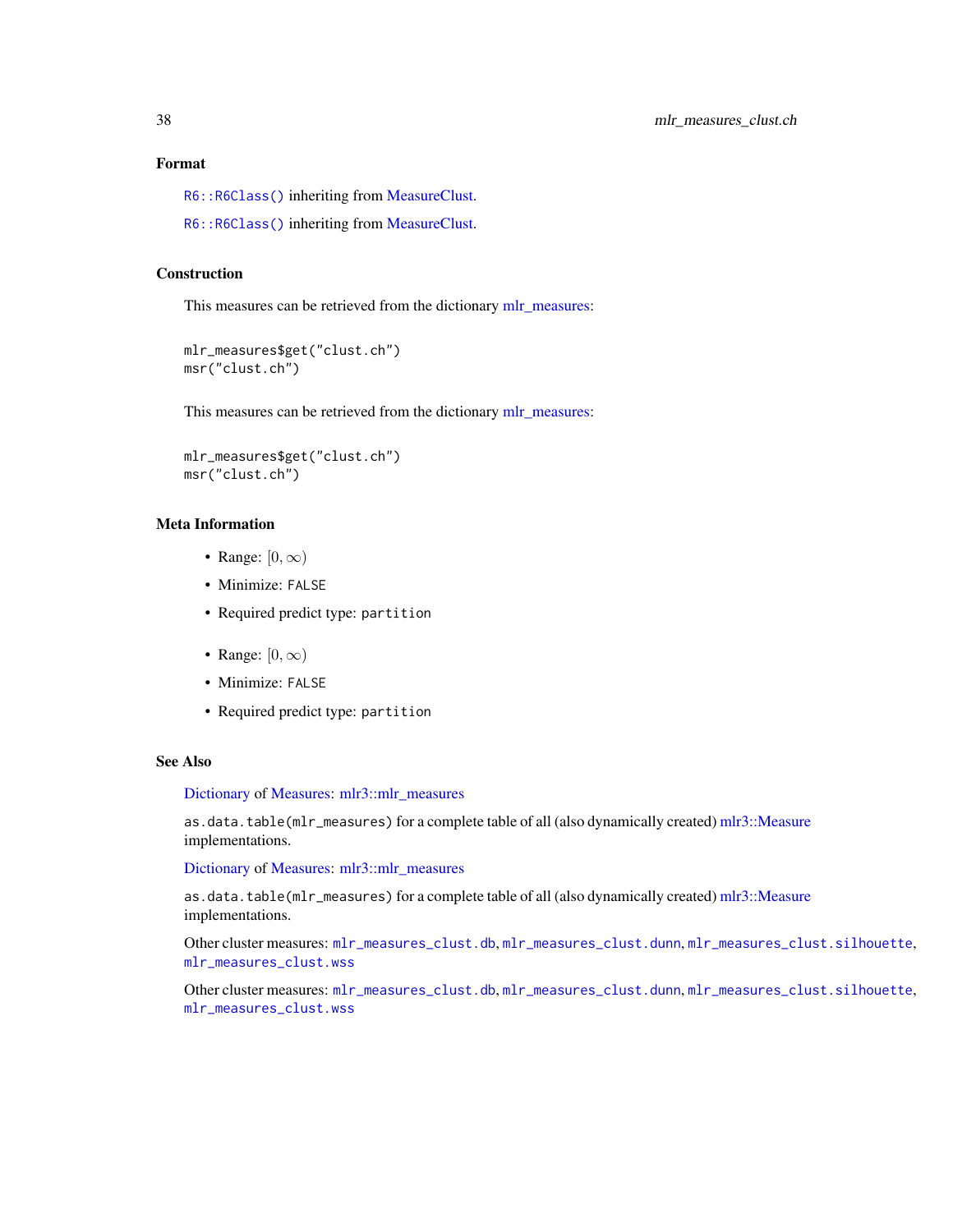<span id="page-38-2"></span><span id="page-38-0"></span>mlr\_measures\_clust.db *Davies-Bouldin Cluster Separation Measure*

#### Description

The score function calls [clusterCrit::intCriteria\(\)](#page-0-0) from package **[clusterCrit](https://CRAN.R-project.org/package=clusterCrit)**. Argument crit is set to "Davies\_Bouldin".

### Format

[R6::R6Class\(\)](#page-0-0) inheriting from [MeasureClust.](#page-6-2)

#### **Construction**

This measures can be retrieved from the dictionary [mlr\\_measures:](#page-0-0)

```
mlr_measures$get("clust.db")
msr("clust.db")
```
# Meta Information

- Range:  $[0, \infty)$
- Minimize: TRUE
- Required predict type: partition

# See Also

[Dictionary](#page-0-0) of [Measures:](#page-0-0) [mlr3::mlr\\_measures](#page-0-0)

as.data.table(mlr\_measures) for a complete table of all (also dynamically created) [mlr3::Measure](#page-0-0) implementations.

Other cluster measures: [mlr\\_measures\\_clust.ch](#page-36-1), [mlr\\_measures\\_clust.dunn](#page-38-1), [mlr\\_measures\\_clust.silhouette](#page-39-1), [mlr\\_measures\\_clust.wss](#page-40-1)

<span id="page-38-1"></span>mlr\_measures\_clust.dunn

*Dunn Index*

#### Description

The score function calls [clusterCrit::intCriteria\(\)](#page-0-0) from package [clusterCrit](https://CRAN.R-project.org/package=clusterCrit). Argument crit is set to "Dunn".

# Format

[R6::R6Class\(\)](#page-0-0) inheriting from [MeasureClust.](#page-6-2)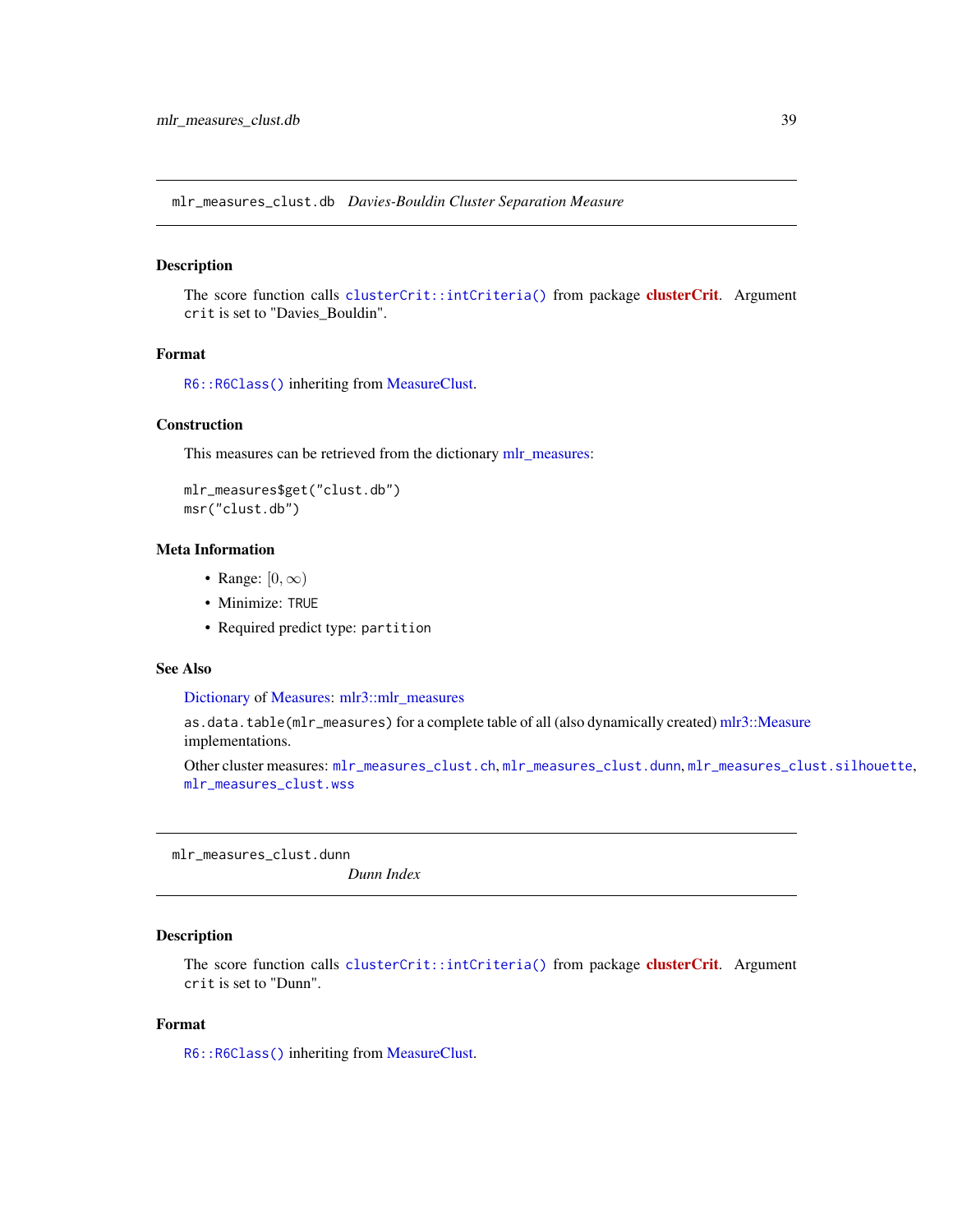# **Construction**

This measures can be retrieved from the dictionary [mlr\\_measures:](#page-0-0)

```
mlr_measures$get("clust.dunn")
msr("clust.dunn")
```
#### Meta Information

- Range:  $[0, \infty)$
- Minimize: FALSE
- Required predict type: partition

#### See Also

[Dictionary](#page-0-0) of [Measures:](#page-0-0) [mlr3::mlr\\_measures](#page-0-0)

as.data.table(mlr\_measures) for a complete table of all (also dynamically created) [mlr3::Measure](#page-0-0) implementations.

Other cluster measures: [mlr\\_measures\\_clust.ch](#page-36-1), [mlr\\_measures\\_clust.db](#page-38-2), [mlr\\_measures\\_clust.silhouette](#page-39-1), [mlr\\_measures\\_clust.wss](#page-40-1)

<span id="page-39-1"></span>mlr\_measures\_clust.silhouette

*Rousseeuw's Silhouette Quality Index*

# Description

The score function calls [clusterCrit::intCriteria\(\)](#page-0-0) from package **[clusterCrit](https://CRAN.R-project.org/package=clusterCrit)**. Argument crit is set to "Silhouette".

# Format

[R6::R6Class\(\)](#page-0-0) inheriting from [MeasureClust.](#page-6-2)

# Construction

This measures can be retrieved from the dictionary [mlr\\_measures:](#page-0-0)

```
mlr_measures$get("clust.silhouette")
msr("clust.silhouette")
```
# Meta Information

- Range:  $[0, \infty)$
- Minimize: FALSE
- Required predict type: partition

<span id="page-39-0"></span>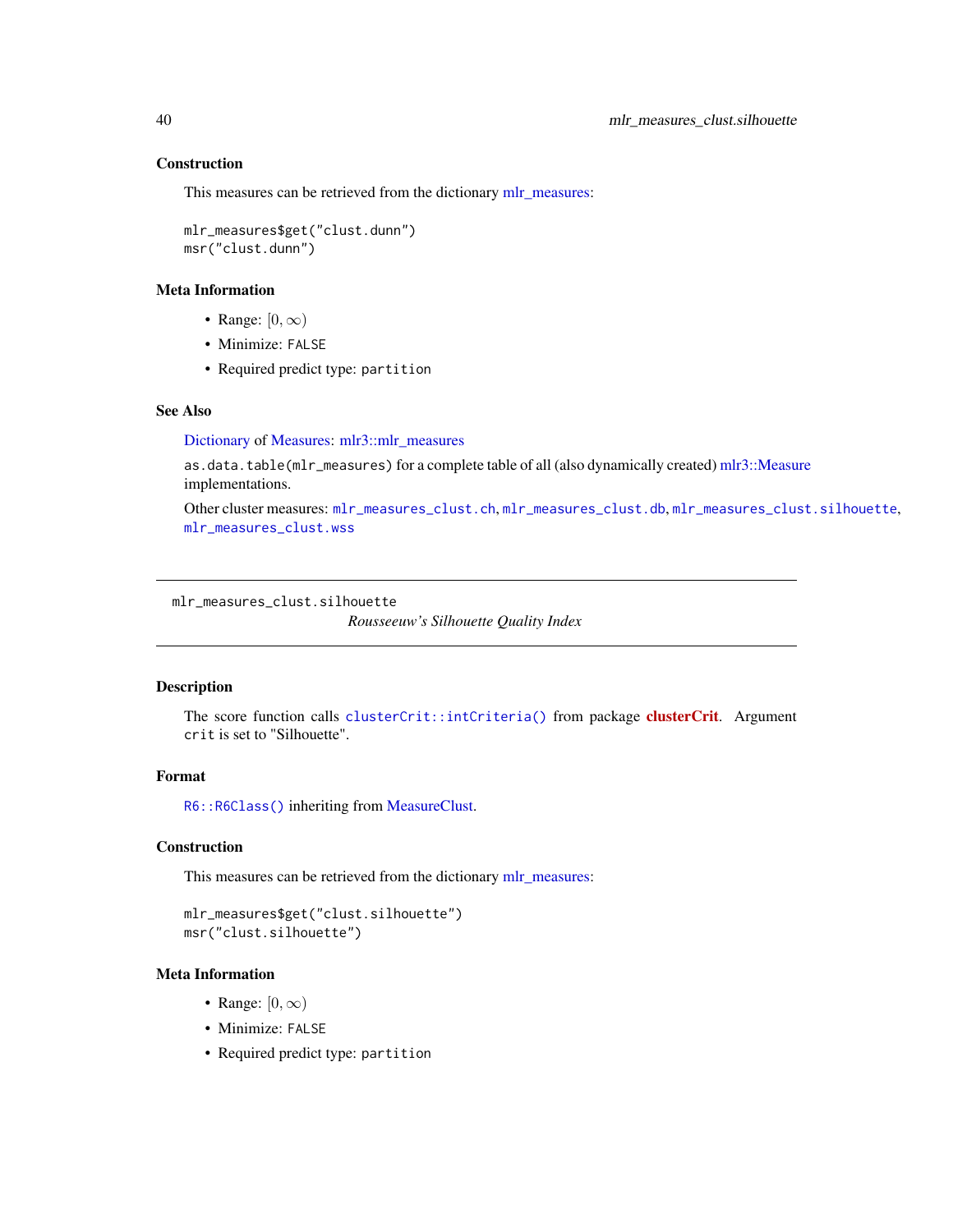# <span id="page-40-0"></span>See Also

[Dictionary](#page-0-0) of [Measures:](#page-0-0) [mlr3::mlr\\_measures](#page-0-0)

as.data.table(mlr\_measures) for a complete table of all (also dynamically created) [mlr3::Measure](#page-0-0) implementations.

Other cluster measures: [mlr\\_measures\\_clust.ch](#page-36-1), [mlr\\_measures\\_clust.db](#page-38-2), [mlr\\_measures\\_clust.dunn](#page-38-1), [mlr\\_measures\\_clust.wss](#page-40-1)

<span id="page-40-1"></span>mlr\_measures\_clust.wss

*Within Sum of Squares*

#### Description

The score function calls [clusterCrit::intCriteria\(\)](#page-0-0) from package **[clusterCrit](https://CRAN.R-project.org/package=clusterCrit)**. Argument crit is set to "Trace\_W".

# Format

[R6::R6Class\(\)](#page-0-0) inheriting from [MeasureClust.](#page-6-2)

# **Construction**

This measures can be retrieved from the dictionary [mlr\\_measures:](#page-0-0)

```
mlr_measures$get("clust.wss")
msr("clust.wss")
```
# Meta Information

- Range:  $[0, \infty)$
- Minimize: TRUE
- Required predict type: partition

# See Also

[Dictionary](#page-0-0) of [Measures:](#page-0-0) [mlr3::mlr\\_measures](#page-0-0)

as.data.table(mlr\_measures) for a complete table of all (also dynamically created) [mlr3::Measure](#page-0-0) implementations.

Other cluster measures: [mlr\\_measures\\_clust.ch](#page-36-1), [mlr\\_measures\\_clust.db](#page-38-2), [mlr\\_measures\\_clust.dunn](#page-38-1), [mlr\\_measures\\_clust.silhouette](#page-39-1)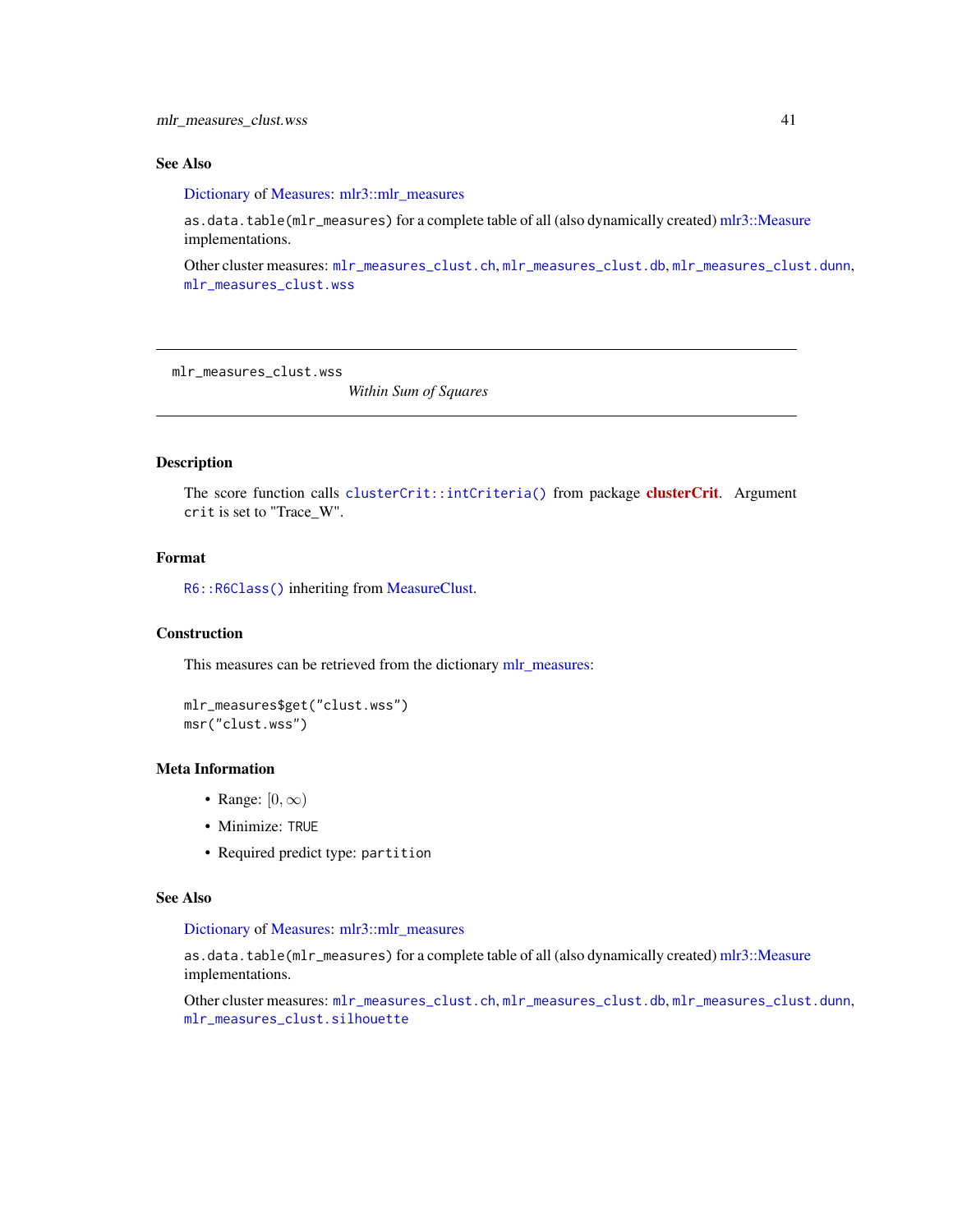<span id="page-41-0"></span>mlr\_tasks\_usarrests *US Arrests Cluster Task*

# Description

A cluster task for the [datasets::USArrests](#page-0-0) data set.

# Format

[R6::R6Class](#page-0-0) inheriting from [TaskClust.](#page-42-1)

# Construction

```
mlr_tasks$get("usarrests")
tsk("usarrests")
```
<span id="page-41-1"></span>PredictionClust *Prediction Object for Cluster Analysis*

#### Description

This object wraps the predictions returned by a learner of class [LearnerClust,](#page-4-1) i.e. the predicted partition and cluster probability.

# Super class

[mlr3::Prediction](#page-0-0) -> PredictionClust

# Active bindings

partition (integer()) Access the stored partition.

prob (matrix()) Access to the stored probabilities.

# Methods

# Public methods:

- [PredictionClust\\$new\(\)](#page-5-0)
- [PredictionClust\\$clone\(\)](#page-6-1)

Method new(): Creates a new instance of this [R6](#page-0-0) class.

*Usage:*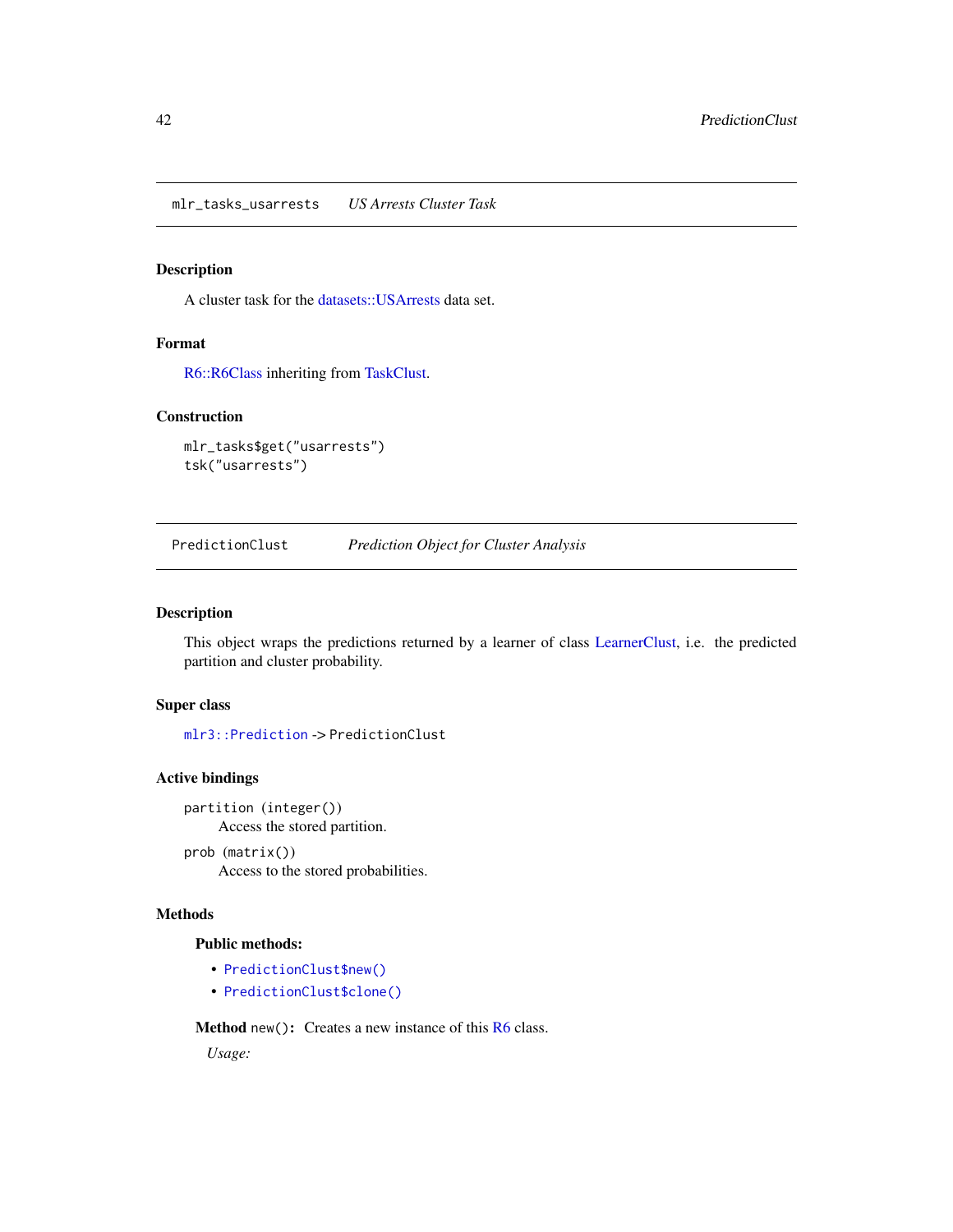#### <span id="page-42-0"></span>TaskClust 43

```
PredictionClust$new(
  task = NULL,row_ids = task$row_ids,
  partition = NULL,
  prob = NULL,
  check = TRUE
)
Arguments:
task (TaskClust)
    Task, used to extract defaults for row_ids.
row_ids (integer())
    Row ids of the predicted observations, i.e. the row ids of the test set.
partition (integer())
    Vector of cluster partitions.
prob (matrix())
    Numeric matrix of cluster membership probabilities with one column for each cluster and
```
one row for each observation. Columns must be named with cluster numbers, row names are automatically removed. If prob is provided, but partition is not, the cluster memberships are calculated from the probabilities using [max.col\(\)](#page-0-0) with ties.method set to "first".

```
check (logical(1))
```
If TRUE, performs some argument checks and predict type conversions.

Method clone(): The objects of this class are cloneable with this method.

*Usage:* PredictionClust\$clone(deep = FALSE) *Arguments:* deep Whether to make a deep clone.

# Examples

```
library(mlr3)
library(mlr3cluster)
task = tsk("usarrests")
learner = lrn("clust.kmeans")
p = learner$train(task)$predict(task)
p$predict_types
head(as.data.table(p))
```
<span id="page-42-1"></span>TaskClust *Cluster Task*

#### Description

This task specializes [mlr3::Task](#page-0-0) for cluster problems. As an unsupervised task, this task has no target column. The task\_type is set to "clust".

Predefined tasks are stored in the [dictionary](#page-0-0) [mlr\\_tasks.](#page-0-0)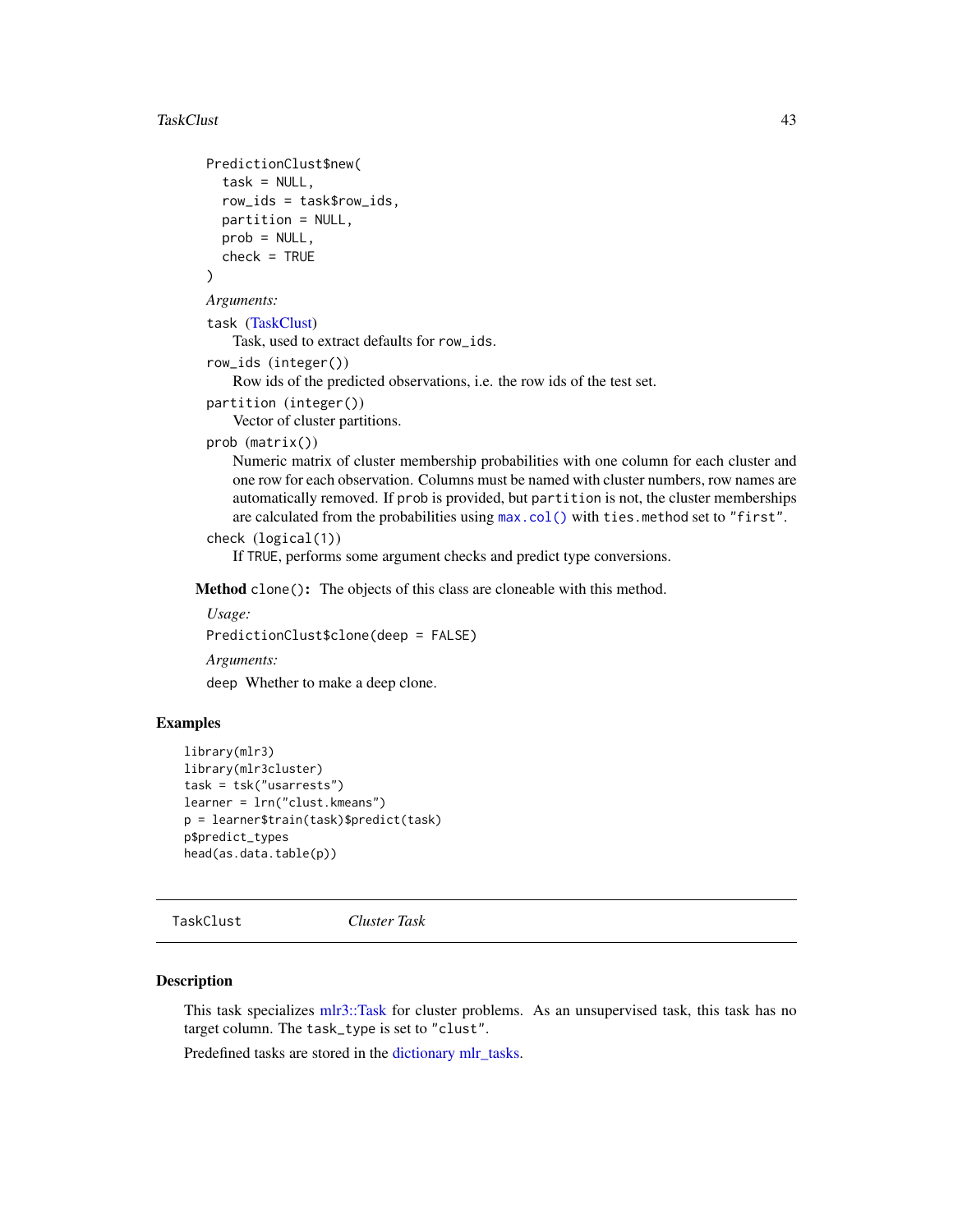#### <span id="page-43-0"></span>Super classes

[mlr3::Task](#page-0-0) -> [mlr3::TaskUnsupervised](#page-0-0) -> TaskClust

#### Methods

#### Public methods:

- [TaskClust\\$new\(\)](#page-5-0)
- [TaskClust\\$clone\(\)](#page-6-1)

**Method** new( $)$ : Creates a new instance of this  $R6$  class.

*Usage:* TaskClust\$new(id, backend, label = NA\_character\_)

*Arguments:*

id (character(1))

Identifier for the new instance.

```
backend (DataBackend)
```

```
DataBackend,DataBackend with as_data_backend().
E.g., a data.frame() will be converted to a DataBackendDataTable.
```

```
label (character(1))
   Label for the new instance.
```
Method clone(): The objects of this class are cloneable with this method.

*Usage:* TaskClust\$clone(deep = FALSE) *Arguments:*

deep Whether to make a deep clone.

# Examples

```
library(mlr3)
library(mlr3cluster)
task = TaskClust$new("usarrests", backend = USArrests)
task$task_type
```
# possible properties: mlr\_reflections\$task\_properties\$clust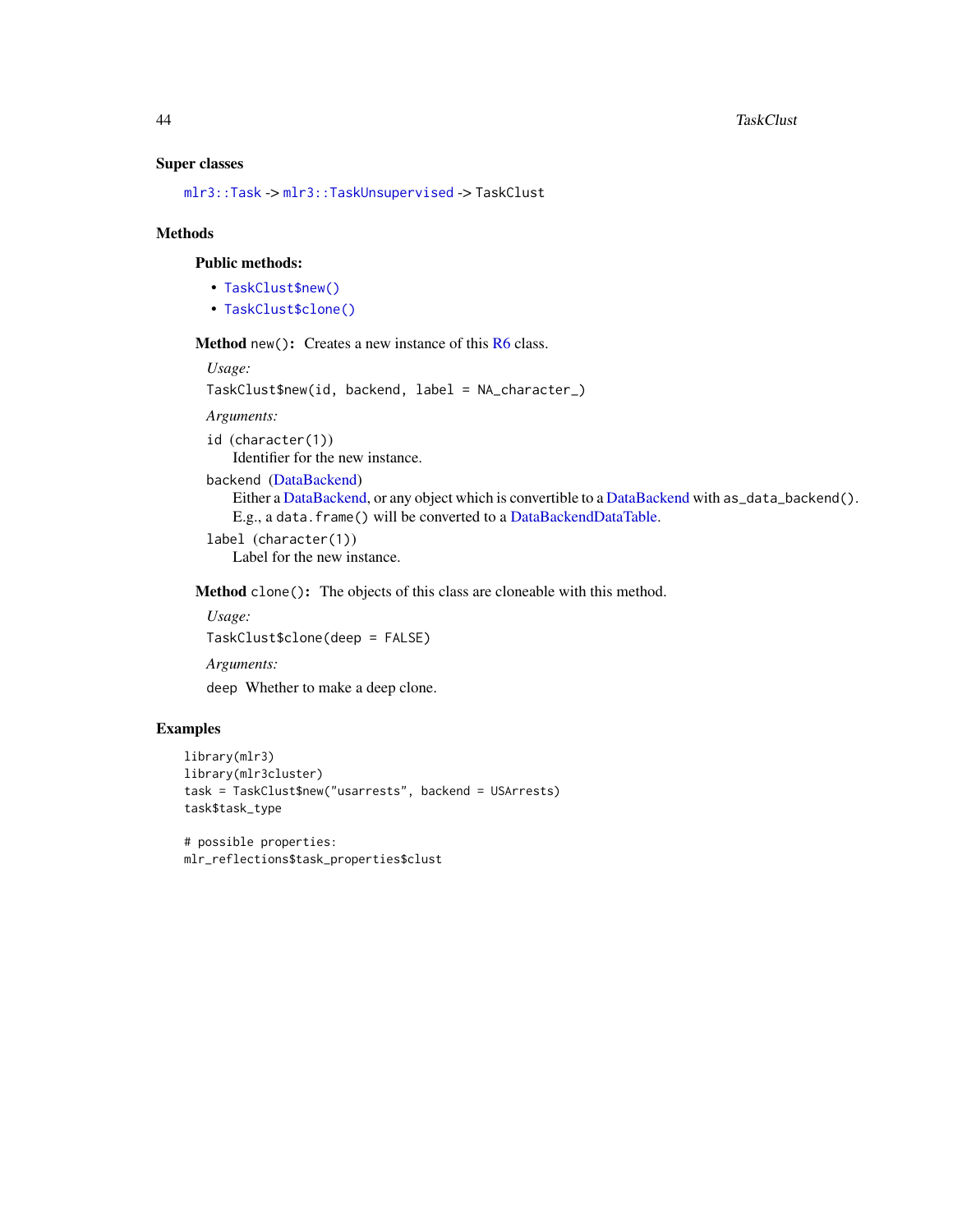# <span id="page-44-0"></span>**Index**

∗ Prediction PredictionClust, [42](#page-41-0) ∗ Task TaskClust, [43](#page-42-0) ∗ cluster measures mlr\_measures\_clust.ch, [37](#page-36-0) mlr\_measures\_clust.db, [39](#page-38-0) mlr\_measures\_clust.dunn, [39](#page-38-0) mlr\_measures\_clust.silhouette, [40](#page-39-0) mlr\_measures\_clust.wss, [41](#page-40-0) apcluster::apcluster(), *[10](#page-9-0)* as\_prediction\_clust, [3](#page-2-0) as\_task\_clust, [4](#page-3-0) clue::cl\_predict(), *[13](#page-12-0)*, *[28](#page-27-0)*, *[33](#page-32-0)* clust.dunn, *[8](#page-7-0)* cluster::agnes(), *[9](#page-8-0)*

```
cluster::diana(), 18
cluster::fanny(), 21
cluster::pam(), 33
clusterCrit::intCriteria(), 37, 39–41
31
ClusterR::predict_MBatchKMeans(), 31
```
data.frame(), *[4](#page-3-0)* DataBackend, *[4](#page-3-0)*, *[44](#page-43-0)* DataBackendDataTable, *[44](#page-43-0)* datasets::USArrests, *[42](#page-41-0)* dbscan::dbscan(), *[16](#page-15-0)* dbscan::predict.dbscan\_fast(), *[16](#page-15-0)* Dictionary, *[38](#page-37-0)[–41](#page-40-0)* dictionary, *[9,](#page-8-0) [10](#page-9-0)*, *[13,](#page-12-0) [14](#page-13-0)*, *[17–](#page-16-0)[19](#page-18-0)*, *[21,](#page-20-0) [22](#page-21-0)*, *[24,](#page-23-0) [25](#page-24-0)*, *[27,](#page-26-0) [28](#page-27-0)*, *[30,](#page-29-0) [31](#page-30-0)*, *[33,](#page-32-0) [34](#page-33-0)*, *[36](#page-35-0)*, *[43](#page-42-0)*

e1071::cmeans(), *[13](#page-12-0)*

kernlab::kkmeans(), *[27](#page-26-0)*

Learner, *[6](#page-5-2)*, *[8](#page-7-0)[–10](#page-9-0)*, *[13,](#page-12-0) [14](#page-13-0)*, *[17–](#page-16-0)[19](#page-18-0)*, *[21,](#page-20-0) [22](#page-21-0)*, *[24,](#page-23-0) [25](#page-24-0)*, *[27,](#page-26-0) [28](#page-27-0)*, *[30,](#page-29-0) [31](#page-30-0)*, *[33,](#page-32-0) [34](#page-33-0)*, *[36](#page-35-0)*

LearnerClust, [5,](#page-4-0) *[9,](#page-8-0) [10](#page-9-0)*, *[13,](#page-12-0) [14](#page-13-0)*, *[16](#page-15-0)*, *[18,](#page-17-0) [19](#page-18-0)*, *[21,](#page-20-0) [22](#page-21-0)*, *[24,](#page-23-0) [25](#page-24-0)*, *[27,](#page-26-0) [28](#page-27-0)*, *[30,](#page-29-0) [31](#page-30-0)*, *[33,](#page-32-0) [34](#page-33-0)*, *[36](#page-35-0)*, *[42](#page-41-0)* LearnerClustAgnes *(*mlr\_learners\_clust.agnes*)*, [9](#page-8-0) LearnerClustAP *(*mlr\_learners\_clust.ap*)*, [10](#page-9-0) LearnerClustCMeans *(*mlr\_learners\_clust.cmeans*)*, [13](#page-12-0) LearnerClustCobweb *(*mlr\_learners\_clust.cobweb*)*, [14](#page-13-0) LearnerClustDBSCAN *(*mlr\_learners\_clust.dbscan*)*, [16](#page-15-0) LearnerClustDiana *(*mlr\_learners\_clust.diana*)*, [18](#page-17-0) LearnerClustEM *(*mlr\_learners\_clust.em*)*, [19](#page-18-0) LearnerClustFanny *(*mlr\_learners\_clust.fanny*)*, [21](#page-20-0) LearnerClustFarthestFirst *(*mlr\_learners\_clust.FF*)*, [24](#page-23-0) LearnerClustFeatureless *(*mlr\_learners\_clust.featureless*)*, [22](#page-21-0) LearnerClustHclust *(*mlr\_learners\_clust.hclust*)*, [25](#page-24-0) LearnerClustKKMeans *(*mlr\_learners\_clust.kkmeans*)*, [27](#page-26-0) LearnerClustKMeans *(*mlr\_learners\_clust.kmeans*)*, [28](#page-27-0) LearnerClustMeanShift *(*mlr\_learners\_clust.meanshift*)*, [30](#page-29-0) LearnerClustMiniBatchKMeans *(*mlr\_learners\_clust.MiniBatchKMeans*)*, [31](#page-30-0) LearnerClustPAM *(*mlr\_learners\_clust.pam*)*, [33](#page-32-0)